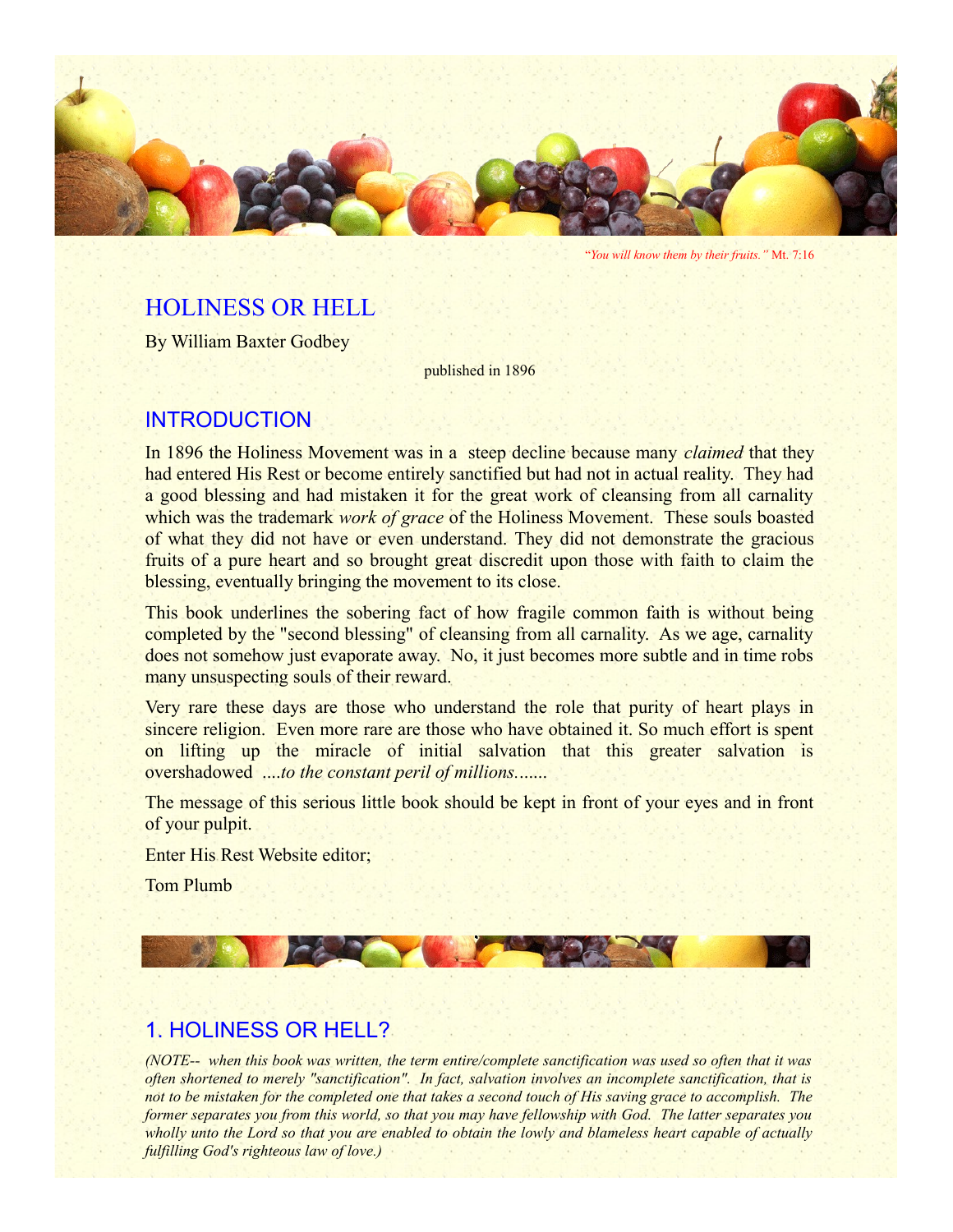I feel the Lord wants me to write a book under this startling title. Bible from DKDNQL *(sorry Greek characters would not scan)* simply means book. Hence, holy is the significant word in the title Holy Bible. It means a book on holiness. It is the history of God's holiness movement on the earth the last six thousand years and the prophetic history of that movement to the end of time. We need but one Scripture to prove our proposition, i.e., Heb. 12:14. "Follow peace with all men, and holiness, without which no man shall see the Lord." The revised version renders it, "The sanctification, without which no one shall see the Lord." Reader, I hope God's word occupies a place of supremacy in your heart. One plain declaration of God's word is sufficient to settle any question whatever. I hope you don't dare explain away His truth. Remember, when you have explained it away by ever so artful ingenuity, it is still there and will judge you when the world is on fire. This word will stand solid as the throne of God, when you are in hell for disbelieving it.

O, how little, and how ignorant we are! Will you have the audacity to cavil (make petty objections) with God's word? Will you dare to handle it deceitfully?

"But I was (completely) sanctified in conversion." Don't you know in this you have all the creeds and all the witnesses, living and dead, against you? Don't you know you run an awful risk in letting down the Bible standard? In this way, you run the awful risk of plunging into hell, and dragging others with you, who will upbraid you through all eternity, as the instrument of their damnation? The Bible is a most wonderful book. Its right altitude, longitude and latitude are infinitely beyond our conception.

Even regeneration, to say nothing about (complete) sanctification, is described by Paul as far beyond all we can ask or think. The minimizing of our blessed omnipotent Saviour, and the minimizing of Satan, are the two poles of almost all the heresies which have blighted the church and filled up hell for the last six thousand years. Like the grand old man, Rev. C. H. Spurgeon, the light of the Baptist denomination and one of the brightest leaders of the Holy Ghost revival called "the holiness movement" in the world (he has but recently gone up to Heaven): "I believe in the colossals in religion. I preach a bottomless hell, a topless Heaven, endless damnation for the wicked, and uttermost salvation for the righteous."

Creation was grand and glorious, but the glory of this latter house is greater than that of the former. Hence, grace is greater than providence. And thank God, it is greater than sin. Mark Paul's triumphant shout of victory: -- Rom. 5:20 "Where sin did abound, there did grace much more abound."

O, the brakeman! The brakeman! No wonder we still have a thousand millions of heathens bowing down to wood and stone. How many preachers to whom God has given towering intellects and whom he wanted to honor with an apostleship to the dark continents of the world like Bishop Taylor. But they have spent their lives putting on the brakes to stop the Lord's train from running too fast. What a sad mistake! They have kept a million of people out of Heaven and helped the devil to populate the regions of the damned with the very people to whom they have preached.

When God shall make inquisition for their blood in the judgment day, he will find it on their skirts.

O, the temptations to a preacher to serve as a brakeman.

In this age of fallen churches and hireling ministers, a preacher can get more money for letting the people slip through his fingers into hell, than any other way. When William Bramwell was a young man, he set his heart on a very nice, genteel, popular, polite, eloquent D.D., as his beau ideal, and was striving with all his might to emulate him. One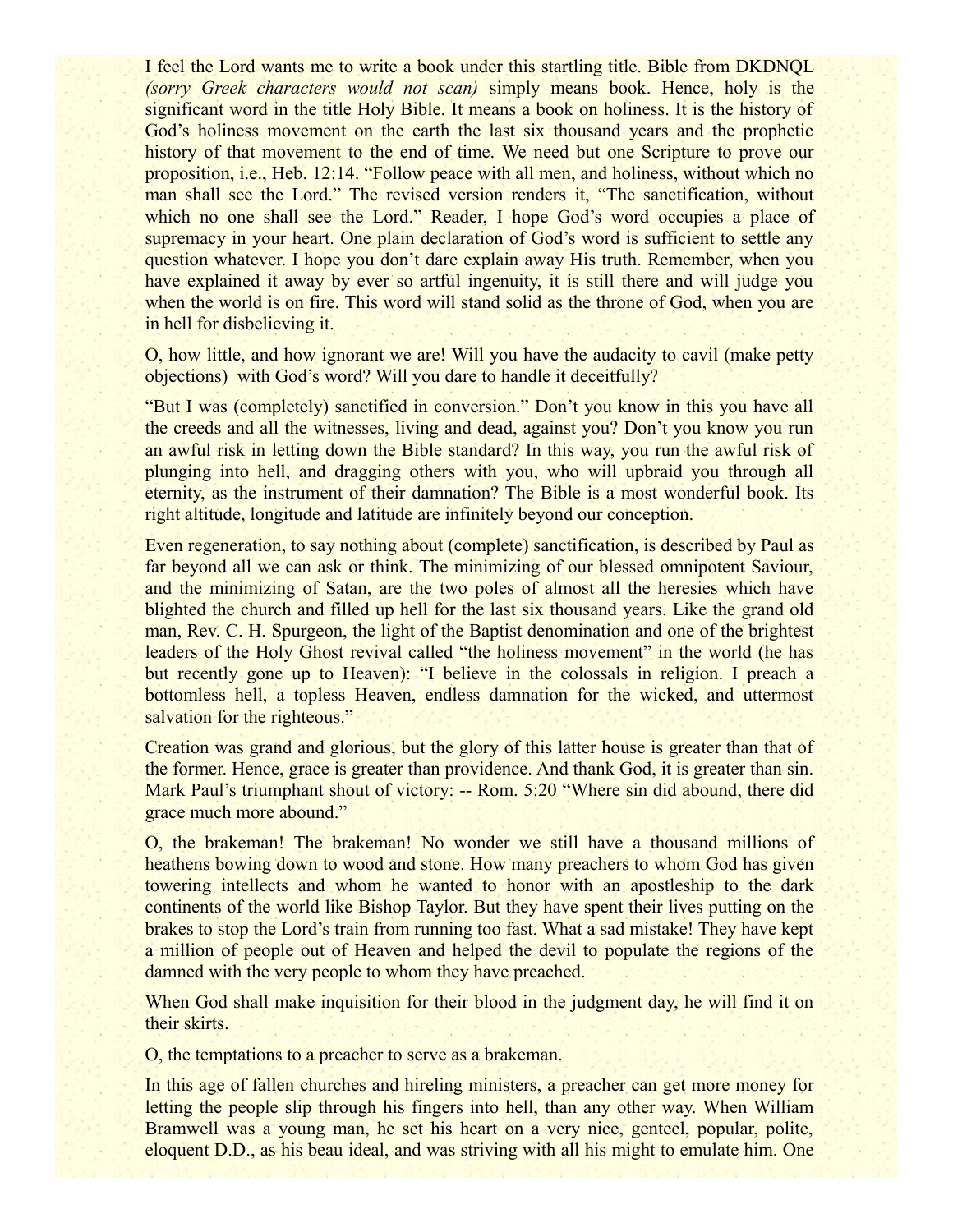summer afternoon, he was studying in a hammock in the front yard, and fell into a few moments of peaceful slumber, from which he was aroused panic-stricken by an awful vision of this eloquent and accomplished Doctor of Divinity as appearing with horrific visage and shrieks of despair, he exclaims: "Lost, forever lost!" Bramwell, thrilled and thunderstruck, whirling around, is saluted by a passer-by: "Did you hear the news?" "What news?" "Doctor fell dead in his office this afternoon, at three o'clock." Suffice it to say, he took the alarm, changed his course, got the Wesleyan ((complete) sanctification and lived to verify God's only definition of a gospel minister, namely: "a flame of fire." -- Heb. 1:7. God gave this definition.

If a preacher is not a flame of holy fire, he would better tarry at Jerusalem till he is endowed with power from on high. Acts 1:4. Woe! Woe! Unto the brakeman. The New Jerusalem Railroad is every inch up grade from the City of Destruction to the Celestial City. Hence the murderous and suicidal folly of putting the brakes on the gospel train. We should all be firemen. There is no danger of getting the fire too hot. The boiler can't burst, for God made it, not man. Every inch of the road is insured. Fear neither bridges nor tunnels. This road has been in operation six thousand years and has never had an accident. So let us all turn firemen, run as fast as we can and hurry all the people through before the judgment day.

But we do want you all to put the brakes on the damnation railway. It is down grade every step.

Hence, our only hope is to check it up with the gospel brakes and slow it down till the passengers can jump out or we can snatch them off. Heb. 2:3. Sometimes trains run so swiftly that we can't put the brakes on them. In that case we should climb upon the Lord's mountains which in their majesty jut out over the dark valley through Which the Black Valley railroad thunders down to hell, and disrupt great rocks and hurl them with awful impetuosity down on the track, and, if possible, wreck all the devil's trains. Then rush down with deafening shouts of victory and spread ourselves to rescue all the wrecked ones. Let us do everything in our power to expedite the Lord's train, and check up and, if possible, wreck the devil's. How can we do this? When I was preaching in Augusta, Ga., a great preacher (not a holiness man) said: "It is an undeniable fact that you holiness people are in favor of everything that is good, and opposed to everything that is bad." What a definition given by an intelligent, observing outsider! Their rock is not as our rock, even our enemies themselves being judges. So let us all turn into firemen and expedite the Lord's train. Do you know that fire all through the Bible symbolizes sanctification? If you are not (completely) sanctified, you know wonderfully little about heavenly fire.

We have no mention of fire in Heaven, because there is no sin there to destroy.

# 2. THE GLOBE OF FULL SALVATION

"Christ came to destroy the works of the devil." I John 3:8.

Satan had utterly ruined the world by bringing sin into it. The restitution of Christ includes two works, IE, a creation and a destruction. The Holy Ghost creates the life of God in the dead soul (salvation) and destroys sin (sinfulness); utterly removing it from the soul. (completed sanctification) After this, the growth period comes; which lasts not only through this life, but through all eternity. "Truly, truly, I say unto you, If a grain of wheat having fallen into the ground may not die, it remaineth alone; if it may die, it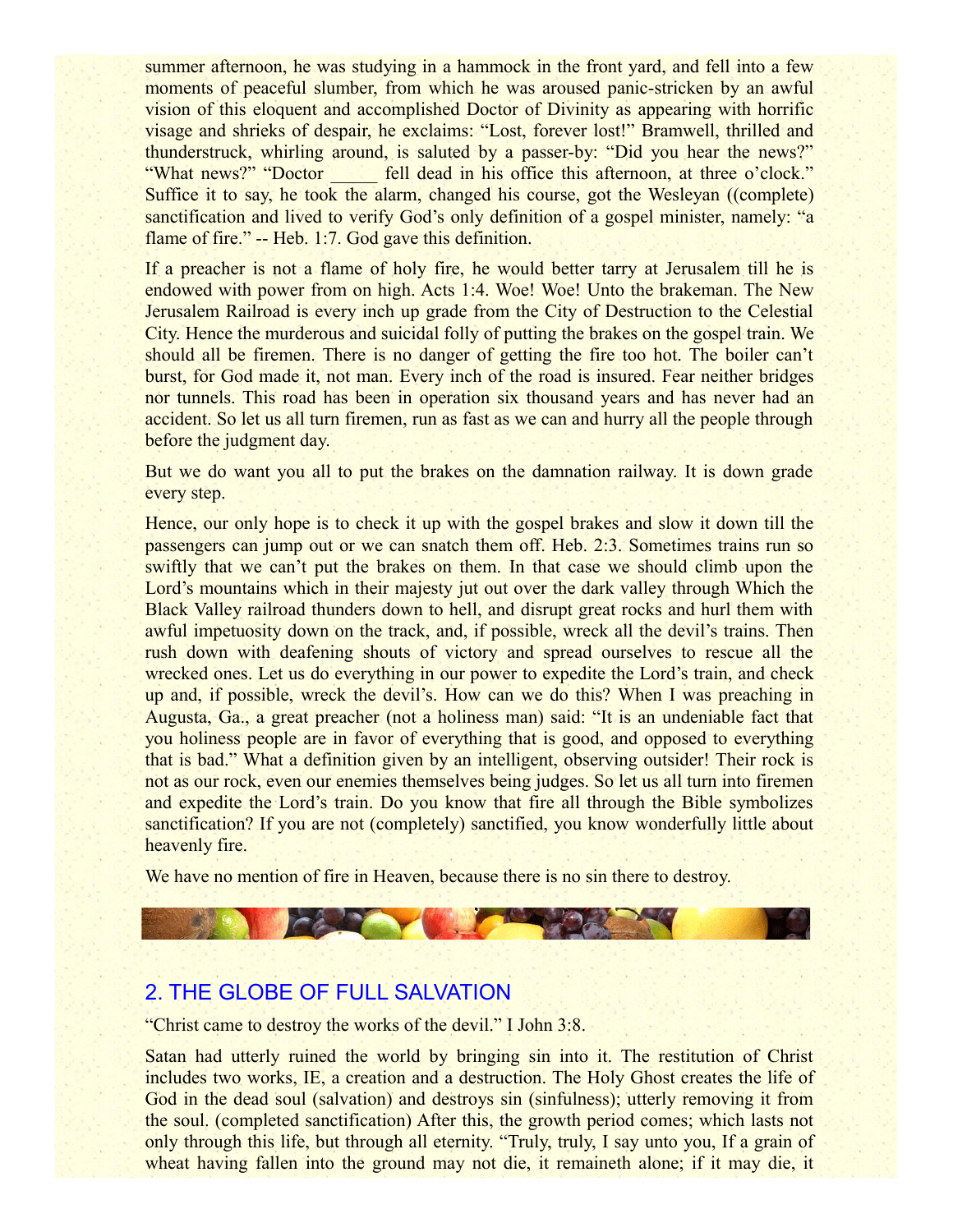bringeth forth much fruit." John 12:24. (Greek Testament.)

It is a well-known botanical fact that when the grain is put in the ground and germinates, if it does not die and rot and feed the young plant, it will soon die.

The rotting of the grain transforms the starch which constitutes its bulk into sugar to nourish the young plant.

The Old Testament word tamains – perfection – means strained honey. Sanctification gives you the pure honey and the nutritious milk of Canaan, the very pabula which the young convert needs and relishes. The logic of this passage is: *If the new born soul does not get this sweet milk and honey of entire sanctification, it dies, i e., dries out and becomes a backslider. (which is indeed the common fate of most new converts in our unsanctified contemporary churches.)*

Botany establishes this fact beyond contradiction. If the body of the grain does not die and rot after germination, the young sprout invariably dies. That is the reason why many of our churches are ruled by wicked men and women. When they were first converted every one of them longed after holiness. As only one hemisphere of the gospel globe was preached to them, instead of going directly into Canaan by way of Kadesh Barnea (holy delight), having no Joshua to lead them, they took a zigzag route through the howling wilderness, lost their regeneration, passed under the curse of God for unbelief and are now bringing in an evil report of the land, IE, opposing sanctification as a second work of grace.

If you will take the unconverted and backslidden members out of the church, you will never find any more opposition to holiness. Regeneration and (completed) sanctification are Siamese brothers. The elder is an earnest of the younger for whom he waits and longs. When he comes, he takes him in his arms, never to part again. If the younger should lose his life, as he sometimes does, O, how the elder goes mourning all the day sighing and waiting the coming of the omnipotent to raise him from the dead.

# 3. CAN WE GROW INTO SANCTIFICATION?

If you will get the illumination of the Holy Ghost, so you can analyze and detect the devil's lies, you will be surprised to find them not only destitute of truth, but equally destitute of sense. No wonder John Wesley said, "Sanctification by growth is nonsense." In case of the sown grain in the above Scripture, when does the growth period come in? You know that grain first germinates, which is regeneration; then the old body rots and develops sugar for the nourishment of the young plant, which is the dying of old Adam in the heart of the young convert.

Look again at the passage. You find after germination (regeneration) and decomposition (sanctification) then comes the great period for growth and fruit-bearing, destined to continue, not only through this life, but through all eternity. Don't you know while regeneration sets your crop, sanctification destroys all the devil's weeds and gives your crop a chance to grow? No wonder Paul used the terrible, scathing language to the Galatians. "O, foolish Galatians, who hath bewitched you? Having begun in the spirit (IE, regeneration by the Holy Spirit), are you made perfect by the flesh?" -- Gal. 3:3

The case is parallel. These Galatians had been truly converted by the Holy Ghost through the Apostles. Afterward, a lot of unsanctified preachers had come among them teaching that whereas they were converted by the Holy Ghost instantaneously, through faith they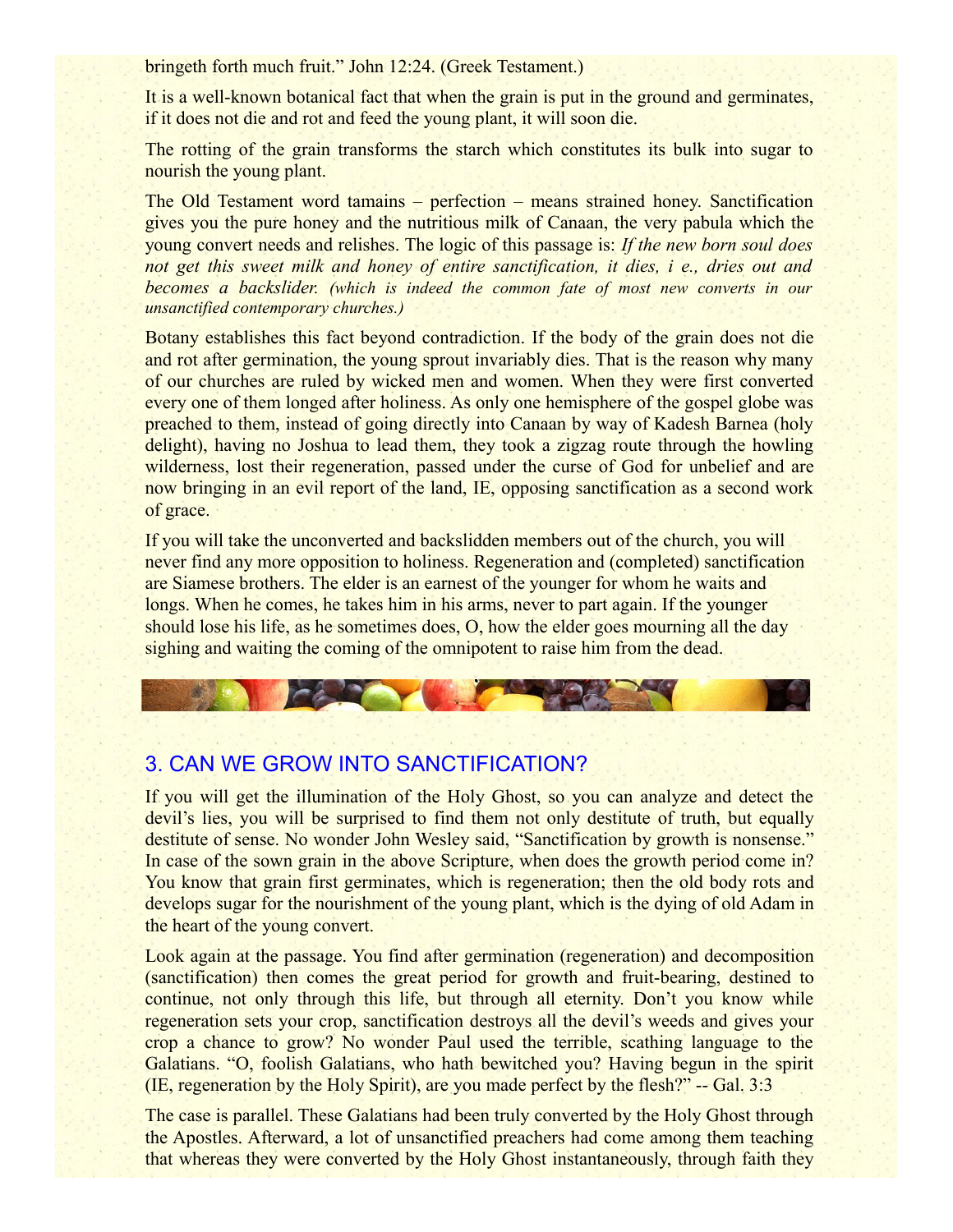could not be made perfect (IE, sanctified) that way, but they must reach it by the tedious and slow progress of growth by works. No wonder sanctified Paul was terribly stirred over this (deceiving) invasion of the flock of God. "Would that those who trouble you shall be cut off." Gal. 5:12 There was nothing vindictive in this, but simply an awfully earnest prayer that God would remove their destructive influence, that they should not cause all those people to backslide and go to hell.

If Paul were now on earth, he would not only cry aloud, "O, foolish Methodist! Who hath bewitched you?" but he would still pray God to take away the unsanctified preachers, who are preaching this foolish heresy, and persuading the people to give up the great cardinal doctrine of perfection wrought in the heart by the Holy Ghost instantaneously through faith alone. In consequence of this heresy, millions of converted people in the different churches this day are side-tracked from the King's Highway (of heart-purity), and led off into the dismal metaphysical swamps of this senseless, hell-hatched heresy of growth into holiness. Entangled by these delusive speculations, they vainly pursue Satan's lying ignis fatuus of sanctification by growth.

The results of this illusory heresy is, they dry out, freeze out, and die out. Satan slips in like a weasel, steals away God's gold which they received in regeneration, and palms off on them a lot of his old brass. Then they are prepared for pulpit eloquence (a thing out of which Satan has made much capital, which Paul utterly discarded) – sounding brass and tinkling cymbals. Now they go off into intellectualism, one of the worst forms of modern infidelity, which this day is sweeping millions into hell through the churches. They now dictate to bishops and elders and fortify themselves effectually against the unadulterated gospel of Total Depravity, Evangelical Repentance and Faith, Justification, Regeneration, Witness of the Spirit and Entire Sanctification, wrought in the heart by the Holy Ghost, and attested by the indwelling Spirit. They can no longer stand the preaching of the awful retribution of the eternally damned in hell. Twenty-one years ago I went to a charge of that kind in the Kentucky Conference.

The leading members met me in pomp and pageantry, and entertained me like a king. Then they proceeded to tell me what I should preach and what I should not preach. I respectfully informed them they were too late in giving my commission. God was ahead of them. I knew if I flickered there, my liberties were gone, and I would be the devil's dupe, destined to lose my religion and, in all probability, my soul. So, of course, I preached the truth fearless of men and devils, which was the very opposite of their dictation. O, how they were upset. I preached but two sermons. They gave me a free ride to the presiding elder's office and dumped me out.

"You will have to take this man away from us. He will smash everything and we'll never pay half of our costs."

The presiding elder exchanged me with the adjoining district.

There we had four hundred conversions and many sanctifications – had to divide the work into two at the next conference. It is still two. The one that hauled me off tinkered along all the year with corn-stalk fiddles and never had a soul converted.

Don't you know you and I could sit at the feet of John Wesley a thousand years and learn wisdom.

What he says will do for the profoundest analysis. He says, "Sanctification by growth is nonsense." Let us indulge in a brief analysis. Growth is a naturalism. All living healthy things grow as a natural consequence. Who ever heard of a boy or a corn stalk *trying* to grow? If you saw him with a system of pulleys and levers trying to elongate his limbs and grow, you would correct his folly. If you want your corn to grow, you sanctify the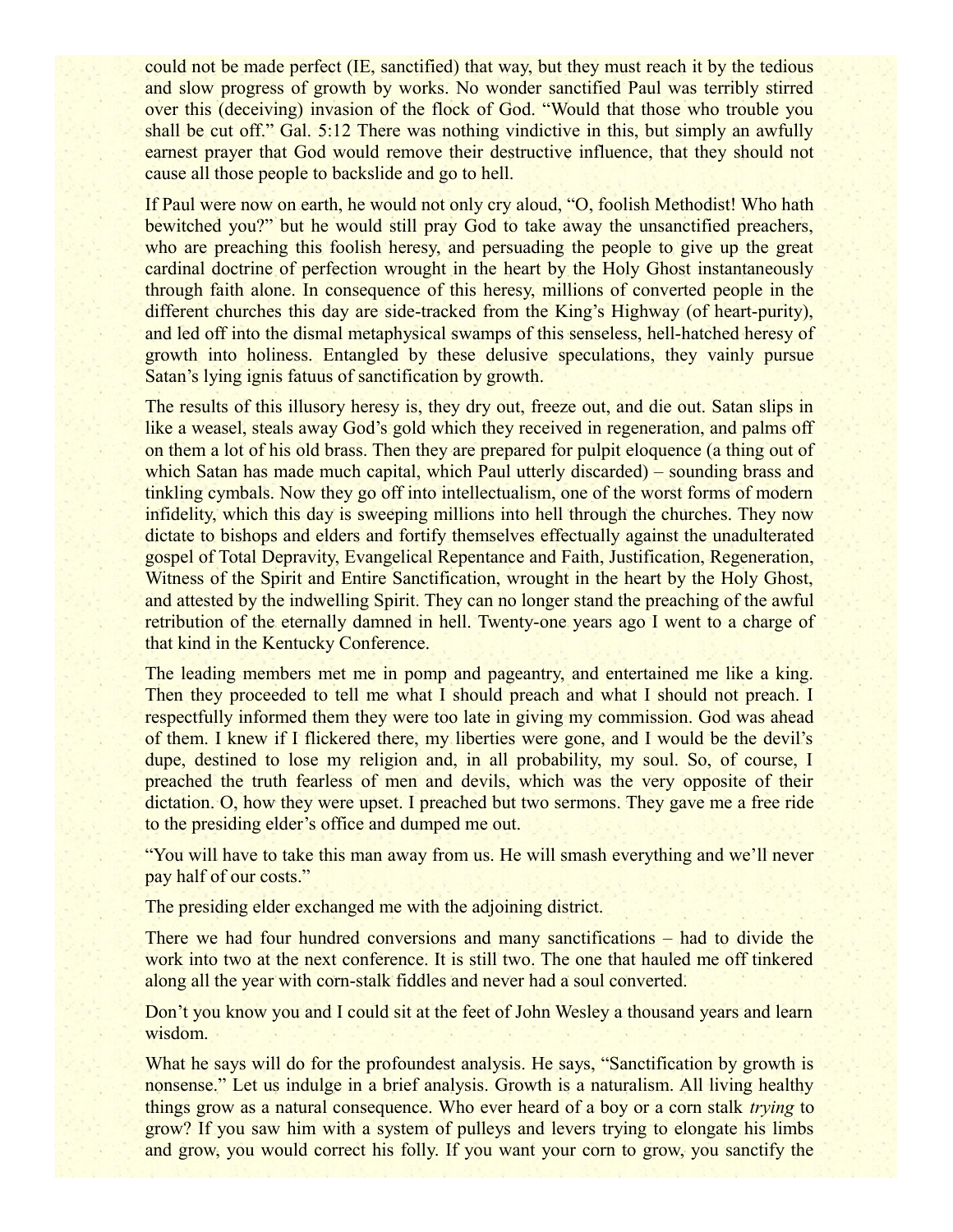ground, IE, keep it clean. Destroying all the weeds, briers and bushes, is the negative side of sanctification.

That is to be done now. If I dig out all the filth, I certainly am sanctified by works. Now, look out, or you will get caught in Satan's nonsense. "Ye are God's farm," I Cor. 3:9; not the farmer, as the devil, especially through unsanctified preachers, would humbug you to believe. You simply lie still in perfect consecration; then, by perfect faith, untie God's hands, give him the job and you keep your hands off. One breath from the nostrils of God kills every weed and exterminates every seed the devil has ever sown in your heart. God will keep you clean through the same faith by which He makes you clean. When the farmer has pitched his crop and destroyed all the weeds, then he has nothing to do but look at it grow of its own natural spontaneity. Meanwhile, in many ways, he enriches his soil during the intervals of gathering his fruits.

Now we come to the grand upper side of sanctification. Just as the diligent farmer throws great quantities of various fertilizers on his soil, making it richer and richer, and more productive, so the glorious Omnipotent Farmer of our soul – soil turns on us showers and showers of blessings in this land of corn and wine. O, what a pity the church, led by blind guides, go howling through the wilderness, die and leave their bones to bleach on the burning sand, while the rich fields of Canaan, with a thousand heaven-born incentives are inviting them to come over and enjoy the luscious fruits.

**CAR THE BEAT** 

# 4. TO THE PREACHERS

Brethren, I can truly say with Paul: "I speak the truth in Christ, I lie not; my conscience bearing me witness in the Holy Ghost, that I have great sorrow and incessant grief in my heart. Would that I were an offering along with Christ for my brethren, my kindred." We are all the children of Father Wesley; and closely akin. As Paul was willing to die a martyr for his brethren, so am I. I protest before God in view of the judgment bar, I am your friend, true as steel. Don't reject my humble pleading. Get face to face with God, ponder these things in the light of the judgment.

It is no time till you and I must meet the people to whom we have preached by speech or pen in presence of an assembled universe. Multiplied millions of souls in and out of the churches, will stand there covered with shame and everlasting contempt in that dreadful hour. Then God Almighty in the presence of an assembled universe will make inquisition for blood. Shall the blood of these ruined souls be found on our hands? May our God save you and me from blood-guiltiness in that day. This is no untimely warning; we live in an age of fallen churches and hireling ministers, when the most popular preacher is the man who is an adept in the art of letting people slip through his fingers into hell. Go read the  $34<sup>th</sup>$  chapter of Ezekiel: "Woe be to the shepherds of Israel (IE, the pastors of the churches) that do feed themselves! Should not the shepherds feed the flocks?" Nothing but the pure, straight word of God can feed them. The diluted heterogeneity of science, metaphysics, history, literature and eloquence does not feed the flock at all. People who are spiritually dead are delighted with it, as the vulture with carrion, (yes, they delight in it. I have seen them.) but your live members starve to death and backslide into intellectualism under such preaching. The diseased and the lame you have not healed. Nothing but the (completed) sanctification of the spirit can heal sick souls. Regeneration raises them from the dead and sanctification takes away all ailments, makes them perfectly healthy and keeps them so forever.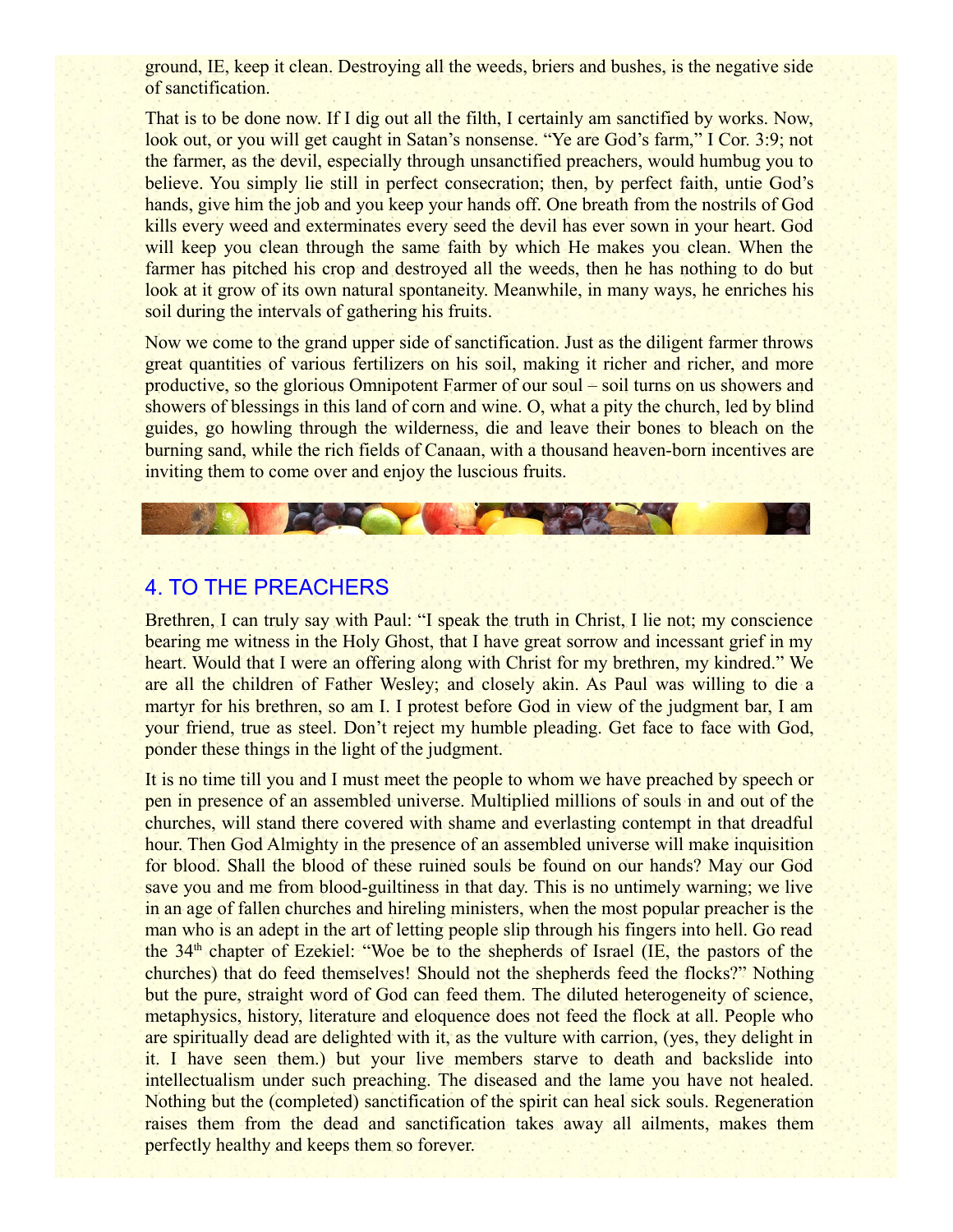#### *IDIOTES*

This word is frequently used by the Holy Ghost descriptive of those who are uninitiated into the mysteries of godliness. You will find this word KFKYVJL, I Cor. 14:16, 23, 24, etc., and frequently elsewhere. In James' version it is generally translated by "unlearned," IE, a soul untaught by the Holy Ghost these mysteries. Do you know that all religion is called mystery in the Bible? These mysteries are the work of the Holy Ghost in the internal transformation of the soul which take place in regeneration, by which the life of God lost in the fall is restored to your soul. Hence the prefix "re," which means again. And sanctification, by which the sin-principle – Adam the first – is utterly exterminated and taken away. These are the mysterious works of God wrought in our souls by the Holy Ghost.

The man who has not received them, the Holy Ghost calls an idiot. You see the Greek KFKYVJL is not translated, because it has been transferred to our language. So you have now ascertained that our word idiot is a pure Greek word. So you see God calls every person an idiot with reference to regeneration who has not received it. God only reveals His mysteries to those who receive them.

Could you see the countless hosts of poor, guilty humanity this day following the devil's idiots and plunging into hell, your blood would run chill. Remember, we don't mean an intellectual idiot. You may be an intellectual Solomon, and at the same time a spiritual idiot. The Bible is not an intellectual book. Hence, you never can know it by your intellect. It is a spiritual book. The spirit of the unregenerate is dead. Eph. 2:1. Hence he knows no more about the mysteries of salvation, namely, regeneration and sanctification, than the corpse lying in his grave. I have often listened to powerful preachers, swaying the multitude by their learned eloquence, laying under contribution all their powers of mind and body to prove to the people that there was no such a thing as Holy Ghost (heart-cleansing) religion. I was reared amid that sort of preaching. I toiled six years for my collegiate education, having to pay the whole thousand dollars myself, as my dear father was a poor Methodist preacher.

Meanwhile, those people (the backslidden Methodist Church) begged me to accept a gratuitous education at their hands. I look upon that as the sleekest hell-trap the devil ever set for my soul. If I had joined them I would have preached my way to hell. I was a poor, ignorant sinner. O, how seductive was their preaching! As I did not know the Lord, I could not tell but they were right. At the age of sixteen the Lord gloriously regenerated my soul. Then I knew those people were preaching Satan's lies. Of course, they thought they were true, as idiots don't know anything.

What an awful sight! A house crowded with idiots, and an idiot in the pulpit poking upon the poor, idiotic people the senseless dogma, "dip or be damned." Holy Ghost (heartsanctifying) religion is the only remedy for these foolish heresies. How long, O, God, shall false prophets, idiots as to the plan of salvation, lead the guilty millions through the churches to hell? The man unregenerated by the Holy Ghost is pronounced by the Almighty an utter idiot as to God's salvation. Great God, deliver us from unregenerated idiots, who by their intellect, learning and eloquence lead great audiences of idiots through their churches to the bottomless pit. Such preachers will certainly reach the hottest doom of the damned. God have mercy. Are these unconverted preachers honest? O, yes! The false prophets of the old dispensation thought they were the true prophets of Israel. Paul was a powerful preacher before he was converted, and was just as honest as he was after his conversion. He certifies that he had lived in all good conscience even before he was converted. How is this? A fallen conscience is not a correct guide because it is in the hands of the devil, who ingeniously manipulates it for your damnation.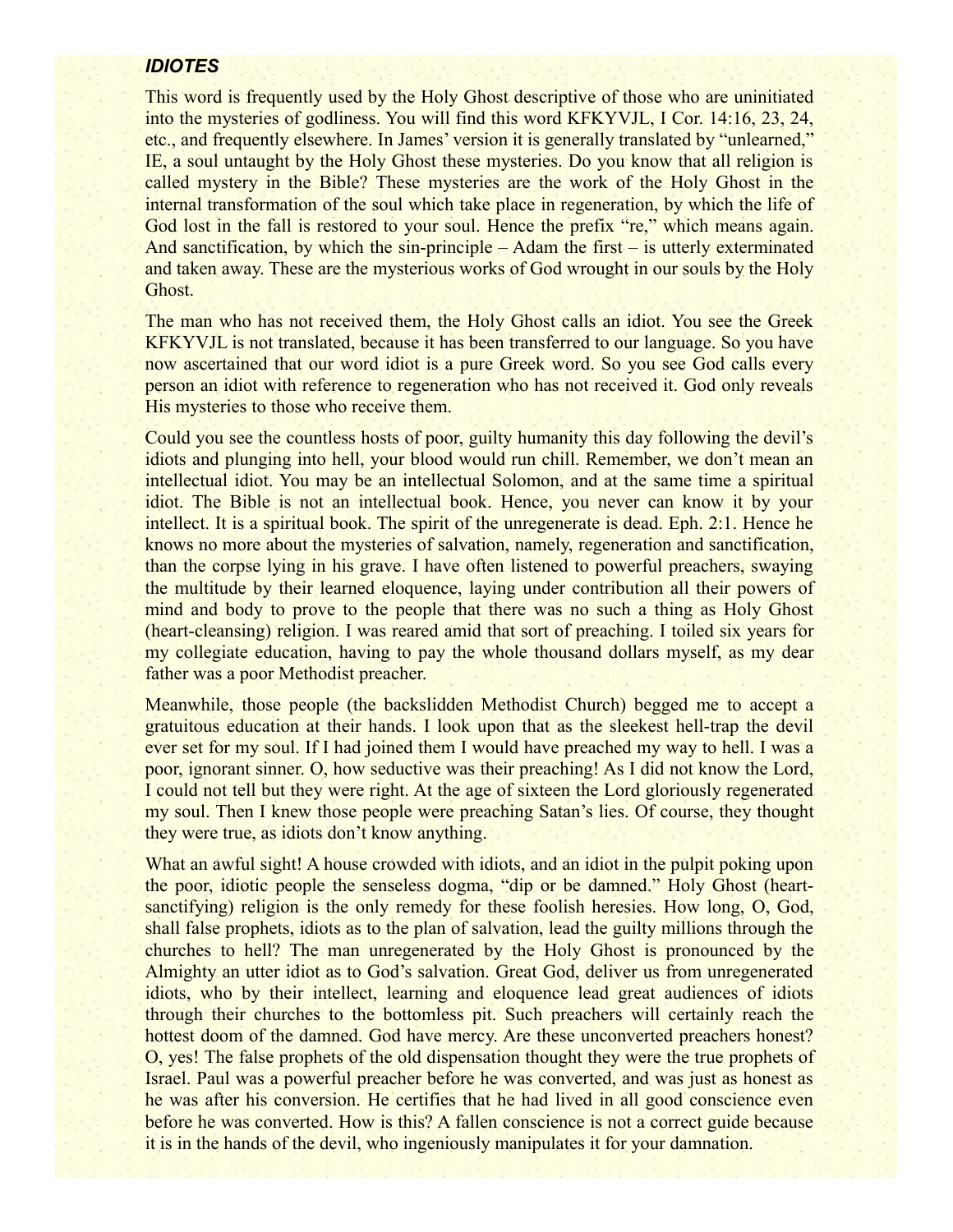The conscience of an unregenerate man will lead him to hell. Paul followed his conscience before he was converted and was preaching his way to hell as fast as he could. What he needed was not intellect or learning, honesty, nor religion, for he had them all, but light. This finally shone down on him as he journeyed to Damascus.

Rom. 9:1. He testifies to his conscience bearing him witness in the Holy Ghost. Before he was converted he was perfectly honest and very religious, enjoying the constant testimony of his conscience, but not in the Holy Ghost. The Holy Ghost must restore the fallen conscience of the sinner before it is a correct guide. These unconverted preachers may be very conscientious, but their consciences have not the Holy Ghost. They need light from Heaven. If they don't get it they will preach their way to hell.

Are all the Methodist preachers converted? I think the most of them have been converted; some of them have not. John Wesley preached ten years before he was converted. Dr. Redd, one of the best preachers in the Kentucky Conference, was converted during the tenth year of his ministry, sanctified two years afterwards, and is now our John Fletcher in the defense (being an apologist) of Christian perfection. Doubtless the most of our preachers have been converted, but it is fearfully evident that many of them are in a backslidden state. Preachers backslide as well as the people. As a rule, they go together, "Like people, like priests;" a fallen church, a fallen ministry. It is certain all our preachers who oppose holiness are already fallen. A man is bound to backslide out of God's kingdom before he can fight against God's works. If he should go at it in the kingdom, he gets out speedily. So you see the reason why these poor, waterlogged preachers oppose Holy Ghost regeneration is because they are utterly ignorant of it. (they minister water baptism instead of spiritual ministry) They are spiritual idiots. There is no remedy for these wholesale delusions except for experiential Holy Ghost (heart-purifying) religion. They assume an awful responsibility to meddle with what they know nothing about. They ought to have gumption enough to keep silent where they know nothing.

### *EXPERIENCE*

Don't you know all religion that is worth anything is experiential. You may hear the doctrines of salvation preached till you fall dead, and if you don't get the experience you are certain to fall into hell. In the traditions of Mohammed, the Arabian impostor, he says the Angel Gabriel called for him by night and carried him up to the first heaven, where he met a number of the Old Testament saints.

Then he carried him to the second heaven, then to the third, fourth, fifth and sixth. At all of them he was much edified by the conversation of saints and angels. But this did not satisfy Mohammed. He longed to stand face to face with God and receive his commission. But Gabriel, his escort, frankly tells him he can serve in that capacity no longer, and if he would meet the Almighty he must go alone to the seventh heaven – the highest of all – the capital of the universe. So Mohammed, with tremulous tread, sets out alone to travel a road utterly strange. Ere long the last ray of light has faded away. He is wrapped in profound darkness; hope takes its flight; despair seizes his quivering vitals.

Suddenly a gleam from the celestial city breaks in; he takes courage, wends his way through dismal Swamps, flooded rivers and rugged mountains, with his eye on the light of the golden city, till he stands in the presence of God. We preachers can not lead a soul to God. We can teach him and pray for him. But the time comes in the history of every convert when he must leave all his comforters and go to God alone. Then he receives the mystery of salvation. The Greek word OWUVJTKQPý means a secret to be revealed. It is God's secret; He alone can reveal it. That secret is a world to be created, which is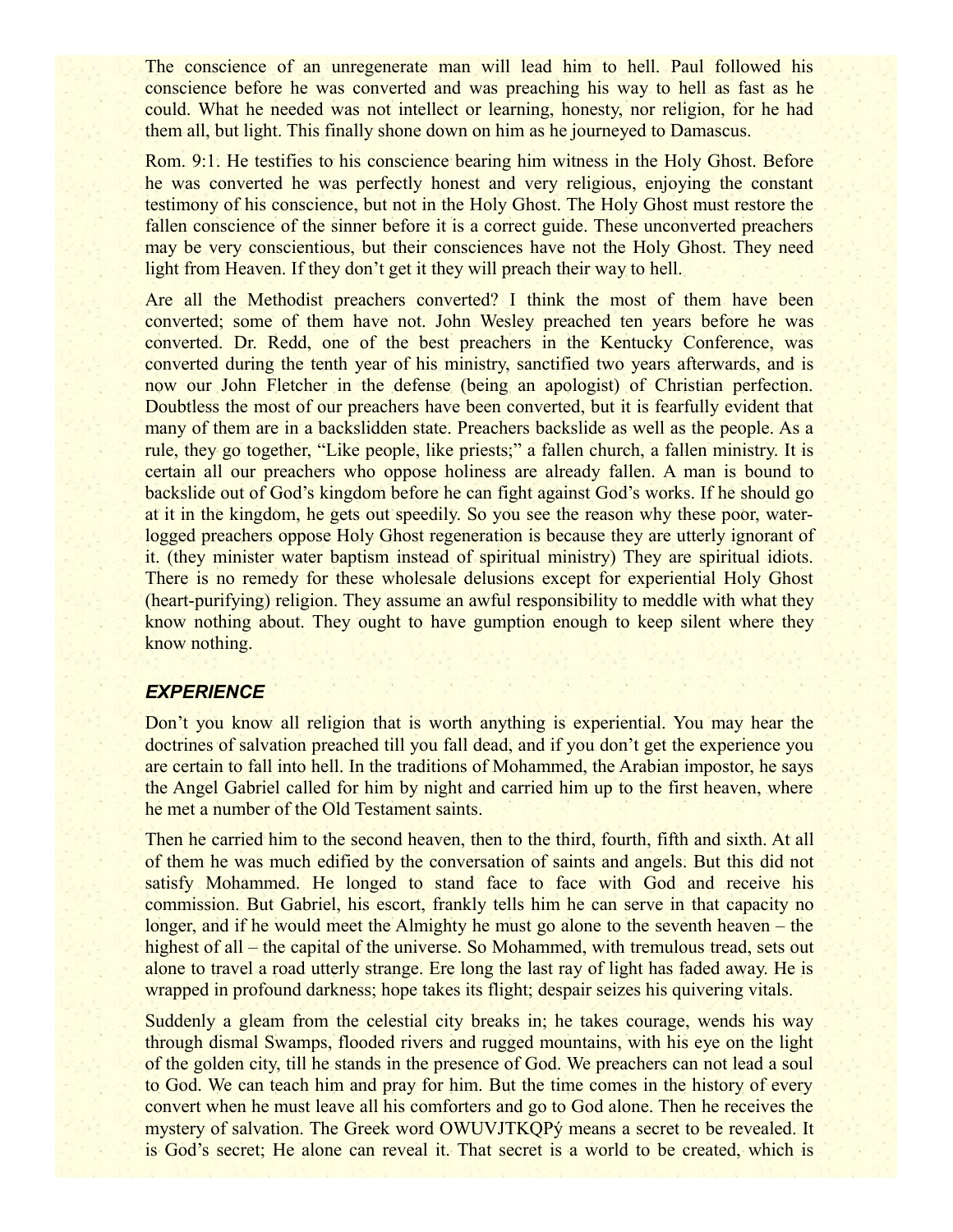regeneration; and a world to be destroyed, which is sanctification. You must have a new heart, and you must have your sinfulness killed.

We Methodist preachers, and those of all the evangelical churches, have often listened with holy horror to the poor, unconverted heretics preaching water-regeneration and other senseless lies, feeling sure that the only reason why they did it was because they did not know the Lord in regeneration.

## *SHALL WE GET CAUGHT IN THE SAME TRAP SET [BY] THE DEVIL?*

God forbid Now, brethren, as sure as God sits on His throne, sanctification is the work of the Holy Ghost, wrought in the heart of the Christian, just like regeneration is wrought in the heart of the sinner. It is one of God's mysteries which no one knows but he that receiveth it. " And to him that overcometh, will I give to eat of the hidden manna, and I will give him a white stone and a new name written on it which no one knoweth but he that receiveth it." -- Rev. 2:17 The white stone belonged to the high priest's regalia. We all become high priests in sanctification. The new name of Christ is "Sanctifier." Just as we receive Jesus as our Saviour, so we receive him as our Sanctifier when Christians. White means purity and stone means solidity. So when we receive Jesus as our Sanctifier, we enter the Sanctum Sanctorum, stand on the solid rock, enjoy the blood-washed experience, and feast on the hidden manna. In the wilderness they were dependent upon the periodical falling of the manna, for they could not keep it. But the manna in the golden pot in the Ark of the Covenant in the Sanctum Sanctorum; never spoiled, but always remained fresh and sweet; so in the justified experience, we are dependent on revivals to keep our religion. If they don't come we starve out and become backsliders. In the sanctified experience, we have a supply on hand. Though no manna fall for ages, we have plenty in the golden pot, delicious, sweet and fresh; we can eat at any time. While our enemies are persecuting us, we are sitting in the holy of holies, feasting on the hidden manna.

*We have a revival in our hearts which will run right on till the judgment day, then receive* new impetus and sweep on through all eternity.

Brethren, for God's sake, never speak disparagingly of an experience which God alone can give.

It is shocking to think of. It is horrifically grievous to the Holy Spirit.

Wesley says, "Precisely as you are justified by faith so are you sanctified by faith.

The shocking fact of Methodist preachers preaching against sanctification is but of yesterday. It illustrates the awful apostasy of the evangelical churches. I know but one unfallen church in this country. That began down on the devil's bottom, and, of course, had no place to fall until she drops down into hell. She has gathered in her members by preaching against experiential religion.

That the evangelical churches, such as Methodist, Baptist, Presbyterian, etc., are fallen to an alarming extent, no one with spiritual illumination can fail to see. Preach as much as you please on the doctrine of sanctification, correct all of our errors if you can, and we will thank you for it but remember, under the law of Moses, it was a penalty of certain death for anyone but the high priests to enter the Sanctum Sanctorum. When Christ died on the cross, God with his own hand tore down the veil. It is the privilege of the poorest saint to enter and abide in the holy of holies; but if a critic dares to enter there he drops dead on the spot. What does this mean? God will not unveil His secrets to the uninitiated ( IE -those who are not His friends). Investigate, discuss and preach the doctrine of sanctification, but do not dare to criticize the experience. Certain Methodist periodicals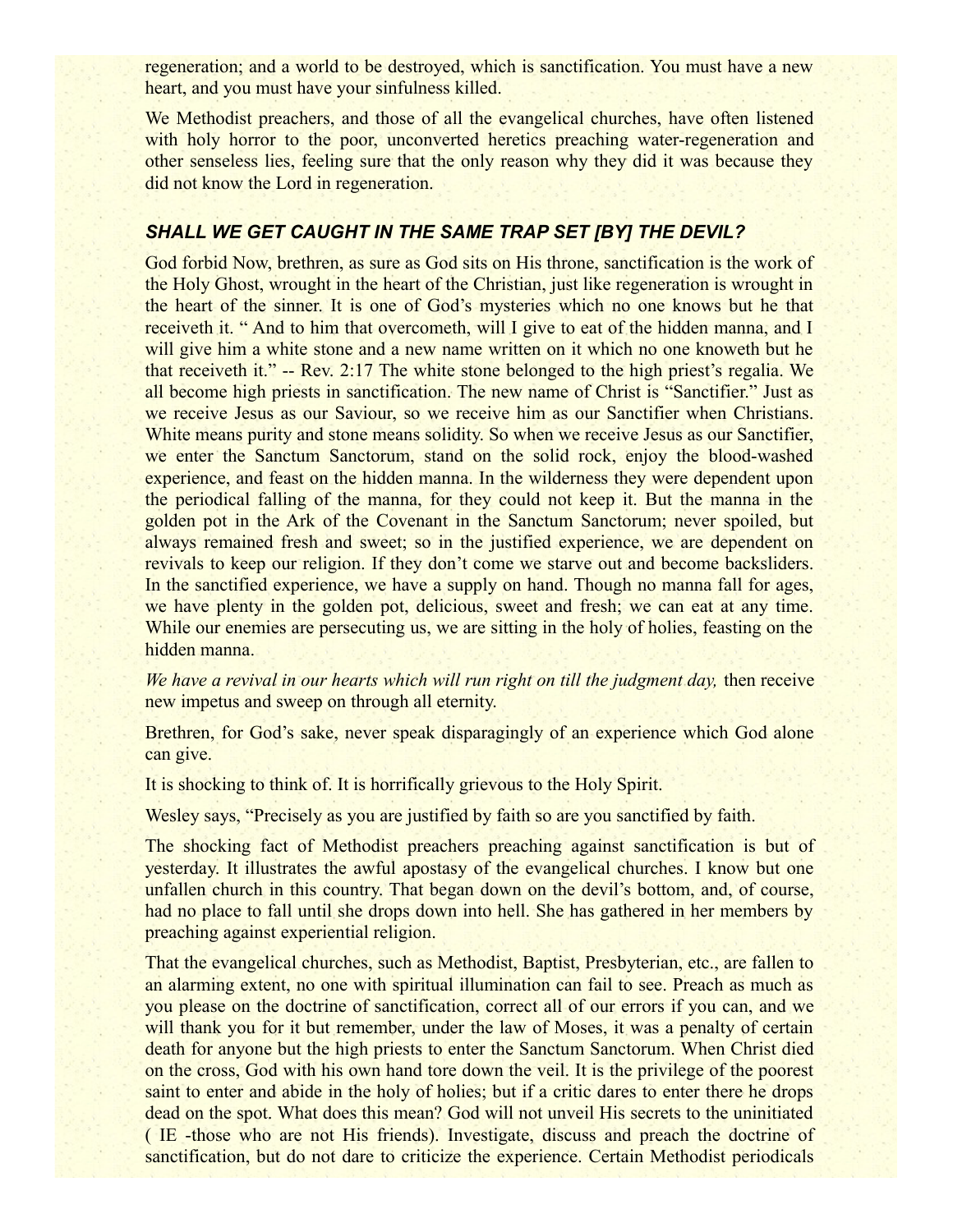are not allowed to come to my house, because they speak disparagingly of the experience of (completed) sanctification. I fear they will discourage my family and cause them to lose that experience.

A downward trend is awfully dangerous. If they give up their sanctification, there is danger of their going on backsliding till they lose their justification and drop into hell. O, preacher, will you dare to intrude into the sacred communion of the soul with God, and then have the diabolical impudence to discharge the office of the devil's critic. Leave that dirty job for the devil himself, for he is certain not to neglect it. Sanctification proper is not simply a doctrine, but pre-eminently it is an experience. A preacher in my conference said to me, "Brother, I don't endorse your views of sanctification." I replied: "My dear brother, I have no views; I have gone ahead of all the views. Glory to God, I have the thing itself. You go to God and get the experience, and it will knock your old fogy views beyond the north pole."

#### *SANCTIFICATION IS THE DEATH OF SIN*

Old Adam is dead, for the second Adam hath slain him. Will you dare intrude into the silent chambers of the dead and disturb the shades of the departed.

Now, brethren, don't you know that idiot comes in here again. Just as the unregenerate man is a spiritual idiot as to the experience, IE, he is utterly ignorant of it; so the unsanctified man is a spiritual idiot in reference to that experience, IE, he knows no more about it than a sinner knows about the experience of regeneration. How awful it is to find regenerated preachers stultifying themselves, making angels weep and hell rejoice, while they are so bamboozled by the devil as to do his dirty work. It shows their need of spiritual light. The sinner is in Satan's midnight, the justified man has a twilight experience, while the sanctified man has cloudless day. Our Saviour touched the blind man's eyes once and he received light. But it was not distinct. He saw men as trees walking. This was a wonderful improvement over rayless night. He touched his eyes again and he saw everything distinctly. O, how the preachers need another touch to give them clear light. Brethren, if people don't have an experience from God they will be damned in hell. We can't give them that experience. They have to leave us and all human aid and go alone to God and get it.

Don't meddle with God's work. The Holy Ghost calls you an idiot regarding the experience of sanctification till you get it from God. I say with shame, for God knows I love my church and my brethren. I have known hosts of people driven out of the experience of sanctification by Methodist preachers.

Fall on your faces in the dust, O, preachers, and weep with me. It would do me good to die to prevent this wholesale wreck of our train. If God needs a martyr to stop the preachers from the bloody work of discouraging the experience of sanctification, I put in the first bid. Many of my brothers and sisters enjoy experiences far in advance of mine, but I don't become critical. I rejoice with them and press on.

Why, I thought sanctification was the top. In that you are much mistaken: sanctification along with his elder brother, regeneration, constitutes the foundation rather than a finish. God lays the grand substratum in these mighty works of his Holy Spirit, upon which he builds a superstructure which will tower higher and higher through all eternity. I am surrounded by saints whose experiences are years ahead of mine, in which I rejoice, for they are guides to my slippery feet, as I run this heavenly race.

Preachers never forget, I must challenge you to meet me at the judgment seat of Christ. If you in any way, by speech or pen or influence, discourage a soul in Christian experience,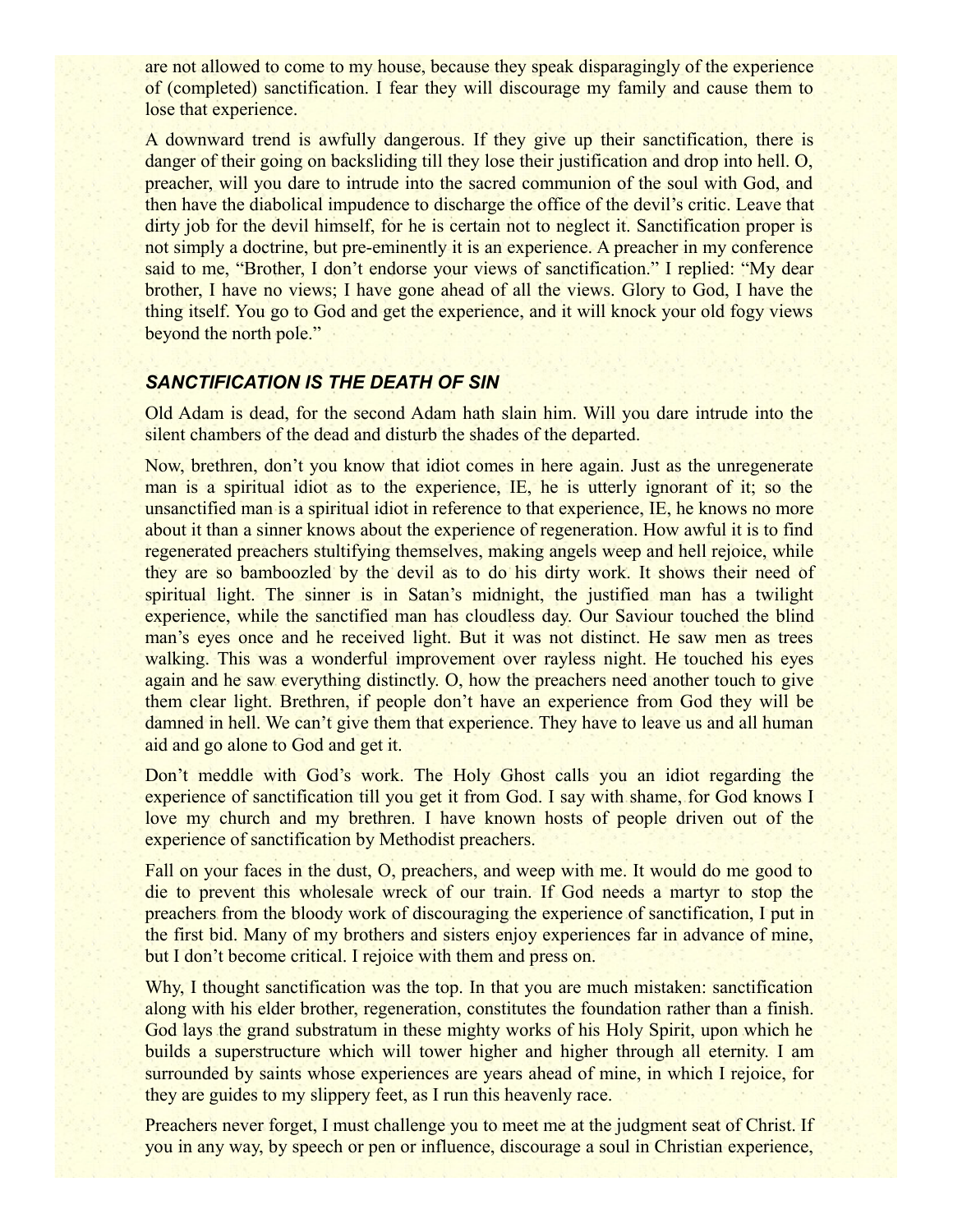you are helping the devil to damn that soul. Be sure you never do any more work for Satan. Don't be uneasy; he will do it himself. When people claim an experience that you have not, stand in awe, tread lightly, for it is holy ground; drop on your knees and ask them to pray for you. Twenty-three years ago, an old sanctified woman, ignorant of theology, but full of the Holy Ghost, led me into this unutterably sweet experience which has carried me in a fiery chariot through all the storms and tempests of these years and given everlasting sunshine in my soul. It is God's sweetest and best gift to my poor soul. It has given me a heaven in which to go to Heaven. I was an idiot in reference to it till I received it. To be sure, I intellectually apprehended the doctrine, but my spirit was utterly idiotic with reference to it.

Brother, be right sure you don't pull anyone back. If you can't help them forward, run away and hide, and cry to God for grace. I warn you, brethren, by the prayers of GOD'S HOLY PEOPLE. Do you know the so-called holiness people live on their knees in touch with the Almighty.

Bloody Mary (Mary the Catholic Queen of Scots) said she feared the prayers of John Knox, the sanctified founder of the Presbyterian Church, more than all the armies of Europe. Well she might, for he prayed her off the throne of England till she dropped into hell. Then Elizabeth, the friend of Protestants, took her place.

Consequently, the British Empire and the United States have become the wings of the Apocalyptic angel, flying to the ends of the earth with the everlasting gospel to preach to all nations.

A few years ago, one of the greatest theologians America ever produced was immortalizing himself traversing the country and delivering his learned lectures against the experience of entire sanctification received here and now by faith, and assuring the people they never could get rid of sin till death knocked it out of them. In the progress of his lectures he engaged for a certain city on the Atlantic. The sanctified people of that city, of course, were crying to God to protect His cause against the impending evil. They also wrote to Capt. Carter, of Chester, Pa., and Drs. Cullis and McDonald, of Boston, to cooperate with them in prayer. The time arrived. The eloquent D. D. appeared, delivered one lecture on another subject; was then to proceed against sanctification. He took sick, got worse and died without delivering a single anti-holiness lecture.

I was called to hold a meeting in Kentucky for the sanctification of Christians. A scholarly pastor at the place, having heard of my appointment, resolved to antagonize me with all his might, and published an appointment at his church on the Sunday I was to begin, inviting all the holiness people to come and hear him utterly demolish the (completed) sanctification preached and professed by the holiness people. He was apparently in perfect health. On Thursday preceding, he was walking and fell dead in his tracks. His funeral was preached over his corpse at the same hour he had appointed to demolish sanctification. Brother, there is danger in the dark. In God's religion everything is dark as midnight till you get it. The very fact that you have not received this glorious second work of grace, called (completed) sanctification, is demonstrative proof you know nothing about it. You know about the doctrine, but the thing itself is not a doctrine, but an experience. Do you know there is no such praying people on the earth as the holiness people? Whenever you go to work against them, they unite their prayers to God to prevent your evil influence. They never pray for you to die. They are full of love for you. But if you will not let God answer their prayers by stopping your soul-damning influence, discouraging people on sanctification, there is at least a probability that God will stop your evil work by taking you out of the world. I would want to get out of this world in a hurry if all the holiness people were praying against me. The truth of it is that you are utterly ignorant of how many and how strong a people you are opposing. I preach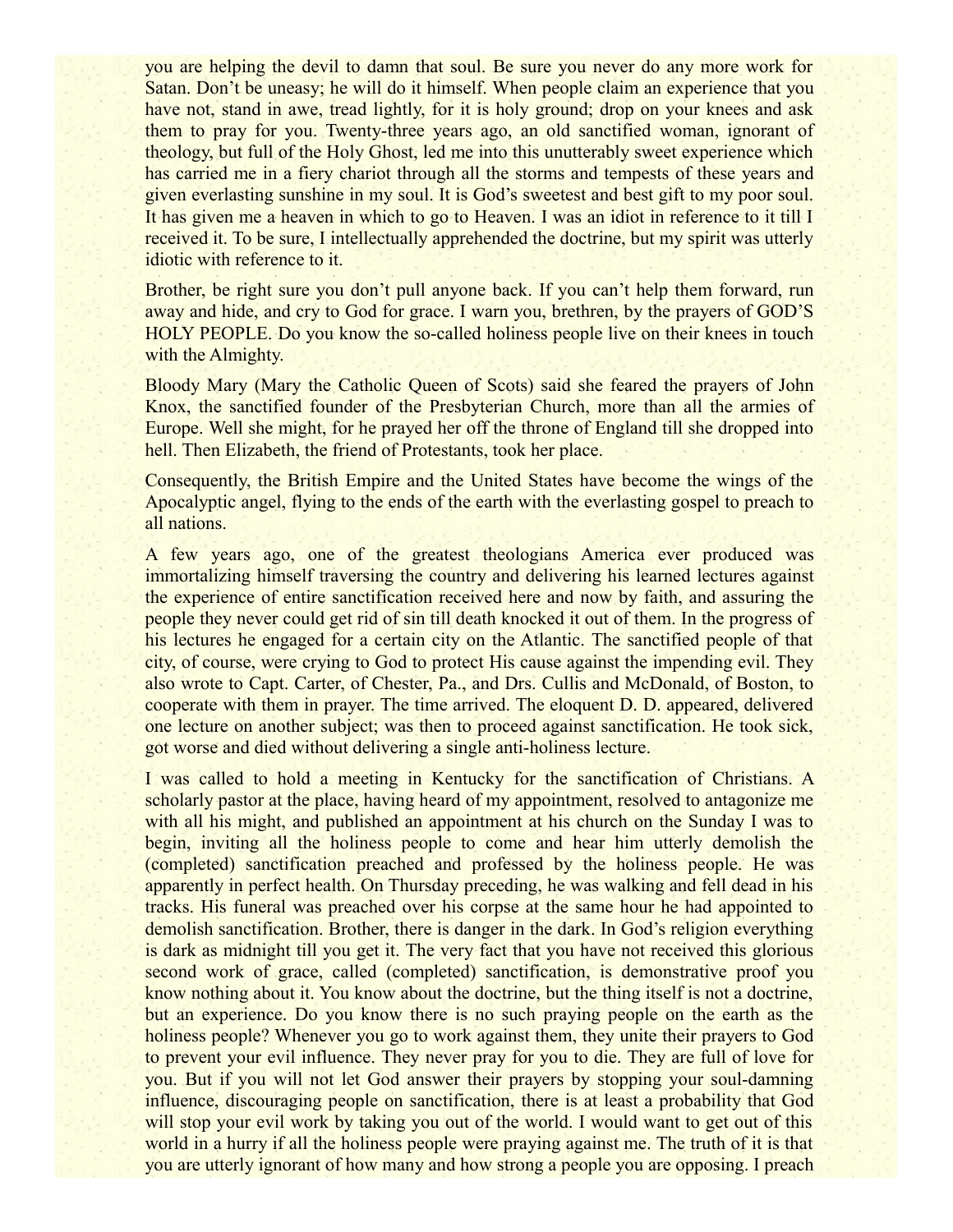from the Atlantic to the Mexican border. I find them everywhere. Our name is legion. We wield a preponderant influence in all the live churches on the globe. We have more missionaries in the heathen field without a salary, for sanctified people are willing to go without it, than all the churches of the Protestant world with salaries. God has moved up this holiness movement, the vanguard of the millennium, to evangelize all nations and prepare them for the glorious millennial church which is to sweep the world like a cyclone, cover the earth with the glory of the Lord, defeat the devil and lock him up in hell, Rev. 20:1; and enthrone Christ to reign from pole to pole. Brother, if you can't help us, for God's sake don't oppose us.

### *FOR THE SAKE OF YOUR SOULS, DON'T OPPOSE HOLINESS IN ANY WAY*

 I don't care how much you endeavor to correct doctrinal errors, but don't you invade the holy of holies where God meets the soul and imparts the experience of entire sanctification. You can't afford to play the idiot. When he sanctified my soul twentythree years ago, he made me an evangelist. I travel five to seven thousand miles per year. My observation is extensive. I have known many preachers to assume a negative attitude toward our work. So far as I have been able to learn (and I have given special attention), they have all depreciated in spiritual power; and, as a rule, dried up into theological skeletons.

You can't speak, write, gesticulate, or in any way wield an influence against the working of the Holy Ghost, without, as John Wesley says, "Touching the apple of God's eye." In this Way, you will grieve the Holy Spirit before you know it. Like his symbol, the gentle dove, he is easily won and wooed, but equally easily grieved and driven away forever. You cannot discourage experiential religion (and sanctification is solidly experiential,) without grieving the Holy Spirit and injuring your own soul. And if you squeeze into Heaven, you will there see your blind folly in not doing your best to get everybody as holy as possible, regardless of shibboleths and technicalities. Throw away forever your silly sticklerism and spread yourselves for God and souls. Brethren, your experiment is the most dangerous ever tried beneath the skies. You can't indulge in it without depreciating spiritually. This you can't afford to do. If you lose your spiritual power, you had better be dead and out of the way of others who would be truer to God. Now beloved, we Methodists believe in no non-forfeitable blessings. A preacher can backslide, lose the Spirit, become formal and spiritually dead, hold his office, live and die n respectability and make his bed in hell. You will actually backslide out of the kingdom by opposing holiness before you are aware of it. Remember, Satan is a million times smarter than you or I. Give him a quarter of a chance and he will dress up as an angel of light and prevail on you to oppose holiness. Then he will steal away all your Holy Ghost religion (God's gold), and palm off on you a big lot of brass. By this time, the Spirit has so retreated that a mist has fallen on your eyes. The brass shines like gold. So you thank God and take courage and say: "I am certainly growing in grace and I have more religion than ever before." That is true, but it is the devil's, and you are a poor bankrupt on your way to hell.

You then become eloquent, metaphysical and popular with the rich, dead churches. Your great task for the balance of your life is to rock the people in the devil's cradle of carnal security, sing lullabies over them lest some holiness crank shall wake them up before Satan can dump them into hell. You now go for culture and money power, as you have lost the old-time power of Holy Ghost religion, which you got when you were converted.

If you had obeyed the oath you swore before the Bishop to go on to perfection, instead of losing the power of regeneration, long ago you would have added to it the power of entire sanctification.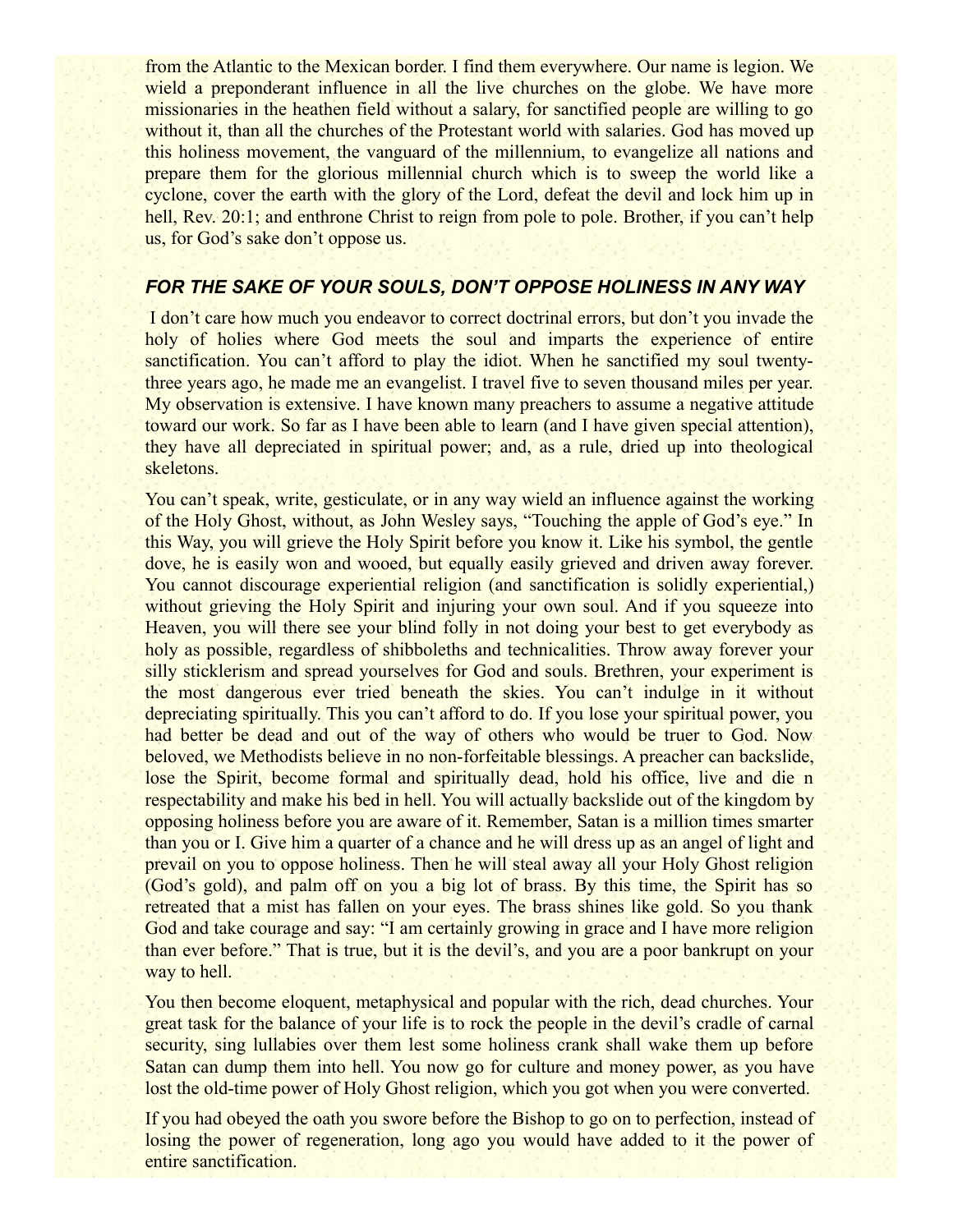The river God turned on you that wonderful night when you passed triumphantly from death to life, and made the campmeeting woods roar with your triumphant shouts, and sinners to conclude Gabriel's trumpet was sounding and fall like dead men all round you, would long ago have been transformed into an ocean without banks or bottom. The joyous hallelujahs which rang out the first articulations of your new-born soul, instead of leaving you in your desolation, would long ago have become the triumphant song of your sanctified soul night and day. Regeneration is the pioneer from heaven into your soul. He expects his dear brother sanctification. If he doesn't soon come he becomes sad and lonely. Still he lingered with you till you began to oppose the coming of his heavenly brother. The very day you preached that big sermon against sanctification to the delight of your unconverted and fallen members, but to the unutterable grief of the few true hearts in your congregation, he gave you over to Satan, and said, "If you will not let my brother come to me, I will go to him." So like Noah's dove he took his flight to Heaven, whence he came.

After this, you became an expert in easing the people down to hell. Popular preachers and fashionable women rule the dead churches. They all go down to hell together. Paul says, "If I please men, I am not the servant of Christ." -- Gal. 1:10 Jesus said to his preachers: "Woe unto you when all men speak well of you," IE, you are popular, for so they spake of the false prophets who were before you. So you see from this, none of the Lord's preachers are popular. They are the false prophets, IE, the devil's preachers, to deceive the people and to lead them to hell.

Now, my beloved brethren of the ministry, I have but one apology for writing this chapter. "The love of Christ constraineth me." -- II. Cor. 5:14. For the glory of God, let me suggest that you get all the preachers you can to read this chapter. Not that I feel in any way worthy to address my brethren in the holy ministry, but the Lord often uses the weakest instruments.

*(now you might consider the foregoing as extreme, but consider; if you don't use your muscles, they will atrophy. Similarly, if you don't exercise your Godly hunger for heart-purity it too can atrophy, leaving you stuck with impurity and its insidious danger of quietly backsliding. Earnest Seeker)*

#### *OPTIMISM AND PESSIMISM*

These words now denote the prominent antipodes of religious controversy. As a rule, the holiness people are called pessimists, and the easy going, popular religionists are called optimists.

Pessimist is the superlative of the Latin adjective malus, bad. Hence, it means the worst.

Optimist is the superlative of the Latin adjective bonus, good. Hence, it means the best.

All the holiness cranks are denounced by the spiritually dead, worldly churches, as extremists, fanatics, running the people crazy, scaring them with their awful descriptions of sin, hell, Satan, the demons, the awful state of the fallen churches, the doom of the damned, etc.

I confess judgment and fully accept the situation. I preached the gospel fifteen years without seeing these awful things. The light came twenty-three years ago. You get the light and you will see them. Sanctified Enoch before the flood was a pessimist. Hear him preaching to the wicked Antediluvians: "Behold the Lord cometh with ten thousand saints to execute judgment against you all and to condemn all the ungodly, concerning all their deeds of ungodliness which they have impiously committed, and for all their hard speeches which they have spoken against him, being ungodly sinners." -- Jude 14:15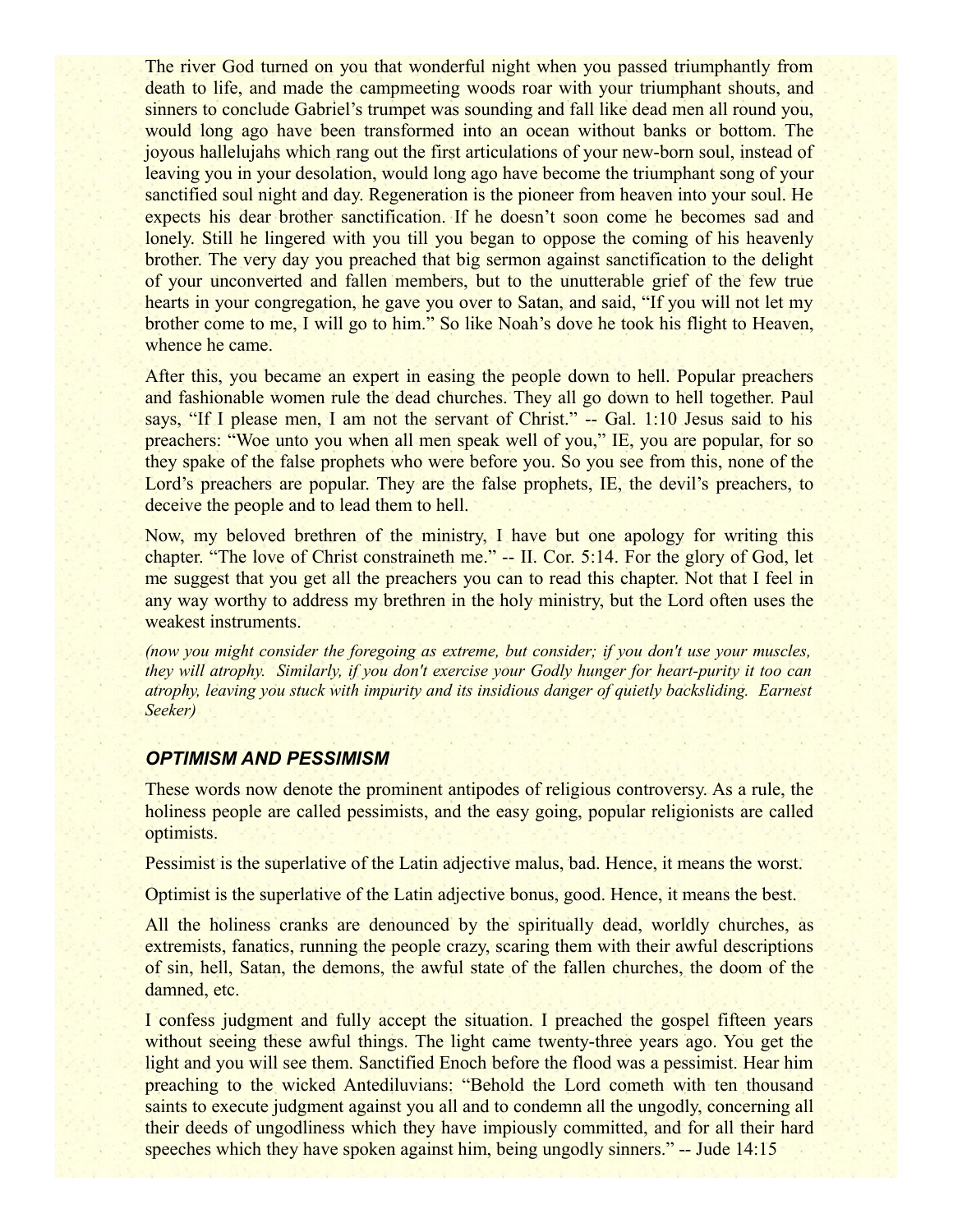Isaiah was a pessimist. Most preachers who are characteristic of rough preaching, begin in a smooth way. They are apt to deal gently with the church, and throw their bombshells at the outsiders.

In his very introductory, in his first chapter, he calls the church members thieves and denounces them as more stupid than the ox or the ass, both notoriously stupid animals. He tells them: "The ox knows his master and the ass his master's crib, but they don't know the Lord." They are so stupid they think they are Christians when they are sinners. They think they are going to Heaven, when they are walking straight into hell. All the Old Testament prophets were pessimists of the darkest type. They all lifted one common stentorian voice against sin. Jesus Christ and all the apostles were uncompromising pessimists. The loving Saviour faithfully preached hellfire.

His hardest appeal were to the church of which he was a member. "O, ye scribes and Pharisees, hypocrites how can you escape the damnation of hell? The Publicans and harlots go into the kingdom of God before you." Where do you now find rougher preaching than this? The scribes were preachers, but not converted; the Pharisees were the leading church members, but had no religion.

He denounces them to their faces as worse than Publicans and harlots: as harder to save than the poor Publicans and degraded harlots on whom, like the proud unconverted preachers and church members of our day, they looked down with contempt. Who can read the letters of Jude and Peter and not cry out, pessimist?" All the inspired writers were pessimists. You can't preach total depravity and denounce the sins of the world and the hollow-hearted hypocrisy of the churches and expect the people to flee the wrath to come without being called a croaker, IE, a pessimist.

When I tell you I am a pessimist all the way through, you see I am in good company.

So you may count me a pessimist on sin all the way through. The more light the Lord gives me, the stronger I get against it, and the more I cry "no compromise with sin." I am in this way to stay until I stand on the mount of victory. I fight under the black flag. I expect to die in the war and be buried on the battle-field. But what about the optimist?

I am an optimist too. While I am a pessimist on sin, I am an optimist on grace. Sin is awful beyond all conception. Dr. Finney says he believes if God were to reveal to a sinner the real horror of his sins, he would fall dead, the shock being more than he could bear. Hence, God in mercy first shows him his own sins, when he repents, gets justified and enters his kingdom; then He shows him his inbred sin. When he consecrates and gets sanctified, then He shows him his infirmities. While sin is the worst thing in the world, grace is the best. Sin is great but grace is greatest, Rom. 5:20. Satan has superhuman power and knowledge, and can do things which in human estimation, are miraculous. Jannes and Jambres wrought miracles in the days of Moses. The devil is often permitted to do many things beyond human comprehension, lest infidelity should destroy the popular faith of his personality. While Satan is infinitely wiser and stronger than any man or set of men, yet he is infinitely inferior to the omniscient and omnipresent God. He is mighty, but God is Almighty. Satan has supernatural power and wisdom, while God alone has the truly miraculous omnipotent power. The climacteric truth of the Christian religion, by which it is distinguished from all other religions is that it has an OMNIPOTENT SAVIOUR.

The reason why entire sanctification here and now by faith alone is the only true Bible religion in the world, is because it is a superlative, and means to have every fiber of your spiritual organism.

It is the only religion that worships the God of the Bible. I heard a great preacher a few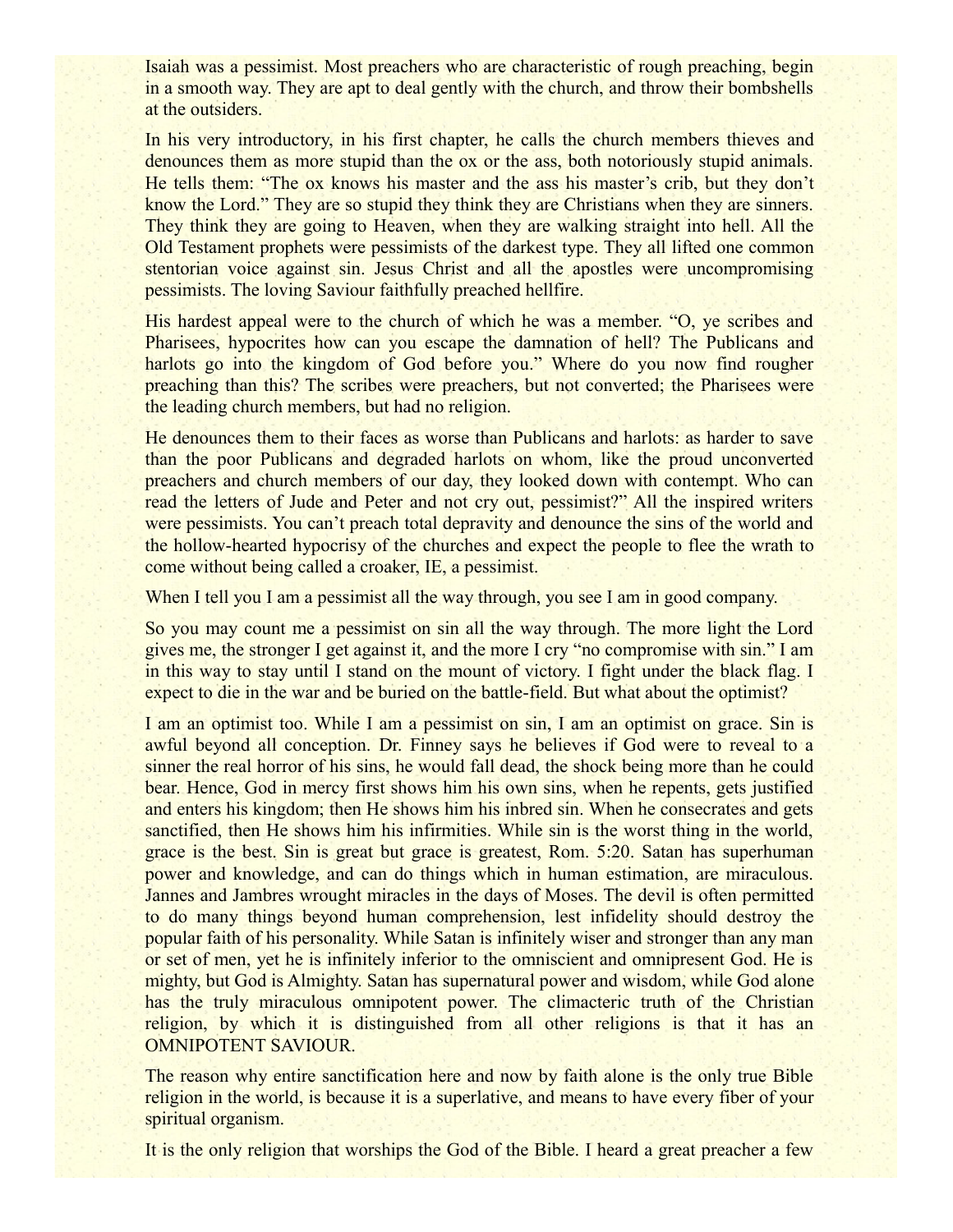days ago, who claimed to represent the only true church in the world, proclaim to a vast multitude that it was utterly impossible to get rid of sin in this life; that we are all doomed to remain full of sin (and sinfulness) till we die.

You can see plainly that this man was so deceived by the devil as to preach his (Gnostic) gospel, calculated to lead every one who believed it to hell; for we are certain to go there if we die in our sins. He was preaching an impostor, IE, a false Christ, who can not save his people from their sins. Millions of people in our churches are idolaters, worshipping a false Christ. The Christ of the Bible is able and willing to save to the uttermost all that come unto him Heb. 7:25 – not after you die, when the devil will have you, but when you come to him, and he is calling you to come now. The word uttermost in this passage is RCPVGNJL, a Greek compound of RCP, all, and VGNGL, perfection. It means to save you completely unto perfection. You would better settle this matter now, whether you are a Christian or an idolater. A Christian is a disciple of Christ. In order to go with him you must take him for your Saviour. If so, as he is an uttermost Saviour, he saves all his disciples to the uttermost. The very fact that your Saviour does not save you to the uttermost, is prima facie evidence that you, as Wesley says, "are on a false scent." The proof of the true religion is right here: that it saves you from all your sins through faith alone. Why through faith alone? Faith turns it all over to the Saviour and lets him save you without any help. If he is omnipotent he does not need any help.

### *HYDROLATRY*

Hydrolatry means water worship. It is very prevalent in Kentucky and Missouri. It is simply a modern form of idolatry. Satan is now making great capital out of this form of idolatry. It goes on the assumption that Jesus needs a preacher and a pool of water before he can save a sinner. All such meddling is an insult to the Jesus revealed in the Bible. He is omnipotent. He needs no help. It would be a burlesque on his divine majesty to take in a partner. That water-god is not his partner, but that of the devil. If you depend on the water-god and Jesus together, the devil will get you sure, for Jesus does the whole job or none. God wake you up and save you from Hydrolatry.

The Christ of the Bible, without any help, saves you to the uttermost and keeps you forever by his omnipotent grace.

#### *Ecclesiolatry*

Ecclesiolatry, the church worship, is another form of current idolatry, not only very prevalent, but rapidly increasing throughout the country. While the hydrolater worships baptism by imputing to it saving power and even gets to be so gross an idolater as to think he can't be saved without it, the ecclesiolater worships the fine and beautiful church edifice. John Wesley opposed the building of fine churches. He said, "When we do that we will be dependent on rich men. Then we are a ruined people." It is common now to spend one hundred thousand dollars on a city church edifice. This would build one hundred churches in heathen lands (O, what a sunburst) and leave ten thousand to build the one at home. This wanton waste of the Lord's money is prompted by pride and vain-glory, and so grieves the Holy Spirit, that he leaves them in their sins. Did you ever see any spiritual power in one of these fine fantastical edifices? There they go for very short services which hardly give the poor sinners time enough to gaze at the phantasmagoria (building) glittering all around them, till they are dismissed and hurried out and don't know one word the preacher said. Neither did they get a solitary scintillation out of the cold, dead operatic singing. Millions of poor idolaters in the churches today are worshipping names, statistics, pedigrees, edifices, preachers and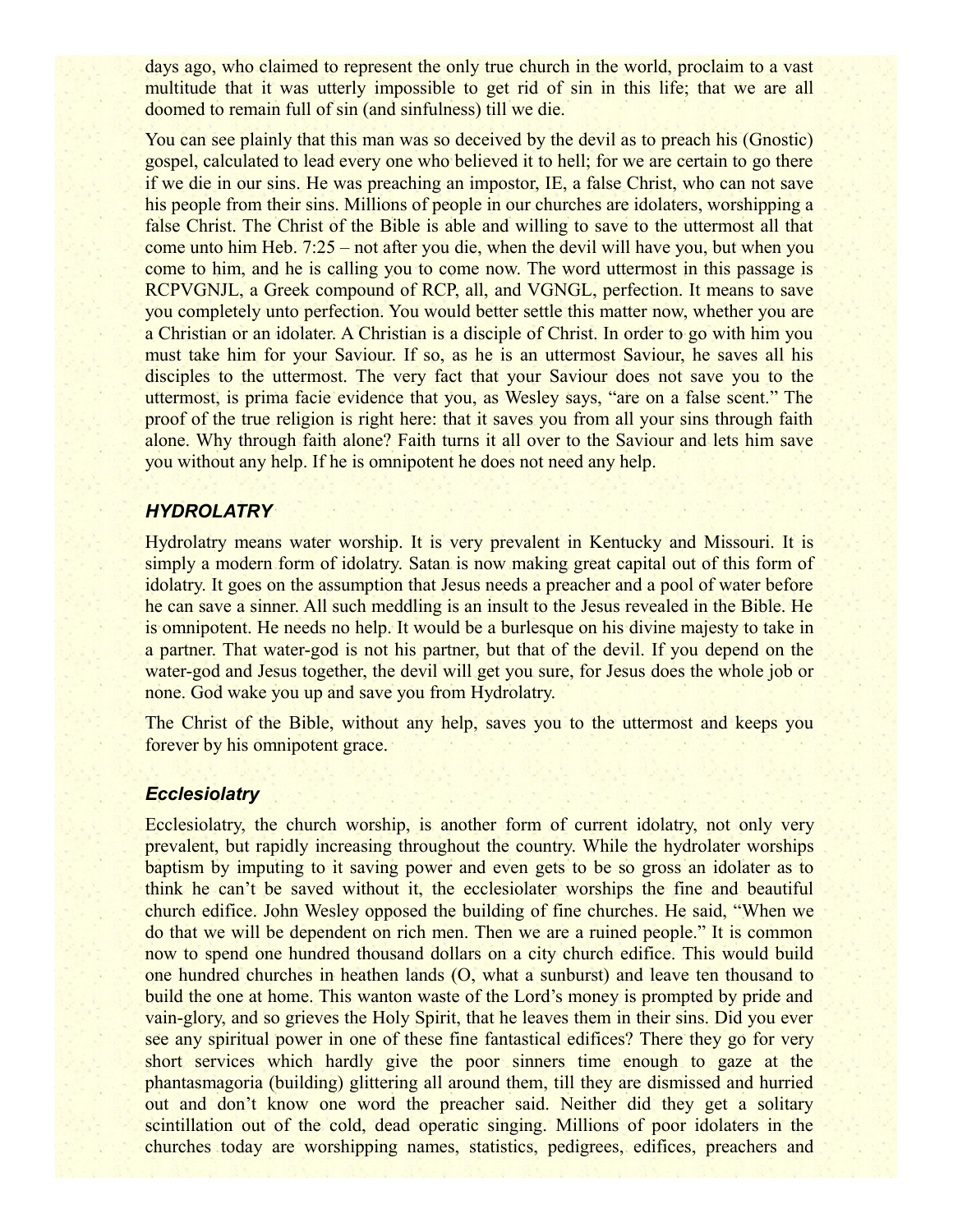almost everything but God. We live in an age of idolatry. WAS NOT SOLOMON'S TEMPLE A FINE EDIFICE? O, yes, it dazzled with gold. Is it not an example for us to follow in building churches? It is not; it belongs to the typical (of types and shadows) dispensation. It was fine and costly as art could make it, because God Himself dwelt in it.

God does not now, dwell in temples made with hands but in the fleshly temples of the heart. The pure beaten gold of this temple typifies the pure Holy Ghost religion of the sanctified heart. So, if you want Solomon's temple, get your heart sanctified and you have it, and God will come and dwell in it as he did in the Sanctum Sanctorum. Philosophers have called man the religious animal. He will have religion; when he is without the true, he takes the false; when he is so unfortunate as to fail to get it from God, he always receives it from the devil. You can't find a sanctified person who wants a fine edifice or any other useless expenditure of the Lord's money or pays any tithes to the water-god.

Entire sanctification is the only salvation from idolatry. While I am a pessimist on sin and can not paint it as black as it is, I am an optimist on grace. There is nothing hard for omnipotence to do. The difficulties which are in man's way are not in God's way. All you have to do is to take hands off, and give the King a chance. I preach a present salvation to every sinner the moment he surrenders and receives the omnipotent Christ as his Saviour, and a present sanctification to every Christian the moment he consecrates and receives Jesus as his sanctifier. The world is toppling into hell for the want of preachers who will drop their old dark-age theologies, and all their silly hobbies and controversies of the present age, and go preaching an Omnipotent Saviour to the ruined sinner.

Preach a bottomless hell and omnipotent grace. Throw away the devil's nonsense about waiting.

What would you think of a preacher telling a sinner to wait to be converted? You would say, run him out of the country." But we have all around us those who say, "wait to grow into sanctification wait till you die to get it." If you say to a sinner on the brink of hell, "wait," you are preaching for the devil.

It is equally true of the Christian for sanctification. If you tell him to wait, rest assured you are helping the devil to keep him from taking it now. The Bible is a now book. It offers pardon to every penitent sinner, and sanctification to every Christian now. O, that they would believe.

#### *I DON'T BELIEVE IN EXTREMES*

The pessimist is an extremist against sin, just as dark and hard as he can be. The optimist is an extremist on grace. He ignores all difficulties, sweeps through all opposition and is discouraged by nothing. His faith is not in the church, in men, nor in circumstances, but in the omnipotent Saviour.

Where all others despair, his faith puts on new vigor and soars to the bosom of God. He looks for wonders. He expects Christ to conquer the devil, lock him up in hell and cover the earth with His millennial glory.

He expects the final and ultimate defeat of the devil, and the restoration of all things foretold by the prophets. God help us to be courageous enough to be an extremist. If a thing is bad, oppose it with all your might. If it is good, encourage it with all the power of soul and body. Dare to be an extremist. The battles rage on the border. Cowards hide in the interior. Make for the front of the battle. Seek the thickest of the fight. This war of sin and holiness, Satan and Christ, will soon be over. When the field is silent and the roll of honor called, then you will be sorry you were not an extremist against sin and Satan,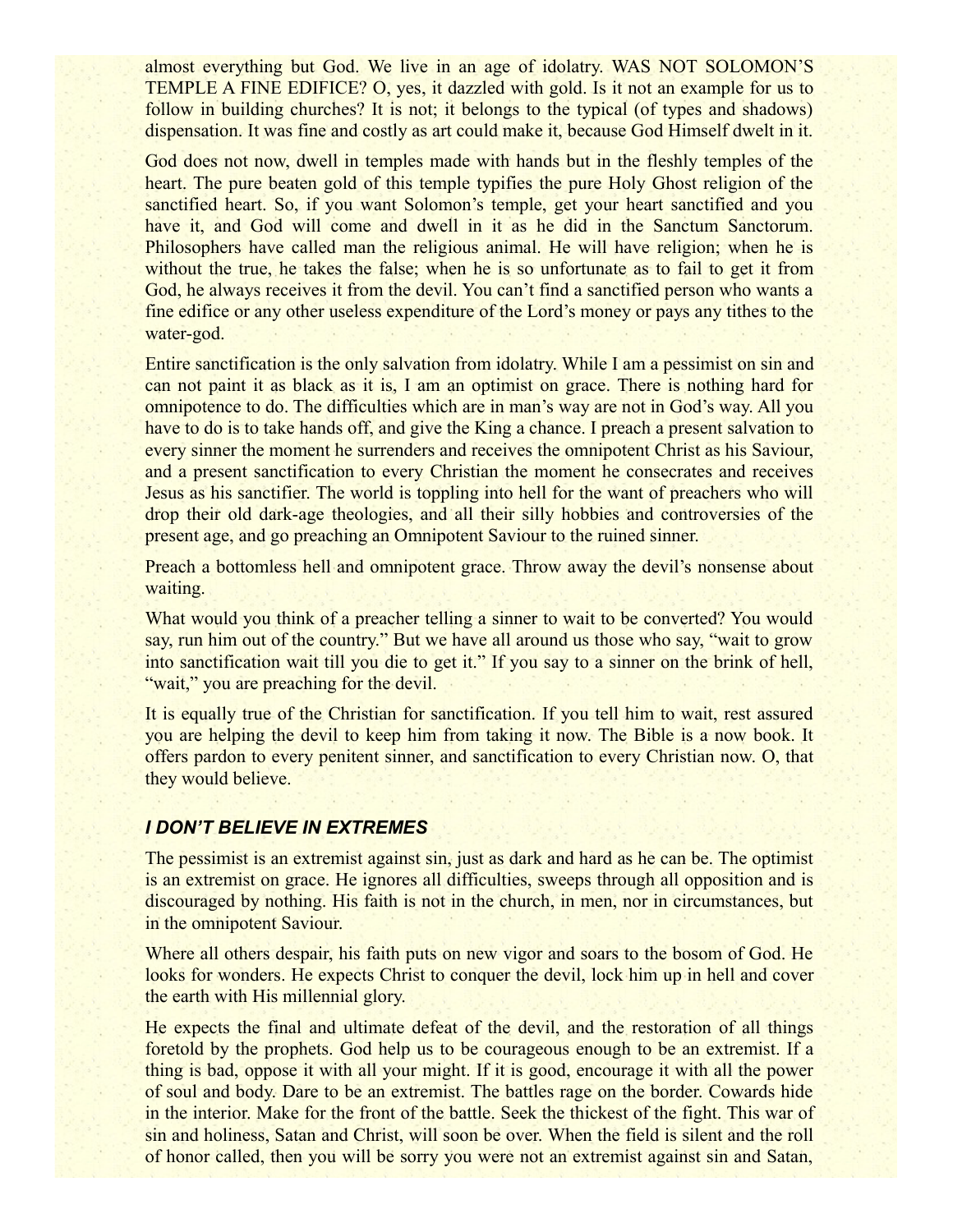in favor of Christ and holiness.

## *THE ROAD TO HEAVEN*

And a highway shall be there, and a way, and it shall be called the way of holiness; the unclean shall not pass over it." Isaiah 35:8. Satan captured the world in the fall, God recognizes it and calls him "the god of this world." 2 Cor. 4:4. Satan offered this world to Christ in the wilderness if he would worship him as the unregenerate are still doing. He proposed to end the war, let Jesus reign on earth and himself in hell. If Jesus had worshipped him, of course it would have virtually added this world to hell. The divinity could not be tempted. If the humanity had went along with it and Jesus had become a partner of Satan, the divinity would have left him, and in that case, he would have been transformed into a great arch-demon and the plan of salvation would have collapsed forever. Since the devil is the god of this world, he rules every inch of it except the territory the Son of God has taken from him by conquest, and that is the king's highway of holiness. Immanuel's land through which pilgrims travel from the City of Destruction to the Celestial City. It is a great mistake to think regenerated people are not in that way. All of God's children are in that way, whether they are sanctified or not.

As Wesley says: "Regeneration is sanctification begun." We may add with safety, sanctification is regeneration complete: full renewal. We live in an age of dead churches. The common churchism of the time is no part of Christianity. It is only the shell, while the oyster is long since dead. It goes along with the world and does not even profess to be on the king's highway, but relegates all that to (complete) sanctification and then rejects it with contempt. Between the weakest Christian and the best sinner there is a spiritual chasm high as heaven, deep as hell and broad as creation. The grand and glorious Christianity of the Bible is degraded by fallen churches till angels weep and devils exult. The popular religion is a sinning religion. That is the devil's sort.

He that committeth sin is of the devil." I. John 3:8. God's sort does not commit sin even in the regenerated state. "He that is born of God doth not commit sin," I John 3:9, and cannot while he remains in God's family.

So don't forget that all Christians are treading the king's highway of holiness. The sinning multitudes in the churches are either unconverted or backslidden, so they are not now on the way.

### *THE INTERIOR WAY*

The Interior Way spoken of in this Scripture is the way of entire sanctification. Over this interior way the unclean cannot pass. The lions of inbred sin and the ravenous beasts of depravity never can get on it. It is a hidden way, "Your life is hid with Christ in God." The vulture's eye hath not seen it.

In regeneration you receive something: the life of God into your soul. In sanctification you lose something: depravity out of your heart. So you see sanctification makes you little. God leads you out in this interior way and covers you with His hand. The world does not see you, the regenerated don't see you and the devil doesn't see you. You are hidden away with God. He covers you with his feathers. Satan and the world hunt for you in vain. They shoot at you, but they miss you. Not a missile reaches you. Regeneration took you out of the world, but sanctification took the world out of you. So you now have a glorious double salvation. *Satan remembers you and hunts for you, but can't find you.* In the sequestered retreats of the interior way you enjoy perfect rest. The King of Glory walks by your side and you rest sweetly in his arms. Your rest is imperturbable. A thousand revolutions may sweep over this old bloody world and never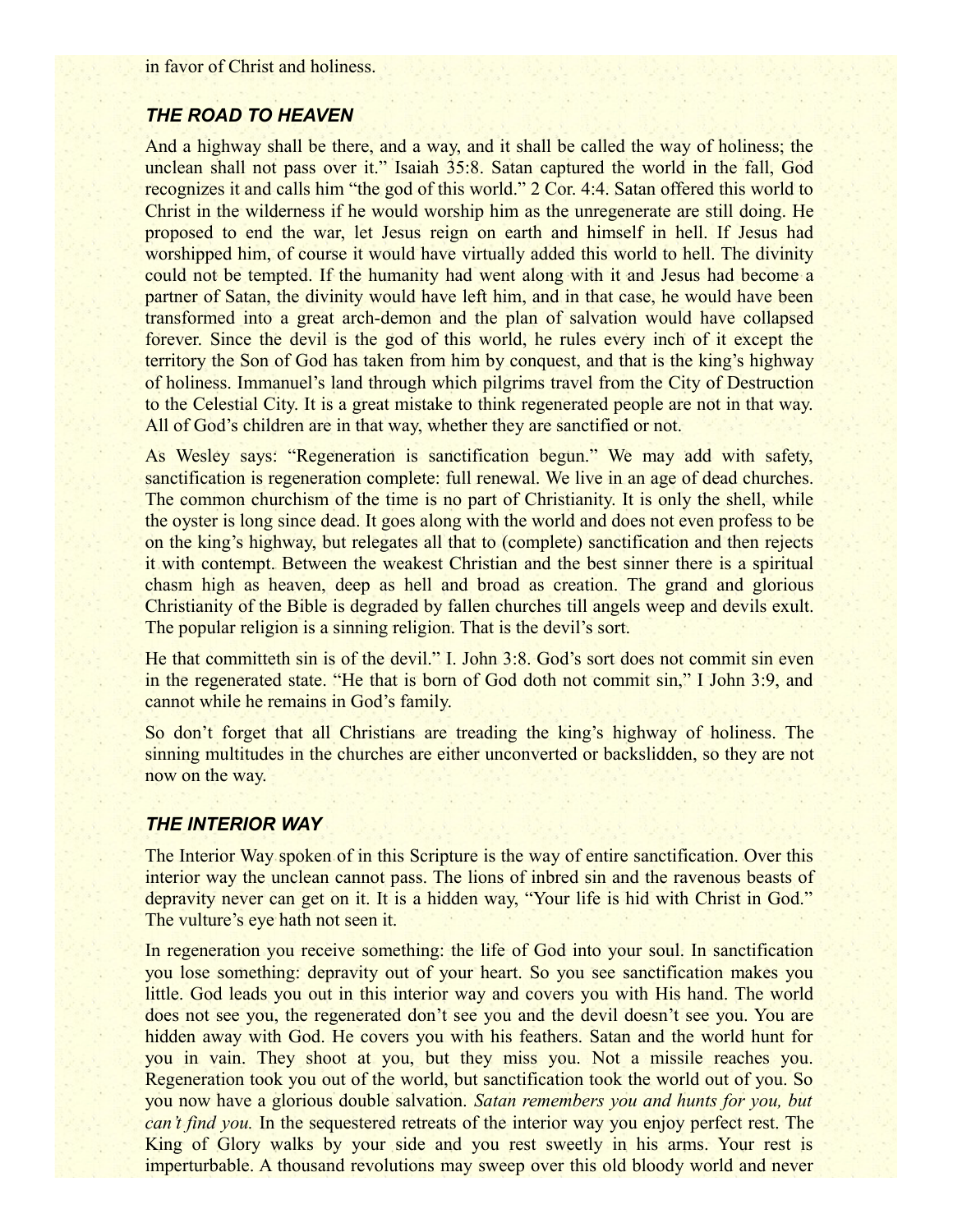disturb your rest. Earthquakes and cyclones jostle you not an iota. Sickness and bankruptcy are even messengers of mercy to your restful soul.

The heavy tread of death, the mighty thunders of the judgment day and the sweep of eternal ages are alike incompetent to disturb your rest. You have entered into the sweet soul-Sabbath which shall never end, but abide with God forever. Weary pilgrim, don't you long for this perfect rest? God has it for you now. The way is narrow in principle, but as to capacity it is broad enough for all the lost millions of Adam's ruined race. As an evidence that neither the world nor the devil can see the travelers in the interior way, I never saw a missile shot at them in my life. They aim to shoot at them and bang around, but always lose their ammunition. I challenge you to listen and note all their criticisms. You will see every time they appertain to the regenerate and not to the (completely) sanctified. In this interior Way, you are encompassed on both sides with the pilgrims in regeneration, who serve as breast-works, where Satan and his host shoot in from the world which skirts the highway on either side, his ammunition is absorbed by the unsanctified before it reaches you.

### *YOU HAVE TWO CHANCES FOR YOUR LIFE INSTEAD OF ONE*

Satan gets no soul immediately out of the sanctified experience. A fall from sanctification simply brings you back into justification. When you fall from justification, then Satan gets you. So you see you have two chances instead of one.

When a little boy, I was satisfied the war between the States over slavery was bound to come up.

I thought it would just about come in time to get me. In my imagination I saw the Ohio River flowing with blood, and Kentucky whitened with the bones of the slain. In this I was mistaken. Too much brain and muscle in the North for that. They carried the war just as far from their own door as they could. So Tennessee and Georgia were the embattled line, instead of Kentucky and Ohio. Shall the children of this world be wiser in this generation than the children of light? God forbid! If a sanctified man backslides and loses it, he is still on the King's highway with all the regenerated people till he falls again. As the unsanctified Christian is already on the border where Satan's lions of inbred sin can seize him and pull him out of the way, whenever he backslides once, he falls right over into the devil's kingdom, and is in danger of dropping into hell if he were to die. So you see it is quite a risky business for a Christian to remain unsanctified. Then, pilgrim, as you prize your life, press for the interior way, press for the life hid with Christ in God. Though Satan will hunt for you diligently, he will never find you so long as you stay there. You will have to come back to justification before he can pull you over into condemnation.

Be assured, you need all the vantage ground you can possibly get against the devil, if you are going to succeed in this race for glory. You take an awful risk to travel along Satan's border, where you are exposed to an everlasting border warfare, liable at any moment to be crippled by the enemy, dragged over the hut and cruelly murdered. That is the reason why only a tithe of the pilgrims ever reach the kingdom. Satan and his hosts hang along the border like lightning along the edges of the clouds, ready at any unwatchful moment to pounce upon you, tear you away from the King's highway and slay you without mercy.

Battle-scarred pilgrim, no longer delay; come into thy sweet rest prepared for thee before the foundation of the world. As Noah's ark found rest on the summit of Ararat, while all the world beside was under the deluge, so let thy weary, tempest-tossed soul find sweet perfect rest from all its wanderings here in the interior way.

Long my yearning heart was trying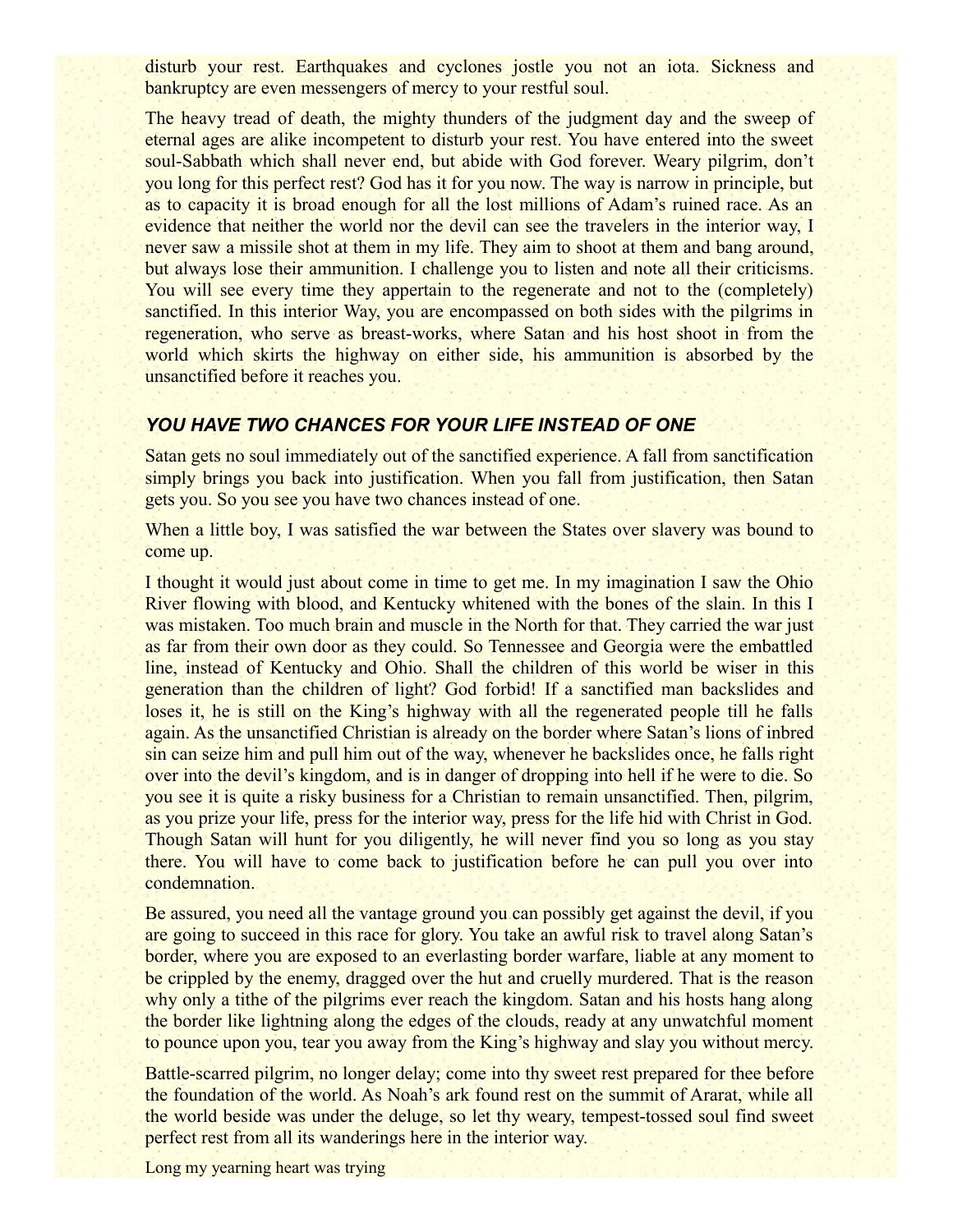To enjoy this perfect rest, But I gave all trying over, Simply trusting I was blessed.

This is the happy song of my restful soul! I traveled nineteen years on the border of the way. Glory to God, I have now rested twenty-three years in the interior way.

Beware, O pilgrim; and keep in the interior way. Robbers from earth and hell encompass you on both sides. Keep in the center.

### *A WORD OF WARNING TO THE SANCTIFIED*

In the sweet interior way you now travel, you came from the regenerated experience which bordered on this wicked world, with its dead churches, holding up their false standard of dead formality and worldly conformity by which you were once deluded, till you got so near hell that you took fright from the smell of the brimstone. Remember, O my sanctified brother; though you have happily escaped the awful Scylla of worldly wickedness and dead church delusions, and have even gotten beyond the reach of that terrific monster -the terror of all that have ever sailed over Immanuel's seas because she has been devouring her hopeless millions of unwary adventurers the last six thousand years, yet her voracious maw is utterly insatiate. I rejoice that you have so happily, though with death agonies, escaped that horrific monster. But here let me remind you, her twin sister Charybdis is on the other side. Scylla is Diabolus' eldest daughter and Charybdis is her next younger sister. After Diabolus married the world these are the first progeny of that unhappy union. Scylla is well known by the name of worldliness and Charybdis by that of fanaticism. Satan counterfeits everything God does. Dead formality is his counterfeit for regeneration.

In this he mixes in all sorts of heresies. Probably none so profitable as the cold water heresy. The devil raises an uproarious ha-ha when he finds a man fool enough to think he can drown and freeze him out in immersion. He is amphibious, like the snake his symbol, and can live in the water as well as on dry land. Some who reject the water god, take dead faith.

We find whole churches claiming to be justified by faith and yet you can't make them do anything for the Lord. "Faith without works is dead." -- James 2:26 Dead faith is simply a phrase for no faith at all. The popular churchianity of the present day is made up of dead faith, cold water, festivals and fandangos. "My faith is not dead, for I work." What do you do? "I collect money." I build houses.

"I assist in all the temporal enterprises." That is all right in its place, but sinners can do that as well as you. The work by which you prove your faith is spiritual. It is soul-saving work such as family prayer, public prayer, testimony, and appeals and all sorts of spiritual labor by which you can save sinners, sanctify Christians and build up the kingdom of God. These dumb dead churches constitute Satan's highway of unholiness, which he built along by the side of the Lord's to fool the people. He has fooled them by the millions. They have a fine time, as they think, following the Lord, while they are following Satan transformed into an angel of light, passing himself off for the Lord. The solution of the problem is, dead men don't see anything. Their vision is simply mental and illusory, as they are spiritually blind. They build beautiful church edifices, live in pomp and splendor, and make a magnificent show in their Sunday services. They are a charming people, exceedingly popular both with the world and the ministry. They are very prosperous and have a good time generally. There is but one trouble in their case, and that is, they drop into hell as fast as they die. As Satan owns all this world except the King's highway, he has jammed his counterfeit road right up against the Lord's, so there is but a line in the air intervening. As that line can only be seen by the eye of faith, the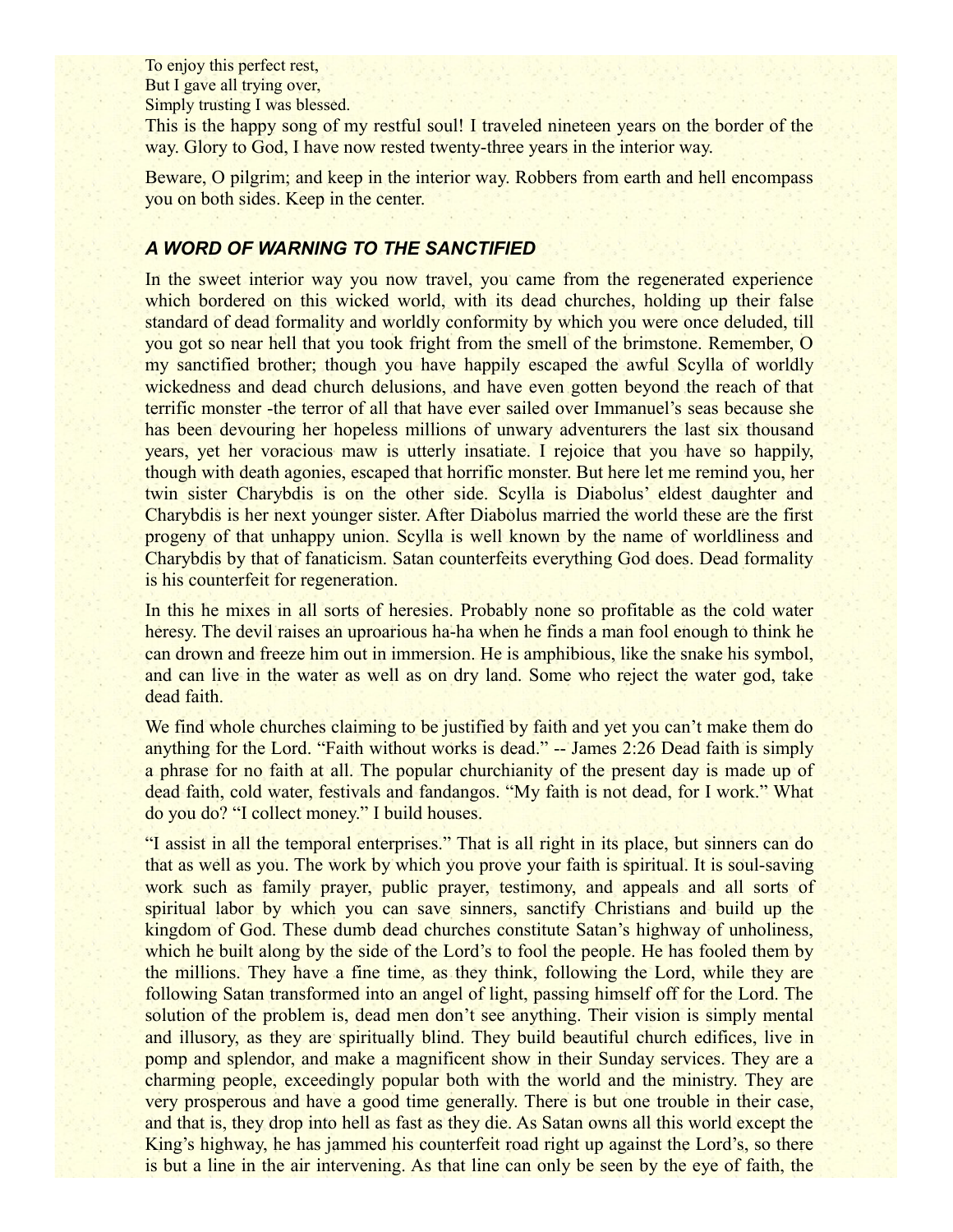unregenerate never discover it till just as they are falling into hell. Satan has spared no pains to render his way comfortable to travelers. He has tunneled all the mountains and bridged all the rivers. He has paved it with gold.

The Lord's highway is often both thorny and flinty. Consequently as these roads run parallel, constant inducements are being presented by the traveler on Satan's way to allure the Lord's pilgrims to come over and travel that smooth and delightful road. When Bunyan's pilgrim's feet were sore by reason of the flint and briers along the King's highway, he saw a stile by the wayside and a beautiful flowery meadow through which a nice, smooth path ran along parallel with the King's highway. He said to Hopeful, "Brother, why shall our weary feet continue to mark this stony path with blood when that nice, smooth path through those blooming flowers of yonder meadow runs precisely parallel? Let us get over that stile and travel it till our feet get well. Then we will cross back to the King's highway." Hopeful acquiesced and they cross over; soon nightfall eclipses the bright summer day, and they can no longer see the King's highway. They get very uneasy, but hearing some one walking before them, for it is now pitch dark and raining, they shout aloud, "Ho! Ho! Does this road lead to the Celestial City?" "Oh, yes; I am going there." At this they are much comforted and travel on somewhat cheerful as they hear the footfall of their guide.

Suddenly he falls away down into an awful chasm and is dashed to pieces. His dismal dying groans fill them with trepidation. They are afraid to move in any direction, lest they fall into the same awful chasm. So in their fright they fall down and hug the ground. Being exceedingly weary of the journey, they fall to sleep, and are aroused by the roar of Giant Despair's cruel whip-lash popping around their heads for having the impudence to trespass on his grounds. So he drives them beneath the merciless lash, amid the bright morning light, straight into Doubting Castle. As the pilgrims approach the castle, they are shocked to see dead men's bones, skeletons and corpses on every side.

Some are not quite dead. Their moans are frightful beyond description. He hurries them through the great iron gate which leads into the castle yard. Their way is blocked with dead men; they are forced to walk over them. Down they go through the second gate amid the awful stench of putrefying corpses. He drives them through another gate which eclipses the last ray of daylight. Now, in the deep subterranean dungeon, amid the groans of the dying, he beats them within an inch of their lives, and does his best to get them to commit suicide, IE, to give up their hope to get out of their misery, at the same time assuring them that he will beat them to death by piecemeal if they don't put an end to themselves. They spent an awful night. Next morning Giant Despair comes down and gives them another unmerciful beating, repeating his former threats in case they will not commit suicide. So he comes again the second and third morning. The last time Christian fainted while he was beating him, and Hopeful almost sunk in utter despair. The next night, while talking over their case, Christian observed that he believed under another such a beating as Giant Despair gave him the morning before, he certainly would die. Meanwhile he is rummaging in his pockets, his hand lights on a key called Promise. They can't see anything in that dismal dungeon. He says to Hopeful: "Oh, my dear brother, I have found a key here in my pocket which will unlock every door in Doubting Castle." "Oh, brother, you don't say so!" He takes it in his hand, examines, and says, "That's so, Christian, glory to God; let us be off." They feel their way to the first door and unlock it without difficulty. The second is much heavier, but they succeed by the hardest. Now they have come to the ponderous iron gate which leads into the castle yard.

There Christian does his best, but can't budge it. In a moment of desperation he and Hopeful both throw all their weight on the key. They succeed in moving the lock, but it goes back with a click so loud as to awaken Giant Despair, sleeping soundly in his palace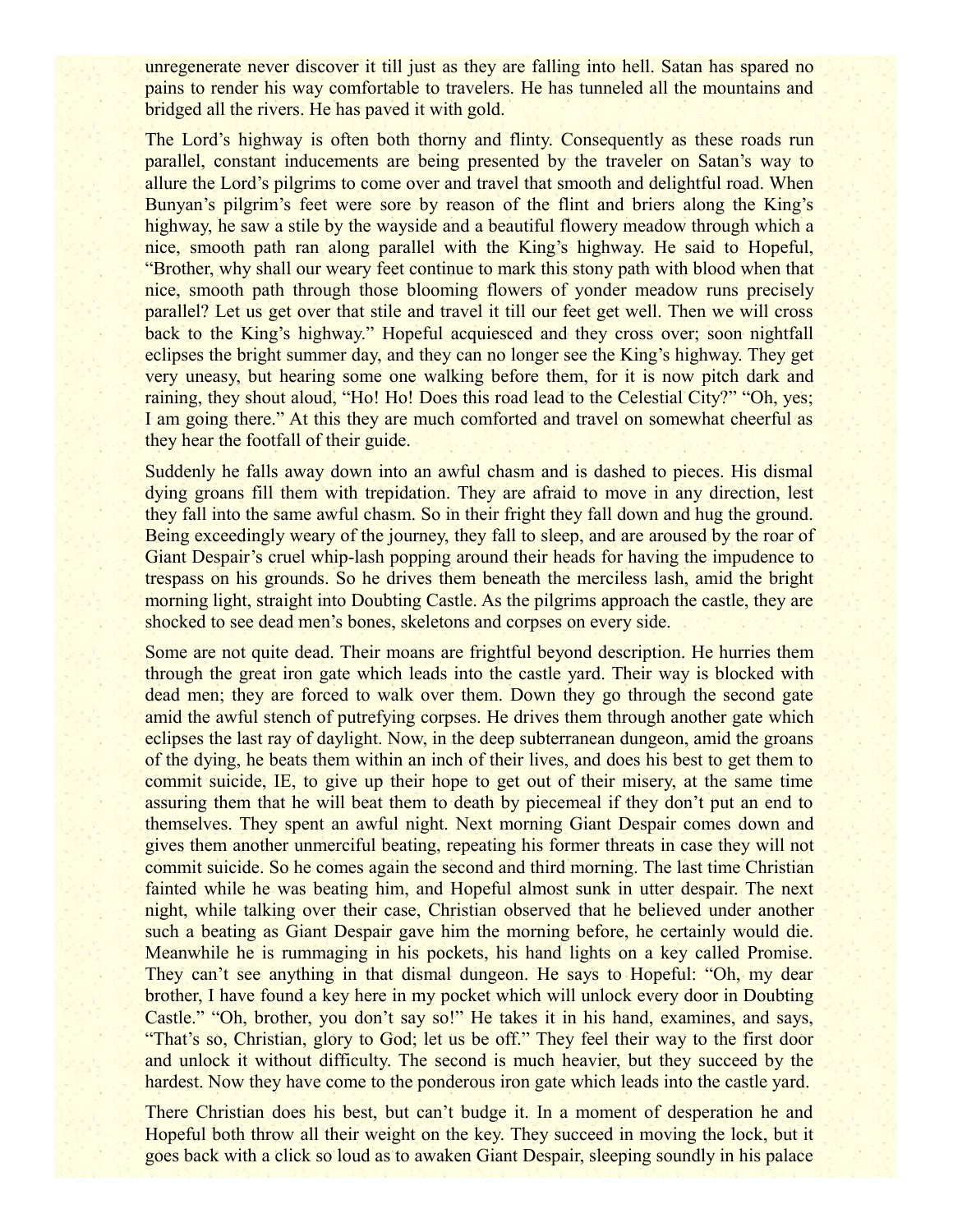above. He jumps up and runs with all his might, sees the pilgrims, as it is now day dawn, running for life up the gangway. He would have intercepted and caught them, but fortunately for the poor panic-stricken pilgrims, he took an epileptic fit and fell. Before he could recover from his fit, the pilgrims had made their escape out of his domain, and actually regained the King's highway. Oh! The millions who have thus been side-tracked by the charms of Satan's highway, and unlike these, they have gotten so entangled in Satan's morasses and jungles that they have never more been heard of; while the great majority who travel Satan's counterfeit way have never been in the King's highway. Neither have the slightest acquaintance with the King. All such think Diabolus is the king of heaven, for he tells them he is; and that his counterfeit way is the very way the King of glory built for pilgrims to travel to heaven.

Though they are full of sin, and will tell you so, they are so sure they are all right and on the right way, they will get furiously mad at the crank who will have the audacity to tell them just how that very Diabolus they follow is not the Lord at all, and the road they travel leads to hell instead of heaven. So mad have they got that they killed the Son of God, and have actually slaughtered sixty millions of the Lord's pilgrims.

The devil's preachers who lead the host are some of the most charming, amiable and honest men the world ever saw. When the High Priest of Jerusalem signed the deathwarrant of Jesus Christ, he did it doubtless with an eye single to the glory of God. If you have religion enough to take you to heaven, thank God for the civil law that permits you to live and bless mankind, for the false pilgrims on Satan's counterfeit highway would have burned you long ago had you not the protection of the Magna Charta of English and American liberty, guaranteeing to you and me the benefits of the habeas corpus. Such is the wonderful adroitness of Diabolus and his people in side-tracking the pilgrims, that the Lord actually commands all to take refuge in the sure retreats of the interior way as the only available and final preventive of apostasy, Heb. 12:14. Since we are assured by the Lord himself every pilgrim who doesn't get into the interior way will soon or later fall a prey to Satan's lions, IE, none will die in the justified state, which is in its nature introductory, but ere long all will either go forward into holiness or backward into condemnation. Having thus warned you against Satan's counterfeit regeneration, we now proceed to sound the alarm against his counterfeit sanctification. It is known as fanaticism. In Wesley's writings it is called "enthusiasm". The sea monster, Scylla, above described, dead formality, is the insatiable destroyer of the regenerate.

After you get sanctified, right over on the other side roars her hell-born sister the bellowing Charybdis, for ages the terror of ancient mariners. As all who sailed between Italy and Sicily had to pass between these terrific whirlpools, it was a most delicate matter to plumb the center. The slightest deviation towards either side was fatal. So the sanctified way into the City of God, runs midway between dead formality, the Scylla, and wild fanaticism, the Charybdis. God help you and me to plumb the center. Get in the middle of the way and keep there.

Who is a fanatic? He is one who gets wise above what is written. Instead of following the word, he follows a spirit. Shall I not follow the Holy Ghost? The Bible does not so reveal, but everywhere tells you to follow Jesus. You could not follow the Holy Ghost unless he were revealed to you. He never calls his own name. Instead of speaking of himself he speaks of Jesus. His mission into the world is to reveal Jesus to every sinner as his Saviour and to every Christian as his (complete) sanctifier. He takes the things of Christ and shows them to you. While you are not to follow the Holy Ghost, but everywhere commanded to follow Jesus. The Holy Ghost is here to reveal Jesus to us and to lead us when we follow him. He lights up the word, helps us to obey it, so long as we obey it we are following Jesus. Whenever we follow Jesus, the Holy Ghost leads us. The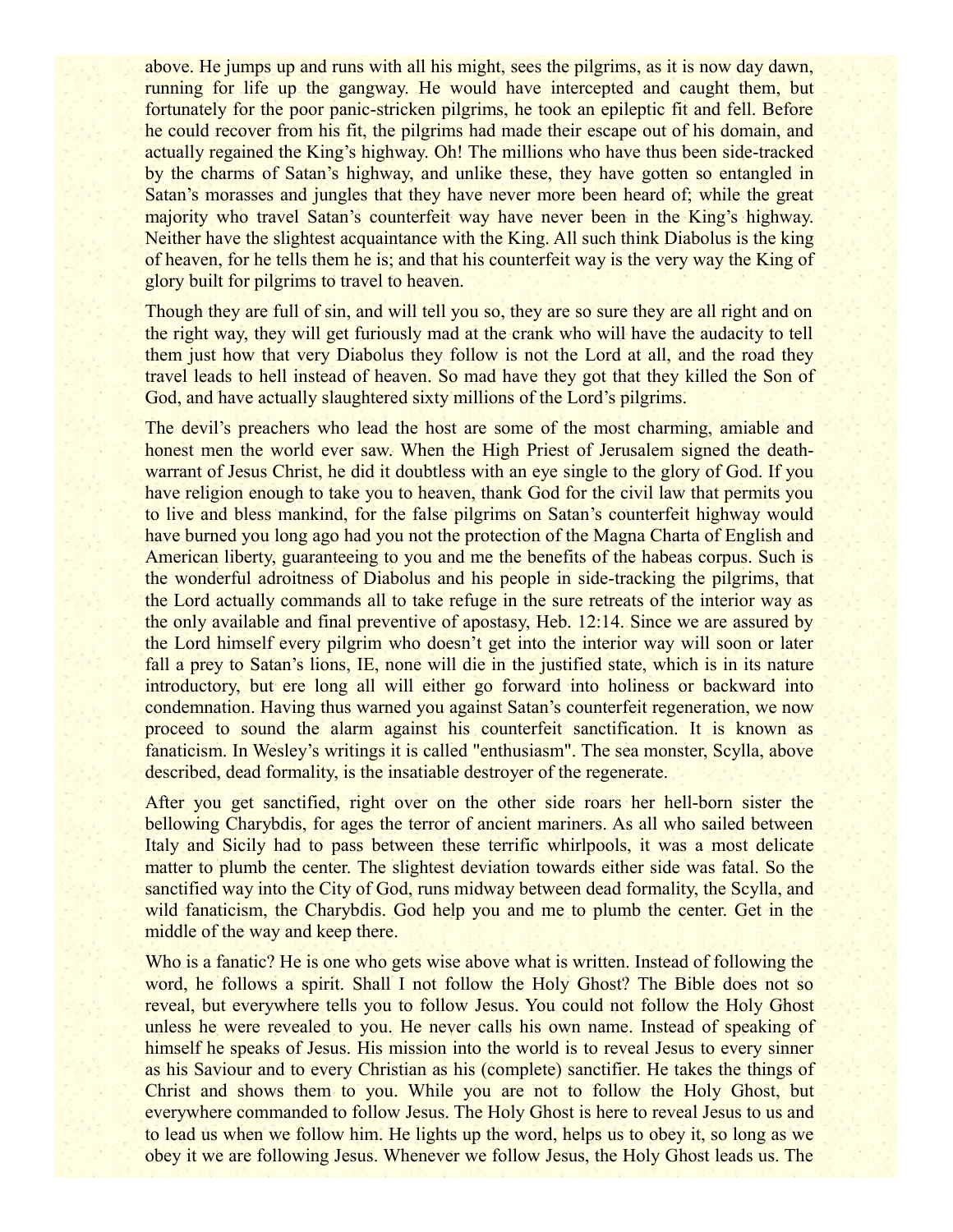word, Spirit and providence are all manifestations of God. They all agree – so long as we are in harmony with the word, Spirit and providence, we are perfectly safe. These three unitedly will always give you all the light you need.

The Spirit made the word. It is his voice. In it you will find everything you need. He will wonderfully light it up until you conclude that you have a new Bible. If you undertake to follow the Holy Ghost, some evil spirit (for the air is full of them, more of them are in the world than men, women and children) will slip in robed as an angel of light (for they were all once angels and know how to play the angel), pass himself off on you for the Holy Ghost, deceive you, lie to you, get you to do many foolish and hurtful things which will injure the cause of God, and lead you off farther and farther and finally get you into skepticism, infidelity, sin and hell. While the devil or any disembodied evil spirit can counterfeit the Holy Ghost, because he is without a body too (IE, has no human body), for that very reason he can't counterfeit Jesus, because he is incarnate. He lived on the earth thirty-three years.

Matthew, Mark, Luke and John wrote his wonderful biography. We have it in the Bible and so we can't be mistaken as to how Jesus lived. He was meek and lowly in heart and went about doing good. If we get rid of all our sins and do like Jesus, we are in no danger. If we diligently follow Jesus and study and obey his word, the Holy Ghost will take delight in us. He will abide in us, lead us, guide us so long as we obey his revealed word which he will so wonderfully light up that it will shine with new beauties as we never saw it before. He leads us by lighting up his word, illuminating our understanding and somewhat by direct impressions on our minds and hearts. Such impressions, however, are always in perfect harmony with his word.

The cause of holiness in all ages has been damaged by fanaticism from the fact that Satan imitates everything God has ever done. He is the great counterfeiter. The world is full of counterfeit regeneration, and so far as the sanctified experience progresses on the earth, Satan endeavors to deceive the people with his counterfeit. He will keep you in dead formality as long as possible. When you get out of it in spite of his devices, not only get regenerated, but press forward into (complete) sanctification. Then he employs the bottomless pit to pull you over on the other side and get you into fanaticism.

If you are not content to take the lone way With Jesus, leaning neither toward formality on the one side nor fanaticism on the other, you will lose your experience. You must constantly keep your eye on Jesus. Then he will keep his hand on you. Sticklerism in any way whatever will tilt you.

Sanctification takes all sectarianism out of you. If you take it back, you fall. It is purely spiritual, and does not effect your relation to either church or state. If you become sectarian, you lose the experience. If you permit politics to carry you away, you lose the experience. Beware of COME-OUT-ISM.

If you are turned out of the church, it will not hurt you. If you come out, you are very apt to lose the experience, because in so doing you are nearly certain to grieve the Holy Spirit. The leaven of holiness should stay in the lump to leaven all. Coming out of the church is almost a challenge to Satan to drop vinegar into your honey. In that case you backslide into sour godliness. If you don't keep clean and sweet, you will lose your experience. Terrible have been the desolations wrought by come-out-ism. Holiness is unecclesiastical. You may have a good case of it in any sect or in no sect.

But if you stress sect or non-sect, you will lose the experience, from the simple fact of magnifying non-essentials. Keep sweet, walk closely with Jesus, fight nothing but sin and Satan, bless all sects, all parties, and especially all souls -make no compromise with sin in any of its forms, love everybody and encourage everything good.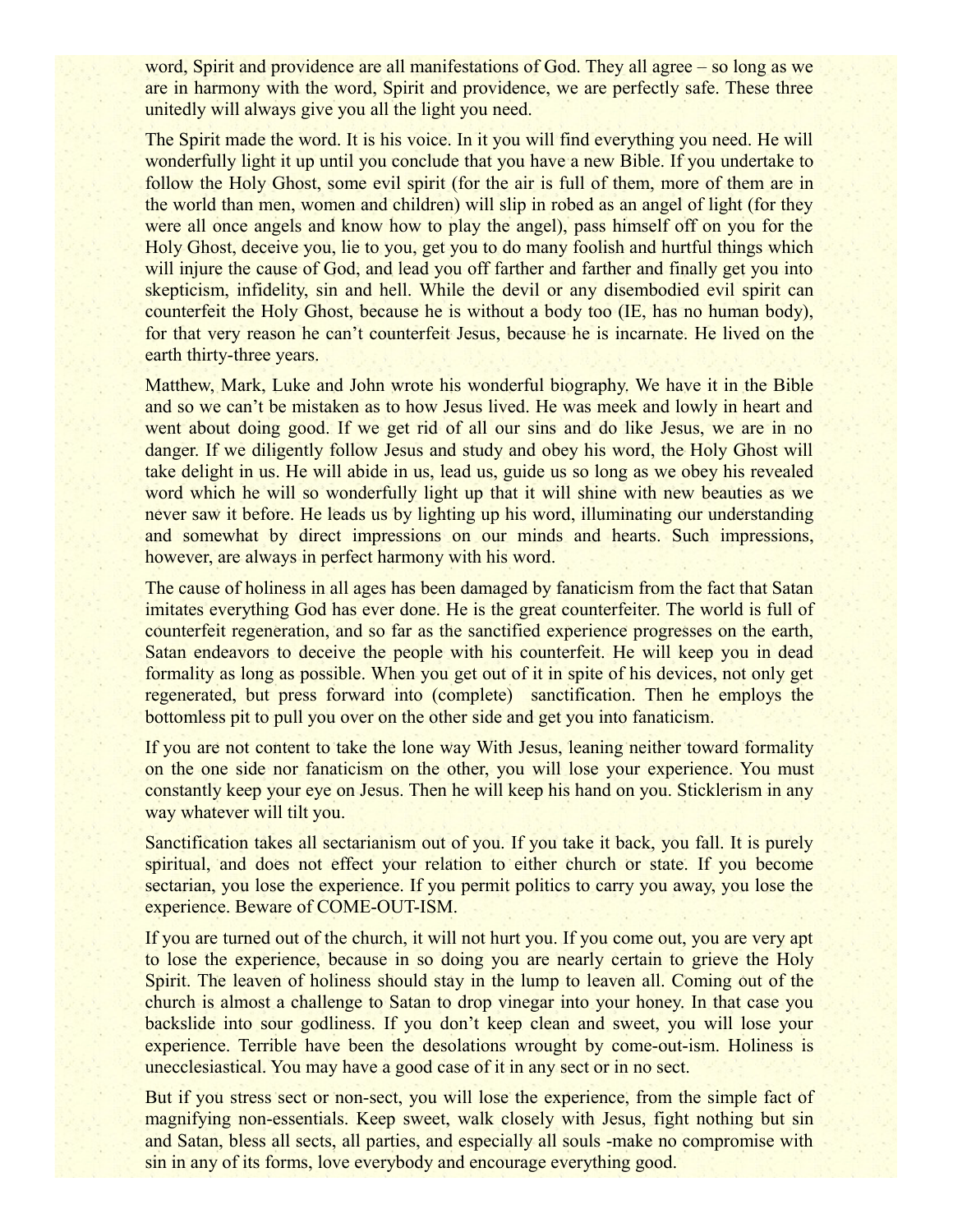### *BEWARE OF THE CANAANITES*

These are the old inhabitants of the land: the elements of the world, such as tobacco, dress, style, all needless ornamentation, such as jewelry and all sorts of unnecessary adornments. After you cross the Jordan and get over into the land of Canaan, you will soon meet the inhabitants. God's commandment is, "Slay every one of them."

Any compromise with them will bring you into trouble. You should slay them as fast as you meet them, before they have time to draw you into any of their entanglements. The Holy Spirit may not reveal to you all these Canaanites at once. It would be too big a job to kill them all at once. All you have to do is to slay them as fast as he reveals them to you. When you begin to meet these Canaanites, Satan will tell you, you have lost your experience. Beware of his devices. You have all these to exterminate after you get sanctified. Of course, you have to cross the Jordan before you can destroy the inhabitants of that land. Tobacco, foolish style and useless ornamentation and King Mammon are all distinguished giants in the land. They will draw you into their complications if possible. You must slay them without distinction or mercy. If you are polluted by the filthy god (tobacco) or involved in worldly conformity, you will lose your experience.

### *BEWARE OF HUMAN LEADERS*

When you get sanctified you will love your preachers and leaders more than ever and enthusiastically go with them to the battlefield. But you must not follow them. Follow Jesus only.

Sinners follow the devil. Unsanctified Christians follow the Lord to a limited extent, but in the main they follow the preachers. Sanctification puts you where you pass by all human leaders and follow the Lord alone. The reason why churches backslide so fearfully is because they follow the preachers and backslide along with them. They all go down together. If you keep your eye on the infallible Guide, he will keep his hand on you and you will never backslide, but grow stronger and stronger.

If you follow a human leader you will unconsciously measure your experience by his, which will prove a snare to you.

#### *BEWARE OF FOLLOWING YOUR IMPULSES*

You are to walk by faith and not by feeling. Keep your eye on Jesus instead of looking within.

Satan will do his utmost to get you to look at your feelings and at the experiences of others, simply to get your eye off the Saviour. Never forget the commandment, "Watch and Pray." Not, as I used to think, watch myself and the devil (which was terribly hard to do), but watch Jesus and pray always. It is no trouble for us to watch the sun as he rolls his fiery chariot over the sky. Just so, it is no trouble to watch the glorious sun of Righteousness. Watch Jesus and he will manage you and the devil too. In that wonderful valedictory prayer for your sanctification he prays the Father to keep you from the evil, as your English reads. The Greek says the evil one, IE, the devil. The same word occurs in the Pauline epistles several times. It is a beautiful exhibition of the glorious truth that our wonderful omnipotent Saviour wants to save us not only from all sin within and without, but he will save us from the devil. So the old arch-fiend will never again be permitted to put his black hands on you. Now, precious soul, can you have faith in Jesus to save you to the uttermost and keep you by his power not only from all sin, but from the devil forever? That is simply the faith of the (completely) sanctified.

*Moreover, the king made a great throne of ivory and overlaid it with the best gold. And the throne*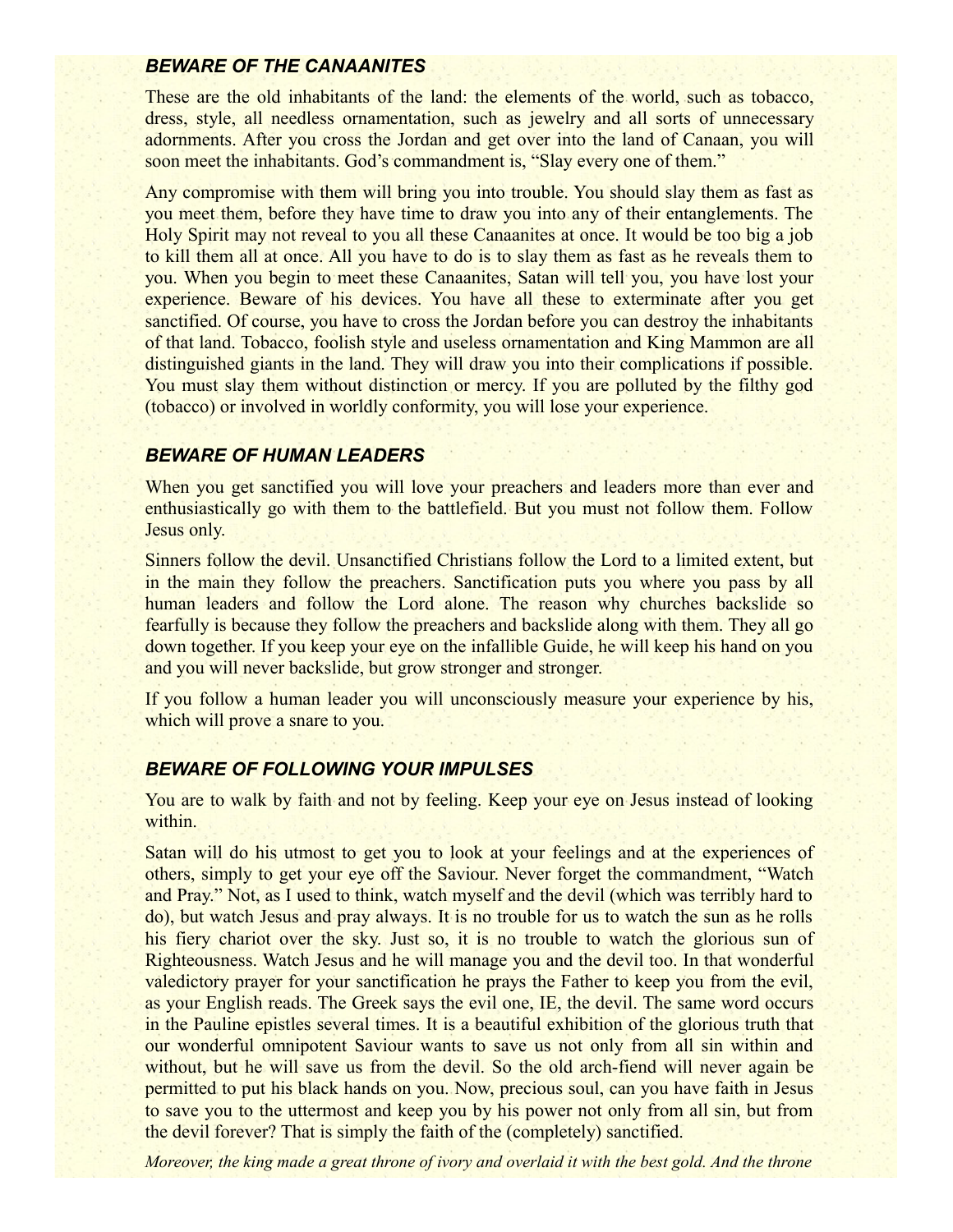### *THE THRONE OF THE SANCTIFIED IS HERE DESCRIBED*

The Bible is all gospel. The Old Testament is the typical gospel. Matthew, Mark, Luke and John wrote the gospel in parables. Acts of the Apostles are the historical gospel, while the Apostolic letters are the actual gospel. The symbolic gospel is very largely diluted. It is flooded with object lessons. In Old Testament history, none perform a more conspicuous part than David and Solomon.

While they are so very prominent in Old Testament symbolism, they themselves are prominently symbolic. You must not identify their symbolic with their experiential characters. They are both thrillingly symbolic of Christ. David of the humiliated Christ and Solomon of the glorified Christ.

They together truly symbolize the two Christian experiences. David typifies the unsanctified Christian, involved in a terrible civil war with inbred sin, while Solomon typifies the gloriously sanctified, sitting on the throne of our Saviour's holiness.

Doubtless, David was not only converted, but even sanctified, before he slew Goliath. The war is sweeping along between Israel and Philistia. The older brothers are in the army. The father sends David to bear them tokens of home love and to hear their testimony, IE, hold a little class-meeting with them, to see that they are still true to God. He stands with his brothers in the phalanx. Behold, the formidable giant walks out, shining all over with the bright reflections of the gorgeous Syrian sun from his glittering steel equipment.

"Why perpetuate this effusion of blood? Why don't you send me a man to join with me in a hand-to-hand combat and settle the fate of two belligerent nations?" The shepherd boy looks in vain for the champion of Israel to walk out and meet him. Naught was heard but the beating of hearts. "Why does not some one go out and take away this reproach from Israel? Why, this is the fortieth day this giant has repeated his haughty challenge. If some one else does not take him up, I will." "No" his brethren chide him. "You little fool, back to those few sheep you left in the hills of Bethlehem, before you expose your folly." Some of the soldiers took cognizance and led him to King Saul. "O, king, this boy says he will fight that giant for you." My son, is that so?" "My heart is pained for the reproach of Israel. I had thought to take it away." Saul puts on him his panoply – the finest in the world. But it is too big for him. So he puts it off and takes his sling with a few stones in his haversack. The giant is covered all over with shining steel.

There is barely room to reach his brain through his eyebrow.

This is his mark. He knocks the center out. Down comes the giant with an awful clangor of his resounding arms. The boy leaps on him, cuts his head off with his own sword, bears it back in triumph. The Philistines violate their contract to surrender and all fly for refuge. David did not this heroic achievement for vain glory, but for the glory of God. The hero of this battlefield certainly enjoyed the perfect love which casts out fear. He was a man after God's own heart and perfect all his life, except as the Scripture says in case of Uriah. There he got a terrible fall from the heights of sanctification down to the depths of condemnation. But out of all this the Lord graciously restored him, so that he was even brighter and better than ever before. Let this suffice about the experiential character of David. We turn to his typical character, which is that of an unsanctified Christian fighting against inbred sin. David was in war all his life. His very existence is in constant peril. King Saul hunted him like a partridge on the mountain night and day. David held his life in his hands months and years, while Saul utilized all the resources of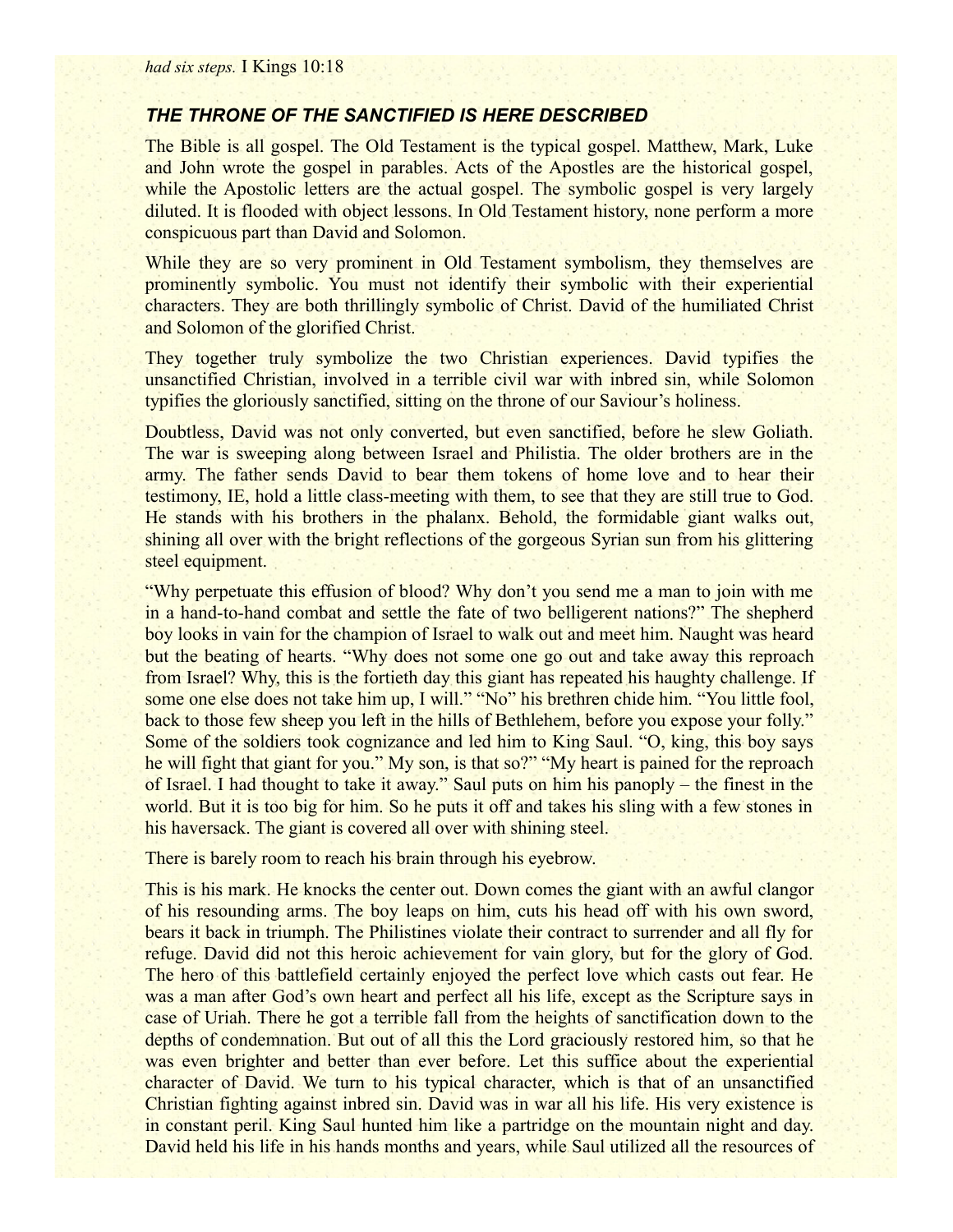the kingdom to kill him.

He was a man of war all his life. In this he not only symbolized the unsanctified Christian, but equally so the humiliated Christ. Jesus never claimed perfection in his Messianic office and character until he suffered crucifixion on the cross, typifying the fact that we can never be perfect Christians till we suffer the crucifixion of Adam the first on the cross. So long as we are unsanctified we are only the disciples of the humiliated Christ, hence we are only half Christians, as Wesley says. If we would be out and out disciples we must follow Jesus to the cross, get crucified, and rise to live with him forever. If we are his disciples, our experience must be like his. He had his lowly birth in the manger (regeneration), his Gethsemane (consecration), and his crucifixion (sanctification). Our experiences must be like his. O, reader, be courageous and follow him through. We pass hastily the problem of Solomon's personal experience. I doubt not but he was sanctified. Did he not fall? O, yes, sad to say. The record; however, is a great blessing to us by way of warning lest we may do likewise.

Solomon had all the world at his command. He went back and tried it after he was sanctified, but it signally failed to satisfy him. Hear his mournful wail in Ecclesiastes when under an awful conviction for reclamation, "All is vanity and vexation of spirit." Whereas he wrote Ecclesiastes while under conviction for reclamation, we have the evidence that he wrote the Songs of Solomon after he was gloriously reclaimed and reestablished in the perfect love of God. The love of those songs is that of the sanctified soul for Christ and visa versa. There is no carnal love in them. It is all spiritual and as sweet as Heaven.

As the Old Testament is typical of the New, so Old Testament characters are typical of New Testament (completely sanctified) Saints. Hence we are especially interested in the typical character of King Solomon. What is his typical character? It is that of a sanctified man. Whereas David spent all his life on the battlefield, the inauguration of Solomon was the herald of peace on earth and good will to men. He had no wars, he fought no battles, he inherited a throne of universal peace and a world-wide kingdom. David, his father, had subdued all the world and *left no enemies for Solomon to conquer.*

As David had conquered all the enemies of Israel, so Christ has already conquered all of our enemies. Just as Solomon had nothing to do but sit down on a throne conquered by David, so we have nothing to do but sit down on a throne conquered by our David (the Lord Jesus Christ), and enjoy the rich and boundless kingdom of full salvation.

### *"This is His will, your sanctification."* -- I Thess. 4:3

O, Christian, will you toil and fight on with your inward foes? Your David (Christ) has already conquered sin and the devil and conquered them for you. There is nothing left for you to do but to enter into complete victory over sin and the devil and keep that victory forever. It is your glorious privilege this day to ascend the throne of King Solomon. Have you ever considered the matchless glory of King Solomon's reign? It is literally beyond description. When we read the Bible description, it actually sounds like the ecstatic romances of a fabulous legend. Still it is all literally true. The Queen of Sheba, in the interior of Africa, heard the wonderful reports and came to investigate for herself. Her heart burned in her as she beheld these apparently unearthly glories. She said the half had not been told. Be sure you get the sanctified experience. Though many will criticize you, others will come from the ends of the earth to see what the Lord has done for your soul. When they see for themselves, their hearts will melt, and they will say: "The half has not been told." This sanctified experience is God's gold. Hence its possessors are sent for to go to the ends of the earth to publish this great salvation. When the people get it, they faint with rhapsody, and say: "The half has not been told." David in his long life of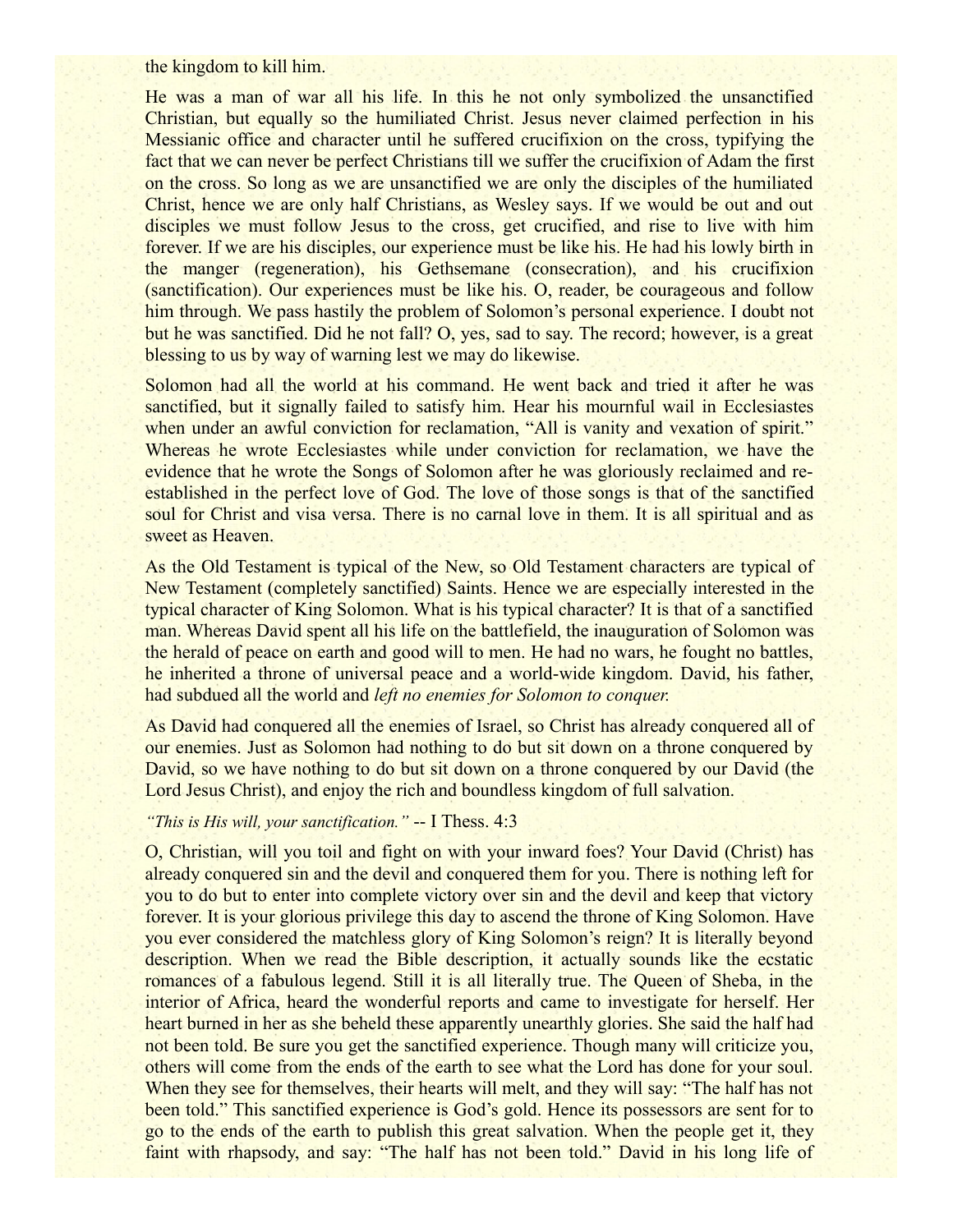bloody wars typifies the old dispensation on the plain of justification amid constant wars with inbred sin, while Solomon symbolizes the sanctified experience of the new dispensation. Reader, don't be satisfied with an experience two thousand years behind the age. God invites you to ascend the throne of King Solomon and reign with Christ forever. It is the inheritance of all God's children. They have nothing to do but claim it and enter upon it. The grandeur and glory of King Solomon's palace beautifully symbolizes the glory of the sanctified experience. Your Heavenly Father has prepared the glory of holiness for all his children. You grieve the holy Spirit when you hesitate to enter upon that glory.

"Brother Godbey, I am very anxious to ascend the glorious throne of King Solomon, how shall I do it?" We have the throne described in the text. It is made of ivory, whose snowy whiteness and wonderful solidity symbolizes the pure, solid experience of entire sanctification. It is overlaid with the pure, bright beaten gold. Throughout the Bible, gold typifies Holy Ghost religion. As the temple symbolized the sanctified heart, the gold of the temple symbolized holiness. When Rehoboam apostatized, Shishack, the King of Egypt, who symbolized Satan, came and took away the golden shields out of the temple. Then Rehoboam made brazen (brass) shields and put in their place. So now, when the devil gets Christians to backslide, he steals away their gold and gives them brass. As gold is one of the original elements of the earth, God made it all when he created the world, and men can't make gold by any possible device.

But brass is a compound of zinc and copper, invented and manufactured by man. Hence throughout the Bible, gold symbolizes (the sanctifying) Holy Ghost religion, and brass, counterfeit. This ivory throne, overlaid with pure gold, represents the negative and positive sides of entire sanctification. The snowy white solid ivory indicates the utter absence of all impurity. Then the pure gold laid on the ivory represents the grand upper side of full salvation characterized by the incoming floods of the Holy Ghost. Hence, this wonderful symbolic throne means emptied of sin and filled with the (sanctifying) Holy Ghost.

Brother, are you now sitting on this sanctified throne. You can only go from this throne of Christian to the throne of angelic holiness in Heaven. Then hasten to sit down on the throne of King Solomon.

How shall I ascend that throne? It has six steps. You must take them all.

### *INTELLECTUAL FAITH*

The first step is Intellectual Faith. You must believe in sanctification by a second work of grace.

As you are a Christian, you have the first work, and still you are painfully conscious that you are not sanctified. You will never get it unless you seek it with all your heart. This you will never do unless you believe in entire sanctification by a second work of grace. Without that rest assured you will never get it. You can't jump to the top of the throne; you must ascend step by step; have you taken the first step? If not, will you hear Jesus say: "He that believeth not shall be damned." You would be better to believe God's word than be damned. You are bound to do one or the other. Hasten to throw down all your prejudices and take the first step; I hope you have taken it, and are ready for the second, which is:

### *SPIRITUAL CONVICTION FOR THE BLESSING*

You never can get sanctified till you are convicted by the Holy Ghost for it, just as you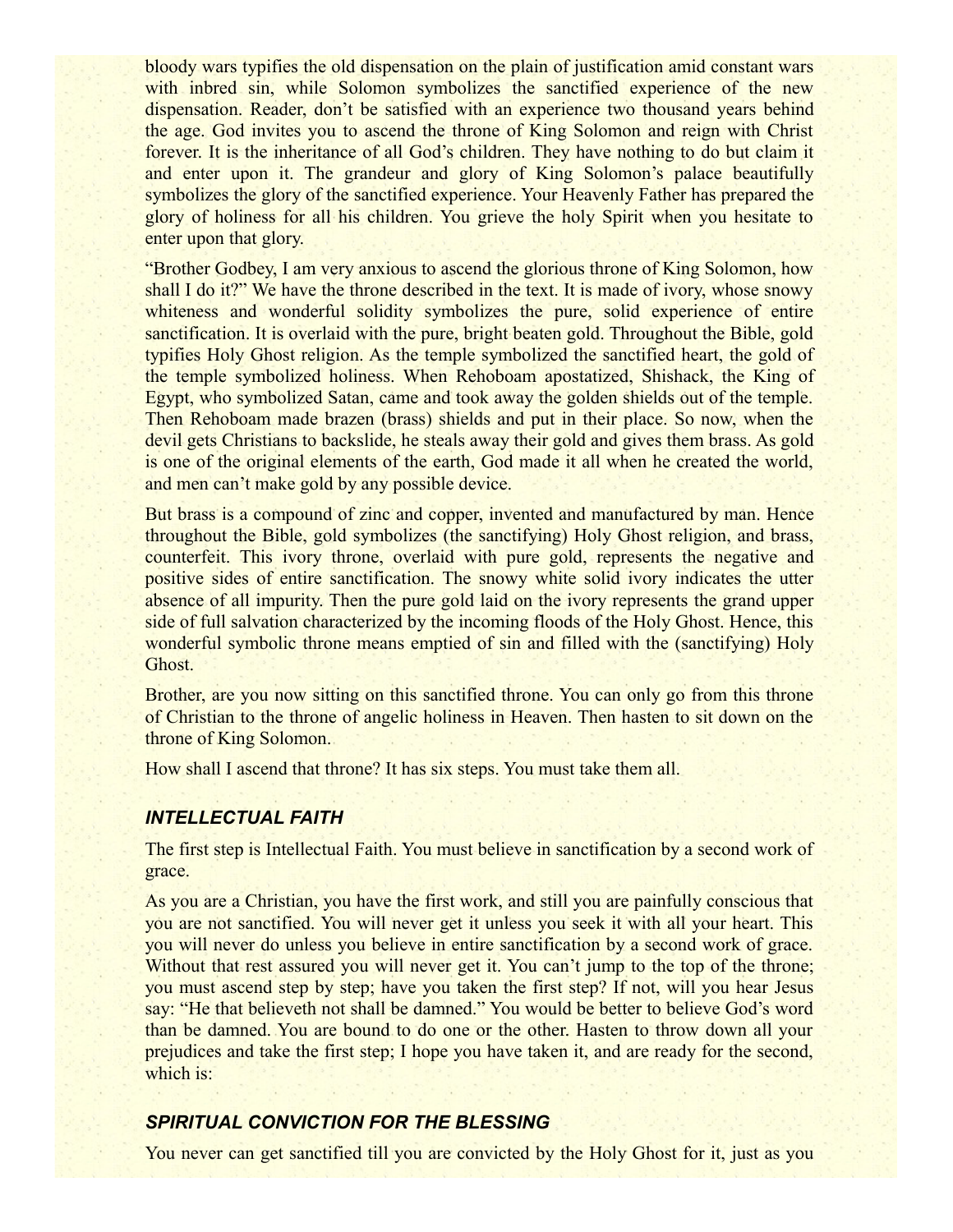were convicted for pardon before you were converted; just as pardon took away your personal sins, sanctification takes away inbred sin.

You never would have sought pardon if the Holy Ghost had not shown you your actual sins like mountains on you, crushing you into hell. So you never will seek sanctification, as you will have to seek it in order to find it, till the Holy Ghost shows you your inbred sin – black, obnoxious and intolerable in his sight. Would you get convicted for sanctification? Go read our Saviour's description of the corruption of the unsanctified heart in Mark 7:21, 22: "For out of the heart of men proceed evil thoughts, provocations, thefts, murders, adulteries, covetousness, wickedness, guile, blasphemy, pride and folly; all these evils come from within and pollute the man." Then read James' description of inbred sin, 1:14,15: "Each one is tempted by his own lust, being drawn out and allured. Lust when it conceiveth bringeth forth sin, and sin when it is finished bringeth forth death." The Pauline epistles abound in constant allusions to the old man of sin, which is an everlasting torment till you get him crucified. If he is never crucified he will drag you into torment.

This indwelling sin (old man or original sinfulness) is the dangerous source of temptation. You can stand any amount of outward temptation and even receive profit from it if your heart is clean. This inward temptation trips you up and plunges you into hell. Not only read these scriptures and a thousand more like them, setting forth the corruption of the heart, but get on your knees, challenge God to search your heart as David did, "Search me, O God, and see if there be any wicked way in me; try me and know my thoughts." Remain on your knees pleading with God to show you the corruption of your heart till he turns in the wonderful light of his Holy Spirit and shows you all the contents of your heart. If it is all clean, you are already sanctified, so confess it to his glory. I promise he will show you much corruption there, much disharmony with the Divine image and will, and much disconformity to the Divine administration. If by a course of this kind, you don't get up a good case of conviction for sanctification it will be prima lade evidence, that you are unconverted, in which case you will get convicted for justification, and thereby, if appreciative, escape the bottomless pit, or you will simply find your heart already clean, and receive the glorious testimony that you are already sanctified. Then a sunburst of glory will flood your life.

### *RESOLUTION*

The third step as you ascend the golden throne is Resolution. If you have not the resolution of a hero you will never get sanctified. Probably more fail at this point than anywhere else. Thousands are convinced that the Bible is full of the doctrine of entire sanctification by a second work of grace after conversion. They are so convicted for it, they groan night and day. They are painfully assured that they are not robed and ready to meet God. People and preachers back out through their cowardice. Especially do the preachers retreat before the prospect of humiliation, depreciation and even castigation by their (backslidden Methodist Church) Conferences, reduced salaries, ejectment and financial embarrassment.

Satan raises a thousand scare-crows at this point and actually affrights away the fainthearted by thousands. You yourself will have to settle this matter. If your grit fails you, grace will also fail, and some of these days you will drop into hell.

The truth in the matter is, unless you are brave enough to fight a regiment of devils, you will never get to heaven.

You sing: "Am I a soldier of the cross?" *I fear you sing lies*. God help you to examine yourself.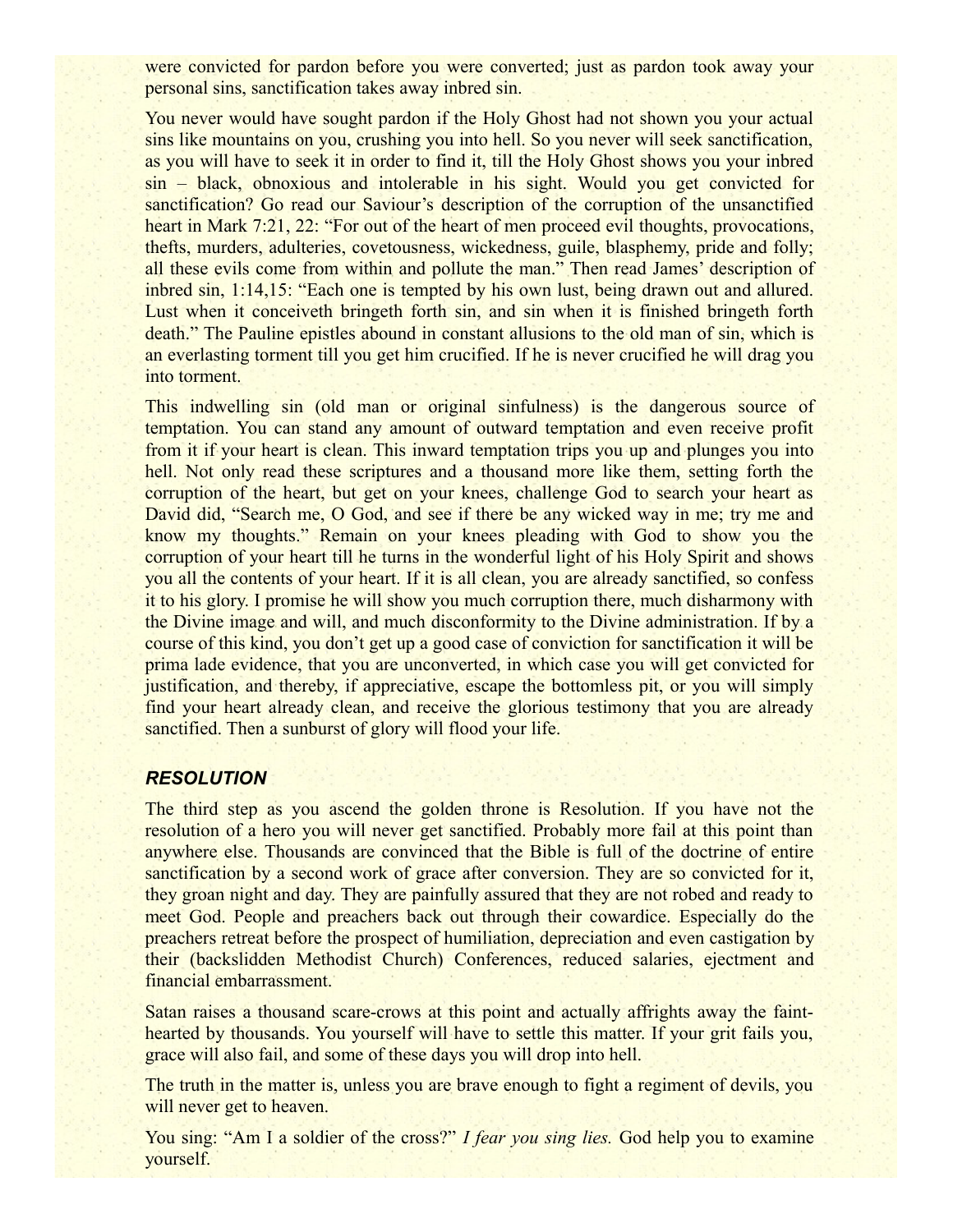Perhaps you ought to sing, "Am I a coward of the cross." O how preachers and people go to hell in platoons for their cowardice. Sanctification will kill all remains of cowardice out of you, but if you don't put your feet on it and fight against it with your very utmost you will never get sanctified. All that terrible hubbub the devil is scaring you with is a consummate lie. Sanctification itself will knock all those troubles at which you are cowering beyond the North pole. Remember the devil is a cheat and a liar. When he tells you anything always believe the very opposite.

The devil told me if I got sanctified nobody would want me for their preacher. Since I received the blessing I have never seen a time when I had not calls (for ministry) enough for a hundred men. I could this day work a thousand men on my calls. They crowd on me from the Atlantic ocean to the Mexican border.

As my body wears out the field incessantly enlarges. Brother, face the music, play the coward no longer. God's gold is in you; get sanctified and it will shine. Millions of souls are now sinking into hell for the want of soul savers. Will you volunteer? All is in vain unless you get sanctified; you will play the coward forever if you don't get it.

> "Full many a flower is born to blush unseen And waste its sweetness on the desert air. Full many a gem of purest ray serene, The dark unfathomed caves of ocean bear."

"In the world's broad field of battle, In the bivouac of life, Be not like dumb driven cattle, Be a hero in the strife."

What about the resolution which constitutes the third step up the throne of Christian Holiness? You must have resolution equal to the emergency. You must resolve: I'll have it now in spite of the devil. When Rev. J. J. Johnson (now in Heaven) came from Charleston, where he was pastor, to Cape Girardeau, Mo., to attend my meeting, entered the house amid a glorious altar scene, he walked down the aisle shouting aloud: "I'll have it or die." He did both; he died to sin and received the blessing which robed him to meet the King in his beauty.

#### *CONSECRATION*

We now come to the fourth step Consecration. In repentance sinners give up all their bad things to the devil to whom they belong and leave his kingdom forever. When the prodigal son came home, those jollifications lasted but a few days, till the father expected him to take charge of some important department of the administration. So when you come into God's kingdom in regeneration, he expects you to co-operate with his Son in the war against sin and Satan and perform your part in the great conquest of the world for Christ. God has promised his Son to give him "the heathen for his inheritance and the uttermost parts of the earth for his possession." You are needed in this glorious enterprise.

Sanctification is God's work by which he takes out of your heart everything that will impede your usefulness. God is anxious for you to do your best for the salvation of the world. This you can't do so long as you have anything in your heart which interferes with your efforts. Wesley says "a residium of the carnal mind remains in the heart of the regenerate, till they are sanctified wholly." This residium of depravity will chill your ardor, cripple your enterprises and constantly impede your usefulness till it is removed by the cleansing blood. Whereas, in repentance you gave your bad things back to the devil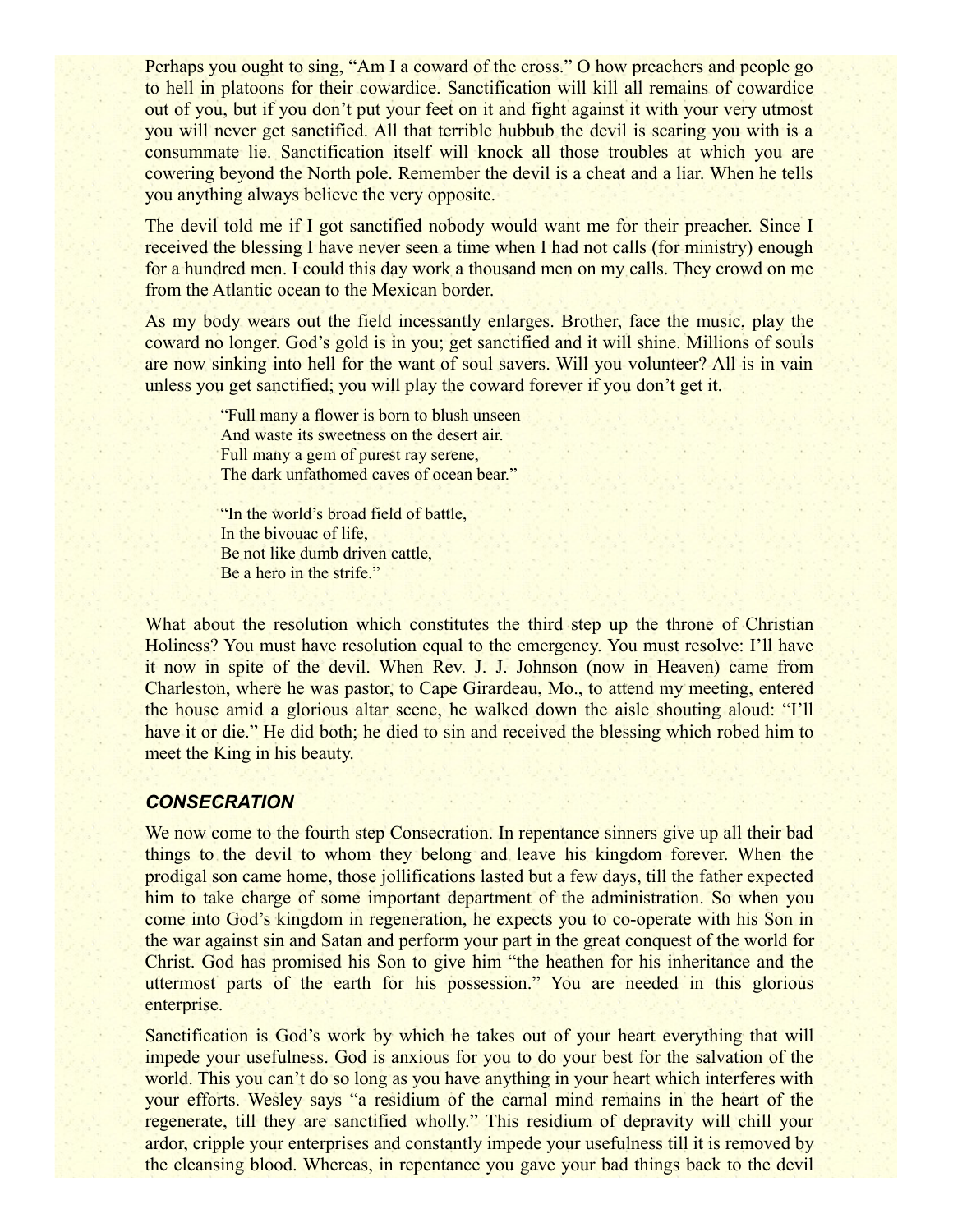from whom you got them and to whom they belong; in consecration, you give up all your good things to the Lord to be used for his glory forever. Now that you are a Christian your body is a good thing. God means to use it for his glory. All your bodily organs are valuable, God made them to help him save a lost world. Satan has debauched them so long God has been much disappointed in the good you might have done. Your intellect's a good thing. O, how God can use a sanctified intellect to his glory. Your education is a wonderful power in the hands of God for good or Satan for evil. Your influence, which is vastly greater than you think, is exceedingly potent for good or evil. O, how valuable your children! God wants them all to help him save the world. O, how he needs them now in Africa with our noble Bishop Taylor; in China with Hudson Taylor; with General Booth in all the ends of earth and with all the noble missionary enterprises of the various evangelical churches throughout the world. Your herds, flocks, farm, and many other things are good if consecrated to God. If not, they are millstones round your neck, dragging you down to the depths of hell. In this consecration you make an inventory of all you possess, and turn it over to God for this world and the world to come. It goes out of your hands, never to come back. It goes solidly without the slightest reserve into God's hands, and is laid as a free-will offering on his altar, to be used for his glory forever. Then not only put it on the altar, but you take hands off with solemn vows never to disturb the sacrifice. You tie it fast to the horns of the altar by the promises of God to receive it, so the devil can never pull it off. When Satan's vultures in the form of doubts come to eat it up, like Abraham, you take the club of promise and chase them away. When the sun of hope goes down and the darkness of despair comes in awful horror, like Abraham you stay with your sacrifice and fight the wolves and jackals of carnality as they roar around you, determined to devour your sacrifice.

After the vultures, darkness and wild beasts have all duly tried your fidelity, the light will come and the fire fall from Heaven and consume your sacrifice. Gen. 17, "Perseverance conquers all things." Here the problem is solved. God never fails. Make your offering and he is certain to accept it. He simply waits for you to get truly and solidly in earnest. Rest assured he will manage your case precisely right. The next and fifth step as you ascend the throne of holiness is to believe with your heart, Rom. 10:10 that the very God of peace does sanctify you wholly, I Thess. 5:23; "The blood of Jesus Christ his Son cleanseth us from all sin." -- I John 1:7 Consecration puts you on believing ground for sanctification, just as repentance puts you on believing ground for justification. A sinner can't exercise justifying faith till he has given up all his sins by repentance. He knows when he has done it. Then, perhaps, without difficulty he can exercise faith for pardon. Just so, when the Christian seeking sanctification has put all on God's altar, he will know it. Then, and not until then, can he exercise faith for sanctification. Beware of Satan's tricks.

He will have you say, "I believe the blood will cleanse me." "I believe God will sanctify me." As long as you talk that way you are a long way from the blessing. The future tense which you are using, has no faith at all. You can't exercise faith in the future any more than in the past. There is no such thing as a future faith nor a past faith. On the contrary, faith is always in the present tense. You need not think you have the faith by which we get sanctified at all till you can adopt the present tense and say, "The God of peace does sanctify me wholly." "The blood of Jesus Christ his Son cleanseth me from all sin." You may light on any one of the multitudinous promises of God for full salvation and believe it; of course you get it, for God's promises cannot fail. Believing is receiving. Faith is the measuring line of our salvation. We get whatever we believe for. The fact that you can't believe for entire sanctification now, is demonstrative proof that you are not on believing ground. You would do well to re-examine your preceding steps. When fully consecrated, you can believe "The blood cleanses me now from all sin." "God sanctifies me now."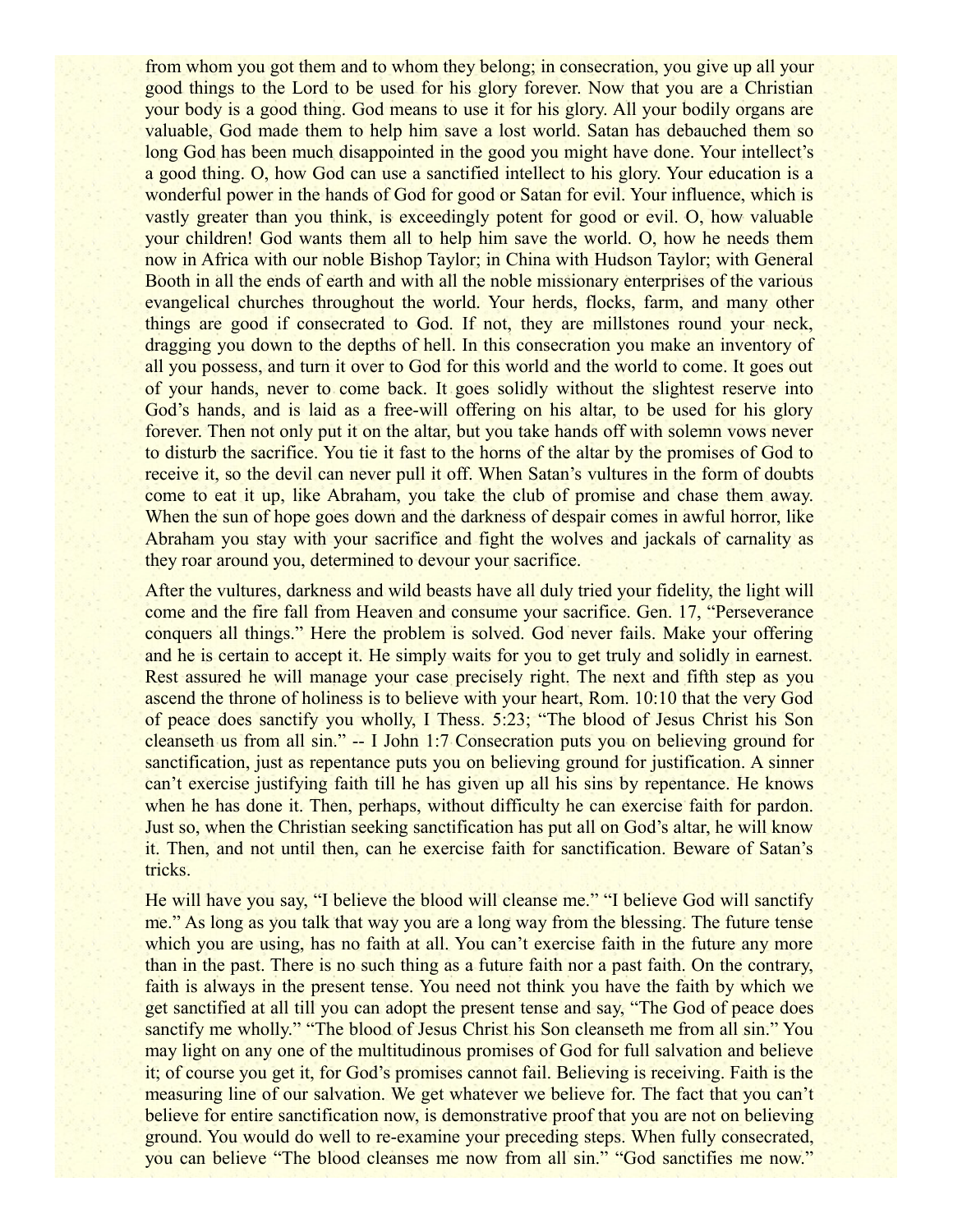Suppose I believe it and don't feel it. Watch the stratagem of Satan. If you are concerned about feeling, of course, you can't get sanctified till you put the desire for feeling on God's altar to stay there forever. If God would let you go by feeling, you would plunge headlong into fanaticism and lose your soul. If let alone, you would worship feeling and become an idolater. For this reason, perhaps, God in mercy will withhold the feeling you desire till he can teach you to stand by faith. Now put all that desire for certain feelings over on God's altar and leave it there forever. Leave the feeling with God to impart such as he may see proper as the fruit of your faith or no feeling at all. By simple faith, take the Blesser instead of the blessing. The moment you by faith receive Jesus, your sanctifier, he sanctifies you.

The blessing by faith, I receive from above, O, glory, my soul is made perfect in love, My prayer has prevailed and this moment I know The blood is applied and I'm whiter than snow.

But I want the witness. Now, brother, be sure you consecrate that desire for the witness of the Spirit. Put it over on God's altar. He knows what you need. At this point you are in danger of Satan's side-tracking schemes. He knows you are now where by a simple act of faith in God's promises, you can pass completely and forever out of his clutches. Regeneration took you out of his kingdom. He still hopes to so utilize the debris of his kingdom left in you as to get you back into his slavery.

Sanctification is his last ditch effort. There he fights with desperation. He knows you can never go to Heaven without it. When you were converted he lost his crop, but he hoped to raise more. In your sanctification, he loses every inch of his grand old farm of inbred sin in your heart. So the last hope takes its everlasting flight, and Satan is a miserable bankrupt. Beware how you go off seeking the Holy Spirit. Satan can transform himself and play the Holy Ghost, and deceive you. If you receive a spirit and he claims to be the Holy Ghost, thereby know he is a lying spirit, for the Holy Ghost does not call his own name, but the name of Jesus – John 16:17. Take Jesus as your sanctifier just as you sought him as your Saviour when a sinner. Just as the Holy Ghost revealed him to you as your Saviour when a sinner, so he will reveal him to you as your sanctifier when a Christian. So instead of seeking the Holy Ghost, seek Jesus all the time. The Holy Ghost is the Revelator; without him you never could find Jesus either as a Saviour or a sanctifier. The Holy Ghost is here to aid your efforts to seek the omnipotent Christ, either as your Saviour or sanctifier by revealing him to you. Am I not to have the witness of the Spirit? Certainly you are. The Holy Ghost is the glorious spiritual intelligencer of the universe. He reveals glory to all the inmates of Heaven and ruin to all the inhabitants of hell. On earth he brings every human being face to face with God and reveals to all their status, whether it be condemnation, justification or sanctification. The sinner at the altar is seeking the witness of the Spirit. The truth of the matter is, he already has the witness, and it is very tormenting to his guilty conscience, because he witnesses to his condemnation. The simple truth of the matter is, he is so tormented by the witness he has, he wants to get rid of it and receive another witness the very opposite, IE, the witness to his justification.

What he should do is not to seek the witness, but to seek justification, for there he is sure to have the witness. The Holy Ghost is never delinquent. He always witnesses to what you are, whether saint or sinner. Here is a Christian seeking the witness to sanctification. He would better seek sanctification from the Lord. If he gets it, the Spirit is certain to witness to it. His testimony never fails. Faith itself is an evidence – Heb. 11:1. Now believe God's promise to sanctify you now. Throw away your doubts and tell the devil you will not take any more. Believe without a doubt that he does sanctify you.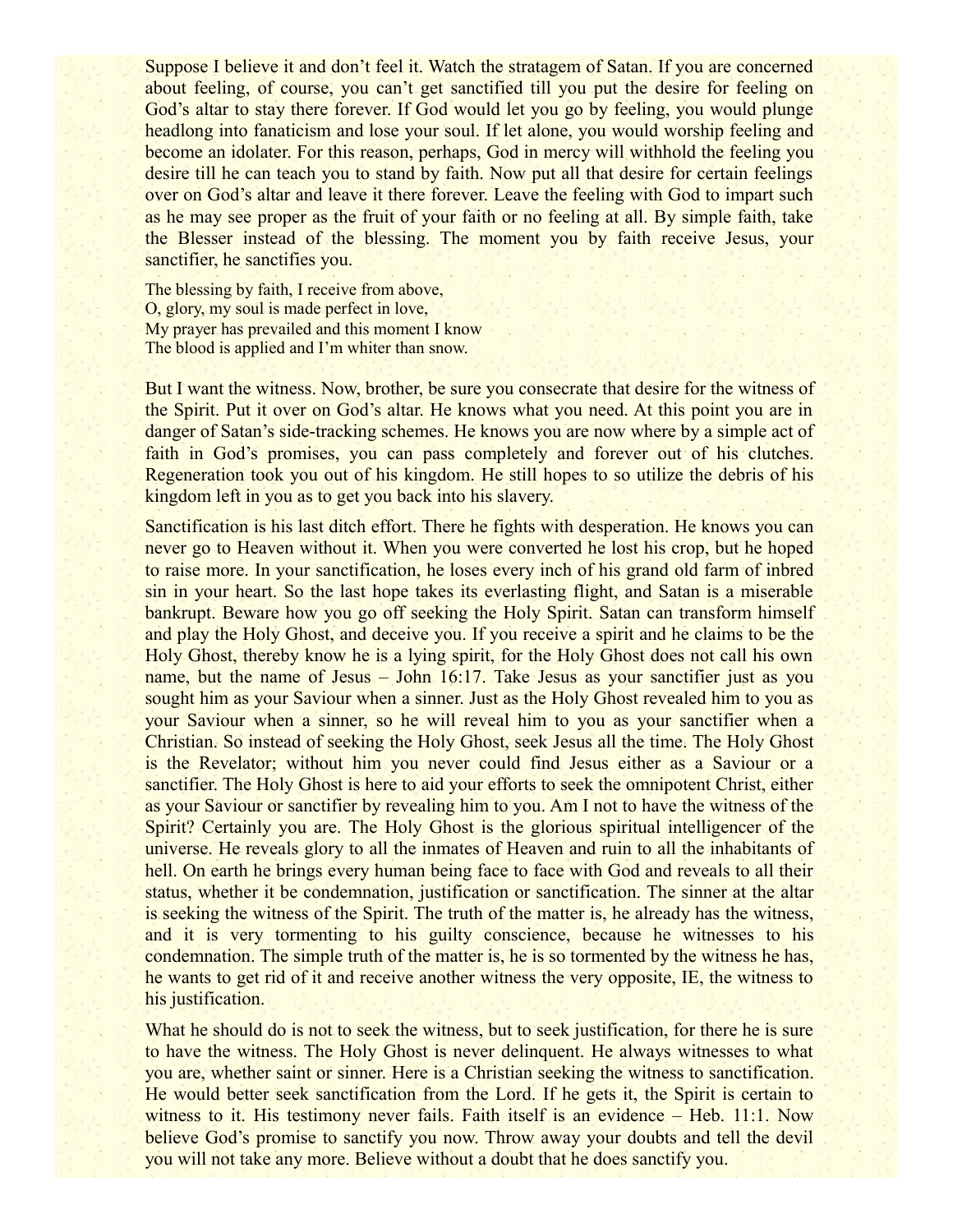A true faith will do its own talking and not stop to call its own name. In that respect it is like the Holy Ghost. It never calls its own name. The truth of the matter is, Wesley says: "You have just what you have faith for." If you have faith to be sanctified, then you get sanctified.

The Holy Spirit does it through your faith. A true faith takes God at his word, and quits watching him to see whether he will do as he says. He is perfectly trustworthy and needs no watching. You want him to change his testimony from justification to sanctification. He can't testify to your sanctification till you get it. You can't get it till he sanctifies you. He can't do it till you believe.

#### While you believe, he does it.

After it is done he testifies to it. A true faith is the most talking thing in the world. You this moment exercise faith in Jesus to sanctify you by his blood. Never go back on that faith, but tell it to the ends of the earth. Believe -and talk as you believe. Thus ring out the testimony of faith from the mouth of hell to the judgment bar.

We have come to the sixth and last step, which actually seats you on the golden throne of full salvation, never to come down. I mean the experience of entire sanctification. The last step brings you on the throne itself, which is simply the glorious experience of entire sanctification. After you have untied the Saviour's hands by undoubting faith in him to do it now, and having turned the arduous job over forever into his hands, you entered the rest of faith unutterably sweet; some of you found a calm so sweet you thought you had reached Heaven and the angels were fanning you amid the balmy breezes of glory. Some of you were flooded with holy laughter, and others were caught away in rhapsodies of joy. Some of you realized a river from the heavenly ocean turned down on you, and others found themselves sinking into an ocean without bank or bottom, meanwhile you become vividly conscious that sin, your old enemy, is dead, and you join with the angels in the shout over Old Adam's grave. You find the little things that used to trouble you, now sing heavenly lullabies to cheer you on your way.

The very things you feared would trip you up fail to move you. Even disappointments, insults and all sorts of calamities give you no sorrow, for Jesus carries you and your troubles, too. Your faith is no longer manward, moneyward, nor churchward, but Godward. He holds you in the hollow of his hand. As to the witness of the Spirit you have forgotten all about it. You are filled with God and flooded with his glory.

You care nothing about what people will say of you. You are waterproof against scandal. You can say with Paul, "None of these things move me." The divine leadership, now gloriously realized, settles all problems as to the present and the future. Your great trouble was borrowing trouble from the future. The most of the trouble you ever had, you never had; you borrowed it from the future, and it never came. The truth of it is, Jesus lives your life for you, and no wonder it is a cloudless sunshine. A sanctified home is a little heaven. I know whereof I speak. Our home is very humble, but perfect love there reigns, perfect love for one another makes us try to bear all the burdens and relieve all the rest. It is the very opposite of selfishness.

No wonder Satan fights sanctification, for he knows it will lock him up in hell, bring the millennium and transform this wretched suffering world into a paradise. Reader, come up out of the wilderness and sit down on the throne of King Solomon. The steps are before you. The Holy Ghost is waiting to give you all the help you need. Take the steps and you will find the experience a glorious reality; perhaps you think I have exaggerated. Take the steps and you will say with the Queen of Sheba, "The half hath not been told," or with sanctified Paul, "It is impossible to tell it." Your English says: "Unlawful to tell it." Impossible is the correct reading. Paul was doing his best to tell it at that time and felt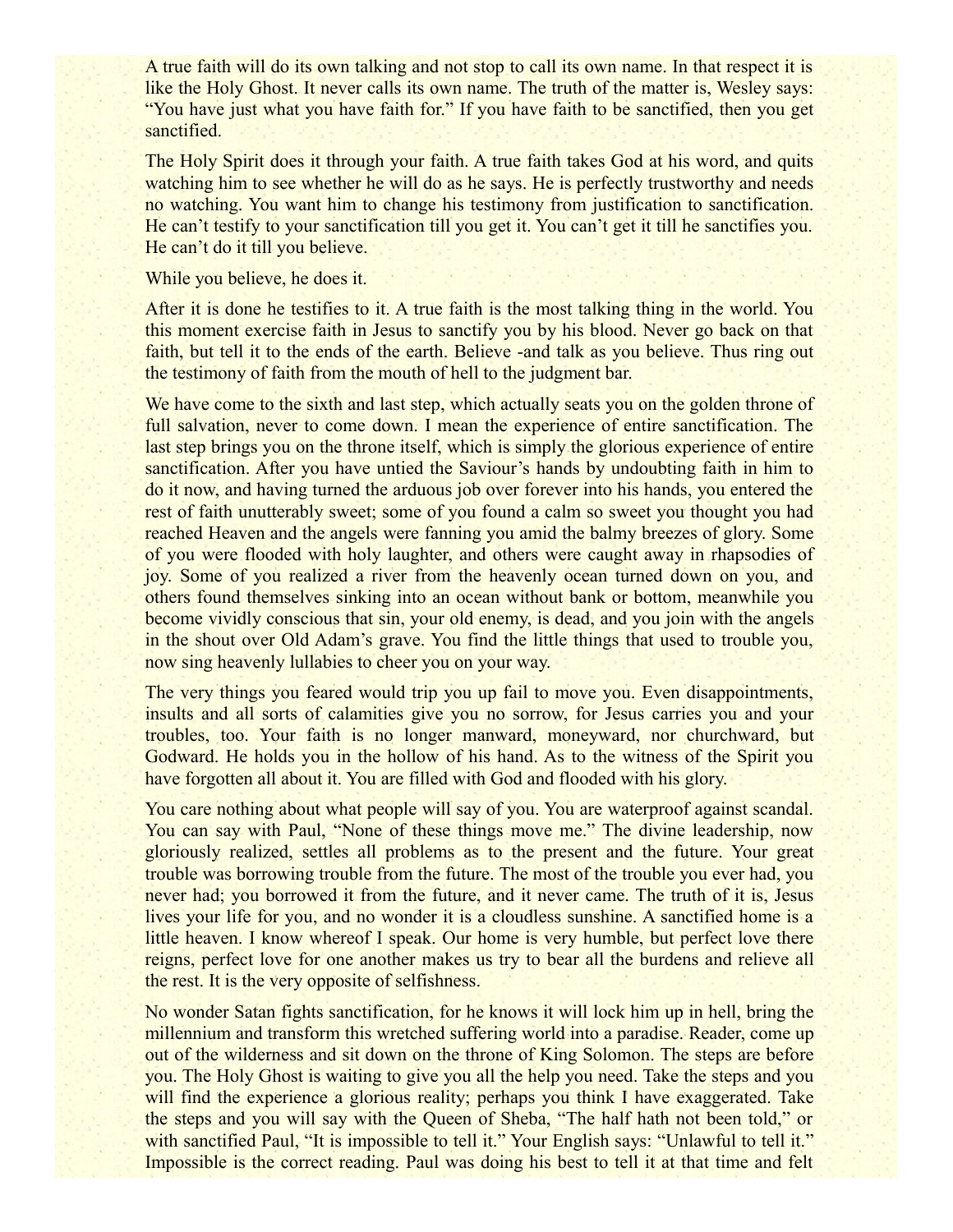that he was making a signal failure. It is a heavenly experience to robe us for heaven. Earthly language can but partially describe it. Glory hallelujah and Amen, but they fall short. It is better felt than told. You take these steps and promise God you will die before you will doubt. Before you are aware you will have more feeling than you know what to do with, and you will get more and more as long as you don't doubt. Wesley says: "If you never doubt you will not need the witness of the Spirit." You need not bother about the witness.

Take God at his word and shout out loud enough to stir all hell. Die rather than doubt. The Holy Ghost will flood you with testimony before you are aware. I know whereof I affirm; I have traveled that road.

The witness of the Spirit is simply the realization of the experience. It seems to me that I have had enough such realization since I entered this valley of blessing twenty-three years ago for at least a thousand souls. Consecrate fully, believe God and take an irrevocable vow against doubts, praise the Lord and do your whole duty. He will not only give you all the experience you want, but infinitely more than you ever dreamed of this side of Heaven. If all the people in the world had told me there was such an experience of peace, joy, and happiness for me this side of Heaven, I could not have believed it. Now with my fully sanctified faith I can believe God for anything he tells me, but I could not before. How then did you get it? I did not have to believe God for the beauty, grandeur, sublimity and glory of the experience. I simply believed him for sanctification and his promises, through the cleansing blood applied by the Holy Ghost. As to the experience, I could not know that till I received it.

You don't know the delicious flavor of the fruits of Canaan till you get there and eat them. You don't know how it feels to sit on the throne of King Solomon till you get there.

### *SCRIPTURE USED BY THE OPPONENTS OF SANCTIFICATION*

You can scarcely conceive the puzzle the opponents of this doctrine get into when they undertake to find comfort in the Bible. I attended the Hughes-Howe debate at Wilmore, Ky., a few days ago.

President Hughes, of Asbury College, affirmed Christian perfection and Elder Howe denied. While Hughes was speaking it sounded much like reading the Bible, as every word said was either Scripture or in perfect harmony with it. On the contrary, during Elder Howe's speeches, I almost concluded I was listening to Bob Ingersoll.( a famous heretic of the time) I am satisfied Bob never delivered a series of lectures (and I have read a number of them) more flatly contradictory of the plain word of God than Elder Howe's speeches against Christian perfection. Shakespeare says: "The man who tells a lie is not conscious of how great a task he has undertaken, for he will be forced to tell twenty more to maintain one." Elder Howe is a preacher, and I suppose an honest man. I impeach no man's veracity. He did not mean to tell the lie he undertook to establish in presence of a vast multitude.

Satan told it and he said he believed it. If you had been there and heard the straight-out infidel speeches (I mean speeches flatly contradictory of the plain word of God) he had to make to disprove Christian perfection, I am satisfied you would never try it yourself nor want to hear anybody else try it. I tell you the devil himself turns pale and hell blushes on an occasion of that kind. Out of about forty inspired authors in the Bible, the opponents of Christian perfection have never had the audacity to claim but about four as favoring their position. Job, Solomon, Paul and John. God himself settled the question of Job's perfection by telling the devil several times over that Job was a perfect man.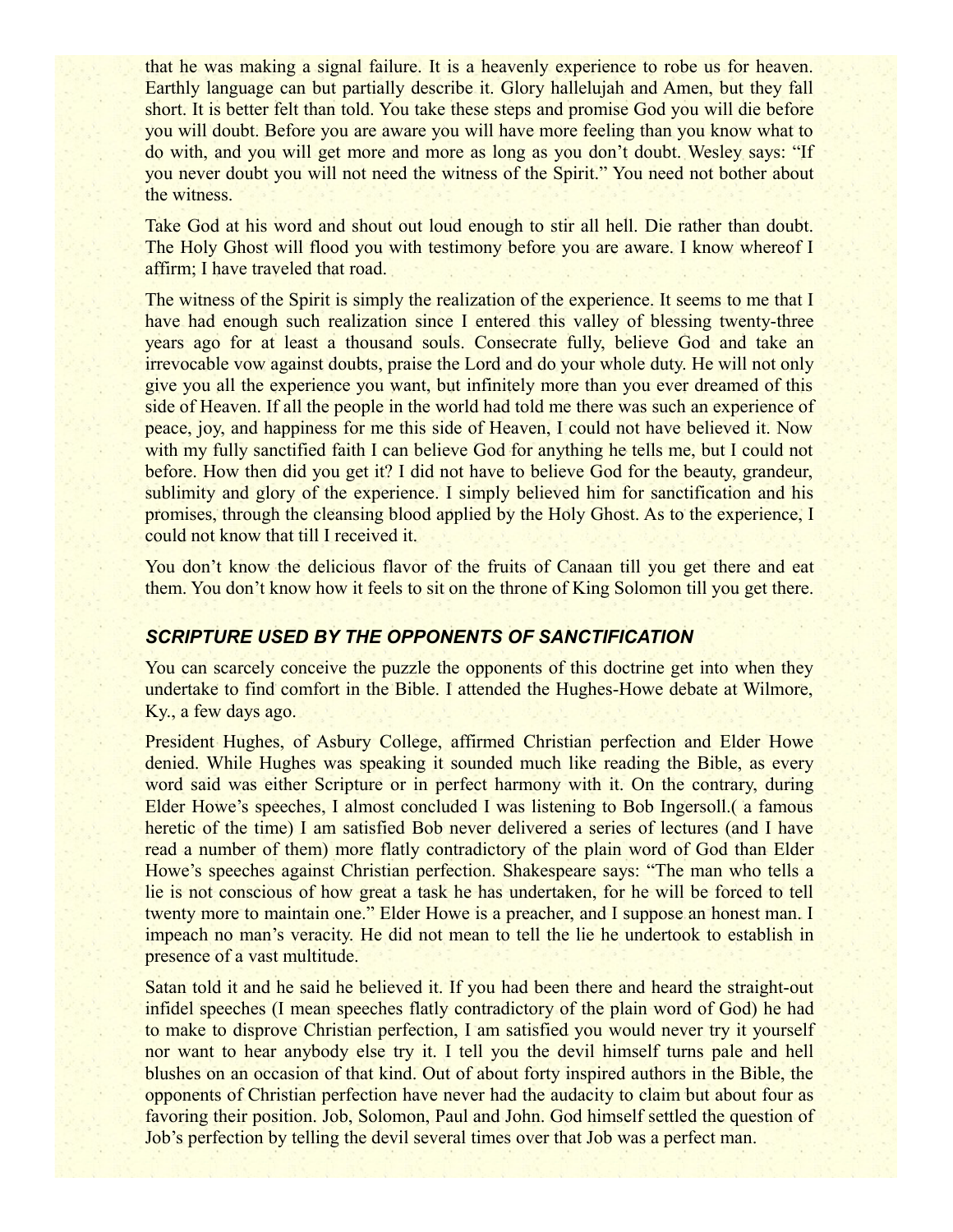Though the devil was not heterodoxical (differing from accepted doctrines) enough to deny it, when these three presiding elders, Eliphas, Bildad and Zophar, came in they denied it stoutly, setting forth the same doctrine of sinning religion advocated by so many preachers at the present day. Frequently we hear their statements quoted by our opponents: "The Heavens are unclean in his sight, the stars are impure and he chargeth the angels with folly." We should remember when God came in a whirlwind, he condemned the false argument of those men and said: "You have not spoken that which is right concerning me as my servant Job hath. Therefore offer a sacrifice and my servant Job shall pray for you." So we see God decided the debate in favor of Christian perfection against those anti-holiness preachers, turned it into a holiness meeting, called on Job's opponents to come to the altar and consecrate and have Job to pray for their sanctification. I hope they got it. I wish I had heard the results of that holiness meeting conducted by the Almighty while Job prayed for the seekers. Elihu was in the experience, but so overawed by these influential anti-holiness preachers that he was about scared out of his testimony. I hope he became clear and the other three all got sanctified. Did not Job confess he was wrong? He did, but not on the subject of his perfection which God claimed for him and he so stoutly maintained against his three opponents throughout the debate. In this God abundantly vindicates him to the end. The thing about which he repented, IE, changed his mind, was the divine philosophy of his terrible afflictions. This he widely missed because he did not understand it. Hear his confession: "I have spoken things too high for me, things which I did not understand. Therefore I abhor myself and repent in dust and ashes." But God himself settles the matter in controversy and says to his anti-holiness friends: "You have not spoken that which is right concerning me as my servant Job hath."

The coming of the Lord gave Job light to see his mistake about the philosophy of his afflictions which he had not before understood. About this he repents. But he never flickered on his perfection, till God came and abundantly vindicated him, even turning the debate into a holiness meeting for the (complete) sanctification of his opponents. Solomon is often quoted in Eccl. 7:20. "There is not a just man upon the earth that doeth good and sinneth not." If that were Scripture it would forever settle the question against us. It is very foolish to argue against a plain statement of God's word. I never do it. If the English Bible were the original, that one scripture would completely upset me. But as the Old Testament was written in Hebrew I go there and find *it does not say any such thing*. The Greek Old Testament was translated by seventy learned Jews 280 years before the coming of Christ. That translation does not say any such thing. The Latin Old Testament was translated during the Apostolic age, and regarded as having Apostolical authority. That translation does not say any such thing. Then exactly what is the correct reading? "There is not a just man on the earth who doeth good and may not sin." It simply states that all are *liable* (given to or at risk) to sin, which we all admit. Don't you know there are two thousand errors in our English Bible? Before you make a grave issue, always go to the original. Never argue against a plain statement of God's word. Admit it, either you are wrong, or you utterly misunderstand that statement. Many a time you make a grave issue and argue on it probably till you grieve the Holy Spirit when there is nothing in it but a mistranslation. You can't afford to do that. You will always damage your experience by arguing against a plain statement of God's word. I have known holiness preachers try to explain away every thing that sounds like it is against them. That is a mistake. They are in great danger of losing ground by grieving the Holy Spirit who always sets a premium on candor.

Rom. 7 is quoted currently by our opponents, as settling the question that even Paul the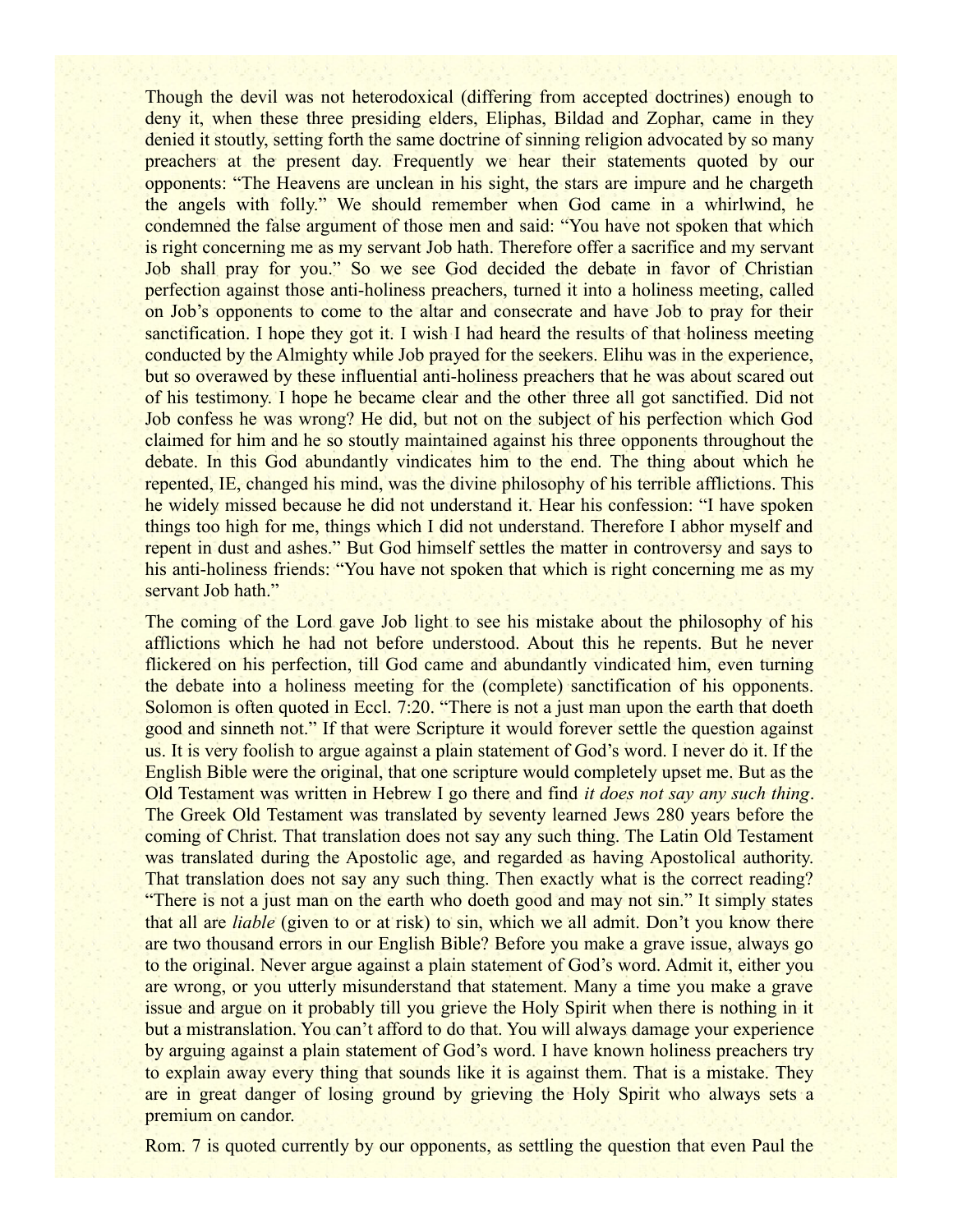Apostle committed sin daily and constantly. The Roman letter is wonderful for its symmetry and comprehensibility. The first chapter is to the heathens, offers them all salvation through the universal presence of the Holy Spirit who is none other than the excarnated Christ, but floods them with condemnation for the depreciation (shows how it falls short) of the light they have. They are left without excuse. The second chapter is to the Jews, IE, to all the members of the visible church. He finds them in the same condemnation with the heathens and for the same reason. Verses 28, 29 set forth the pure spirituality of salvation whether in the church or out. Then logically follows Paul's midnight picture of total depravity of all the unregenerate. Verse 19 of 2d chapter concludes his argument on the sin side.

Verse 20. He begins the argument on the grace side. Starting out with justification by the free grace of God through faith alone without works. (However the faith by which you are justified is a working faith. Yet you are not justified by the works but by the faith alone.) As this argument sets forth the only way by which a sinner can be justified and is consequently the most important and it is the longest argument in the Bible, running to the close of the fifth chapter. Now that you are truly justified by grace through faith alone, you are in good position to be sanctified. So the  $6<sup>th</sup>$  chapter is all on sanctification by crucifying the old man and burying him into death, IE, into the atonement so deep the resurrection trump will never raise him, and in this way utterly destroying the body of sin.

The 7<sup>th</sup> chapter is the recital of Paul's personal experience of entire sanctification. In verse  $6<sup>th</sup>$ , he claims the experience positively and goes on to describe his awful conflict with inbred sin, while convicted for the experience and seeking it. Now, I will briefly prove that the seeker in this chapter was in a high justified state living an unsinning life as all who get sanctified must. But he earnestly seeks and right here finds entire sanctification. Verse 14, "I am carnal," (so are all Christians till they are sanctified, I Cor. 3:3,) having been sold under sin," is a simple allusion to the Edentic transaction when Father Adam sold us all out for one mess of apples. Verse 15, "That which I do I know not (allow is wrong) and will not."

Vs. 15 and 19 declare positively that he commits neither known nor willing sin. "So away with your sinning religion," in Rom. 7. You say he sinned, but he says he did not. I believe Paul and think you are mistaken. He positively asserts twice over that he committed neither known nor willing sin.

That is simply the experience of a true and faithful justified man. You say, "Well, I am like Paul.

When I would do good, evil is present with me." *There is a vast difference between you and Paul.*

Evil is present with you and you are likely to yield to do it. Evil was present with Paul, but he resisted, and did it not. The difference is, you are on your way to hell for committing sin. Paul was on his way to Heaven because he resisted it. Whereas. Paul declares in verses 15 and 19 that he committed neither known nor willing sin. In verses 17 and 20 he positively certifies that indwelling sin caused all his trouble. He was not responsible for that indwelling sin. It was born in him. All he had to do was to get rid of it. For this he was doing his best. He committed the blunder common and fatal to almost all Christians, namely, that of legal obedience. How natural it is for us when lacerated and tormented by indwelling sin, to conclude we can keep the commandments so perfectly that all these inward troubles will get away. This man tried the law and everything else, till utterly discouraged and heart-broken, he gives up all human devices, acknowledges his utter wretchedness, at the end of all hope turns the whole matter over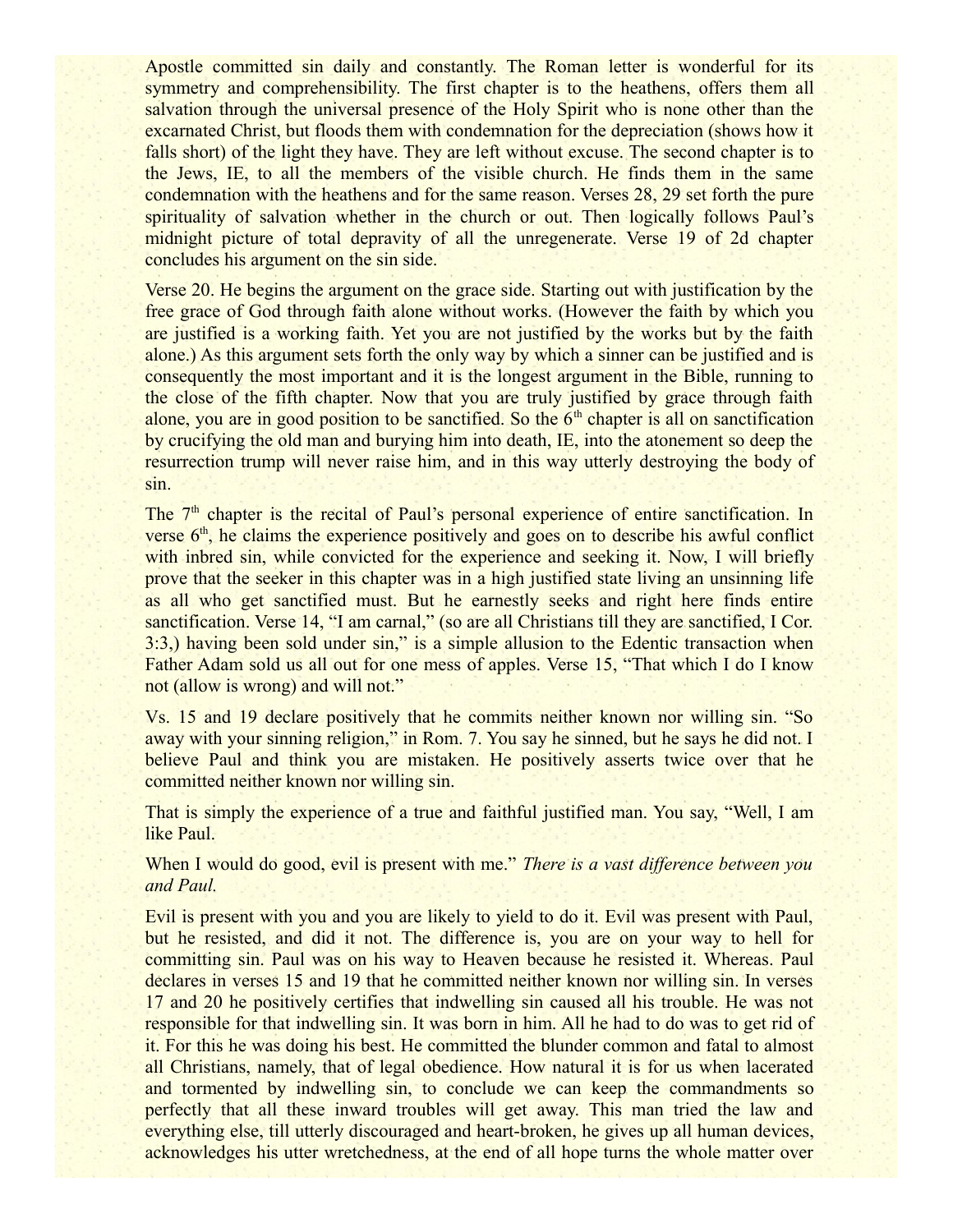to the omnipotent Christ. He is joyfully surprised at his own triumphant shout of victory. Will you do likewise? The historic metaphor settles the question that this was sanctification. There is but one element in regeneration. Here there are two – the living soldier typical of the new man created in the heart in regeneration, and the putrescent corpse tied to him, forcibly symbolizing old Adam with all his hideous corruptions, so vividly described in this chapter, having them conquered in regeneration, and all this time kept down by grace. Finally the disharmony culminates (comes to a head). Something must be done or the poisonous effluvia will actually kill the soldier, IE, the new man. He has fought and struggled to get rid of the old dead body of inbred sin, till his strength fails and despair seizes him. Then in a moment of desperation he turns the fetid old corpse of evil nature over to the omnipotent Christ, and it is gone before he knows it. This old body is Adam the First. He is too strong for us; we never can kill him. It is the job of Adam the Second to slay Adam the First.

When did Paul receive this wonderful sanctification? The date is not revealed. I think it was soon after his conversion, IE, in about three years. You remember when he received that powerful conversion at Damascus. Like others when gloriously converted, he began to preach at Damascus with all his might. Immediately he quit and went away off to the wilds of Arabia and rolled around there in the sands, amid the wild beasts and savages, three years. This was a favorite place with God.

Here Moses, John the Baptist, and doubtless many other heroic spirits had been sanctified in by-gone ages. Of these three years he writes not a line. I have never written a line about the fifteen years of my unsanctified ministry. It was not worth writing. We know this, when he came back at the end of three years, he was wrapped in sanctifying fire, and so remained till he ascended to Heaven from Nero's block. Doubtless there in Arabia he received the experience described in Rom. 7.

I John (1:6; 2:1). The gross ignorance of our educated ministry on the plain word of God is simply astounding. I heard an exceedingly fluent, eloquent and able man, who stands at the front of his denomination, commenting on John 1:7 "If we walk in the light as he is in the light, we have fellowship one with another and the blood of Jesus Christ his Son cleanseth from all sin." He vociferated and emphasized that we are bound to commit sin all the time in order to have sin from which to be cleansed all the time. He certified that the apostle John himself had to commit sin constantly to the very end of his life in order to verify what he wrote. It will be a miracle of grace for anybody under such preaching to escape the bottomless pit. In these passages, we have the truth enforced by a well known rhetorical figure called antithesis. The peculiarity of this figure is, it heightens truth by contrast with error. If you want a white man to look really white, put him out with a lot of Negroes. If you want the Ethiopian to look really black, exhibit him with a crowd of white men. If you want to show your horse to advantage, take him out where no other looks so well as he does. Here John magnifies the beauty and glory of God's people by showing them up in vivid contrast with Satan's people:

SIN SIDE – VERSE 6: "If we say that we have communion with Him and walk in darkness, we lie and tell not the truth." This verse is on the sin side, plain and explicit. If we are there, we are liars walking in darkness down to hell.

GRACE SIDE – VERSE 7: "If we walk in the light as he is in the light, we have communion with him and he with us, and the blood of Jesus Christ his Son cleanseth us from all sin." This verse is on the grace side, glorious and complete, embracing conversion. Walking in the light and sanctification cleanseth from all sin. O, what a glorious contrast!

SIN SIDE – VERSE 8: "If we say we have no sin we deceive ourselves and the truth is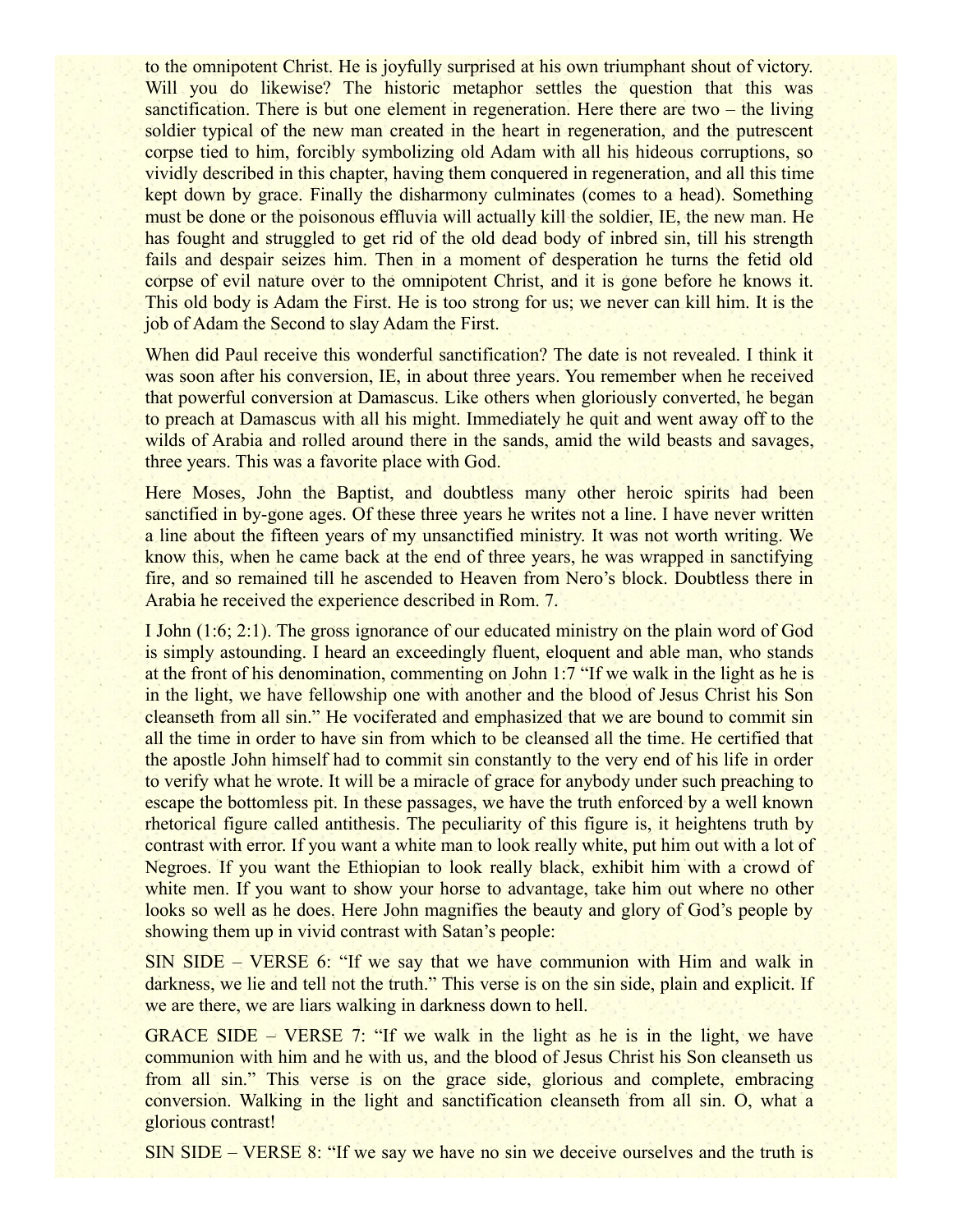not in us." This verse is on the sin side, black as the midnight of hell. You surely will not be a gump enough to apply this to a Christian. It is given here to scare you away from the midnight darkness of the devil's kingdom.

GRACE SIDE – VERSE 9: "If we confess our sins he is faithful and just to forgive us our sins and *cleanse us from all unrighteousness*." Here we have full salvation glorious and grand. Forgive means justification and cleanse means (completed) sanctification. So this is another of the Lord's battering rams to knock all sin and all devil out of you and robe you for glory. Be sure you now receive this wonderful salvation.

SIN SIDE – VERSE 10: "If we say we have not sinned, we make Him a liar and his word is not in us." This is the sin side again. We have all been in Satan's kingdom. We can't be there and not sin, for he is stronger than we and will force us to sin. The only way to escape him is to get out of his kingdom. You get out of it in regeneration and it gets out of you in sanctification.

GRACE SIDE – VERSE 1 OF CHAP. 2: The division here is unfortunate, "my little children." "I write unto you that you sin not."

However, young converts, the weakest sort of Christians are kept from sin. "If we sin we have an advocate with the Father." So has every sinner this side of hell. It is awfully wicked to make that an apology for sin. God's plan is that you shall not sin; but if you sin and get out of the kingdom (as you certainly do if you sin), you have an advocate to reclaim you if you repent and get you back again.

Millions of people are walking straight through the churches to hell, claiming the right to sin with impunity. Which one of these columns applies to you'? The grace side or the sin side? Hark, that is Satan's lie to lead you to hell. You can't be a sinner and a Christian at the same time. Satan says you can, but God says you cannot.

If you apply both these columns to the same person at the same time, you make a senseless hotchpotch (hodgepodge, mess) of the whole matter. Don't you know the way to hell is just as vividly described in the Bible as the way to heaven? In eight and ten verses you have the way to hell described faithfully to keep you from traveling it. Are you going to be foolish enough to take, keep and travel it? What about the preachers who point it out and tell their people to travel it. They will bear their blood.

O, the terrible havoc of souls when blind guides find Satan's way pointed out in the Bible to warn the people to fly from it and shout aloud, "Come, all you people; here is the way; walk ye in it." This is no fancy picture. It is an undeniable fact that many popular preachers are ransacking the Bible to find the passages which describe the sin side and hold them up, as they think, to comfort their people. It is Satan's false comfort to lull them to sleep till he can dump them into hell. Beware how you take comfort by letting down the standard. All such comfort is Satan's chloroform to lull the people to sleep.

You are not sent as a comforter, but as a preacher to warn the people to flee the wrath to come.

The people in the churches are clamorous for someone to comfort them on their way to hell. *If they were right with God they would not need a preacher to comfort them.*

The Holy Ghost would give them Heaven in their souls.

False preaching makes bad people feel good and good people feel bad. As the great majority are bad, the temptation is strong to the preacher to comfort people in their sins. The very opposite is their duty. Such is the power of the plain unadulterated gospel that when faithfully preached it will force the people either to fall out with their sins or fall out with the preacher. If preachers are faithful, sinners will either part with them or part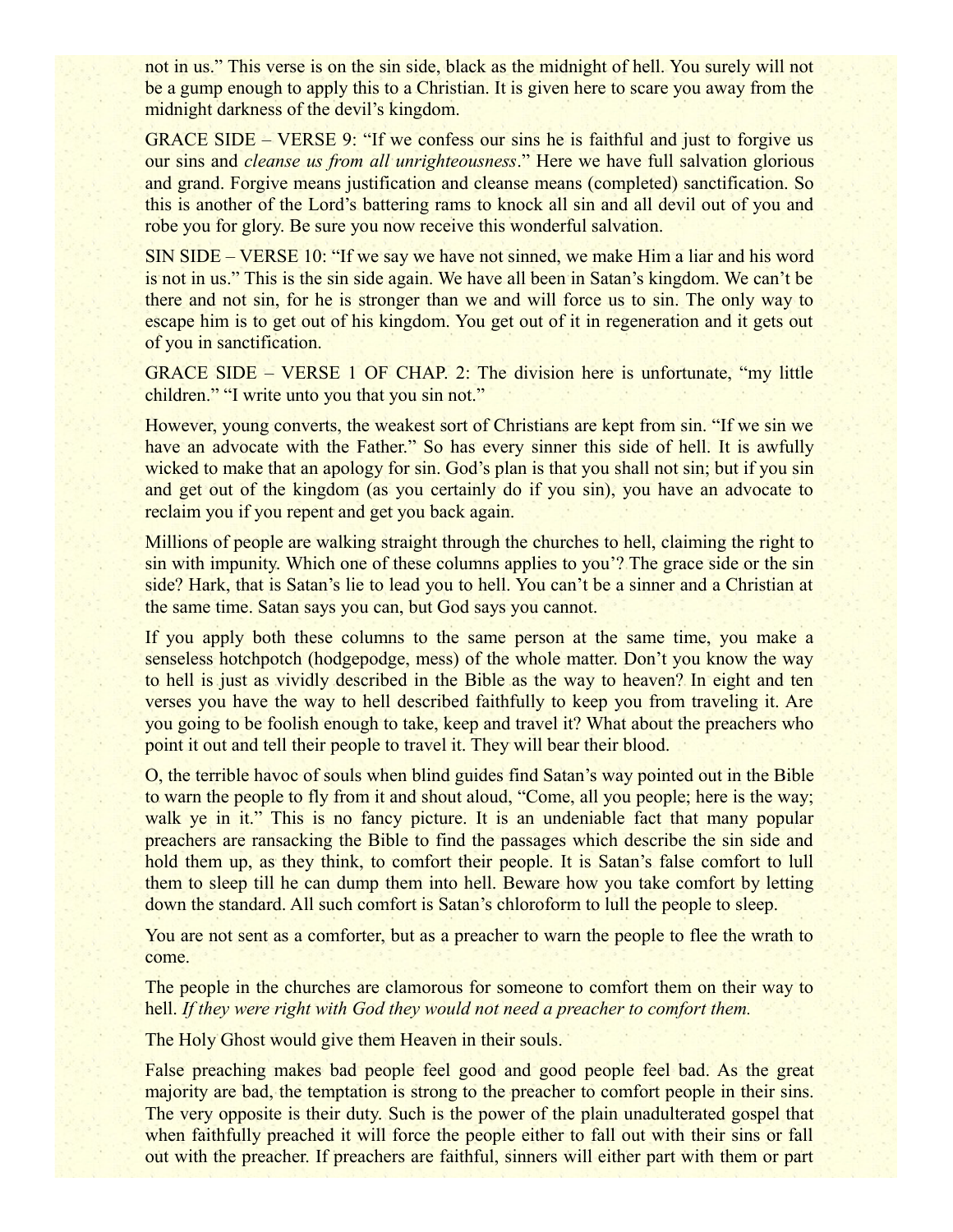with their sins. Popular religion says: "Just give me religion enough to keep me out of hell, not enough to make me different from others." All the people who take it land in hell.

If you don't do your best for Heaven, you will never get there.

An English nobleman advertised for a carriage driver. Three young men responded. They all want the job. Only one can get it. He meets them sitting in his office, looks them in the face, and says to the first applicant: "Sir, along one of my carriage roads there is an awful precipice of five hundred feet deep. How near can you drive with perfect safety?" Thinking his adroitness must settle his destiny, he responds: "Sir, I can drive within eighteen inches of the precipice with perfect security.

Then he turns to the second. Of course, he must beat the first or lose the position. He responds: "Sir, I can drive within a foot of the precipice with perfect safety." Now he turns to the third, who by this time is much excited. He throws up his hands and shouts aloud: "O, please your honor, if you let me drive, I'll run just as far as possible from that precipice every time." "Sir, you are my carriage driver; you are the man to whom I commit the life of my wife and children." *If you study the Bible to find an apology for sin (and sinfulness) you are a wicked infidel, and will soon be in hell.*

God help you to take warning and change your tactics. Let everybody and the devil, too, know once for all that you are out for the best, deepest, strongest and grandest case of (sanctifying) Holy Ghost religion God has for you.

#### *SECOND BLESSING*

This is a phrase we seldom hear among holiness people. It was used by Wesley and his peers.

It is used in the Bible. Rom. 1:15 says: "I come to you that you may have a second benefit." It should read a "second grace." Rom. 1:11. Paul says: "I long to see you to impart unto you a certain spiritual blessing that you may be established."

We all know that sanctification is the establishing blessing. The reason I do not use the phrase "second blessing" is because its misapplied use by our opponents has somewhat fastened on it the simple idea of an impulsive blessing, of which we receive many in the justified state without getting sanctified at all, that the phrase has been perverted and become misleading. (indeed, we should have thousands of "blessings") I generally say, "Second work of grace." I suppose we can all accept the laconic doctrine of Sam Jones on the "second blessing." He says: "It is a wonderfully good thing for the man on whom the first has not had the desired effect." If you are not sanctified wholly the necessary effect has not been reached. What is the attitude of the people who claim sanctification as the result of conversion? Very few undertake to identify it with conversion. They generally claim that it is received afterward. So even in their case it is a second work of grace. They claim, however, that it is not a new experience, but an enlargement of the old. That is the reason why they can't testify to sanctification. They have not received it. Theirs by their own confession is but an enlargement of regeneration, which is simply growth in grace. I had a very interesting experience of that sort before I was sanctified.

As to the possibility of entire sanctification along with conversion, neither Wesley nor any of his followers ever raised a question. Wesley said he never had known a case of the kind. Neither have I.

Many doubtless think they receive full salvation in conversion. But the very fact that sin rises in them before they are conscious of transgressing a known law of God, is demonstrative proof that it is not dead, but simply so stunned that for a time it played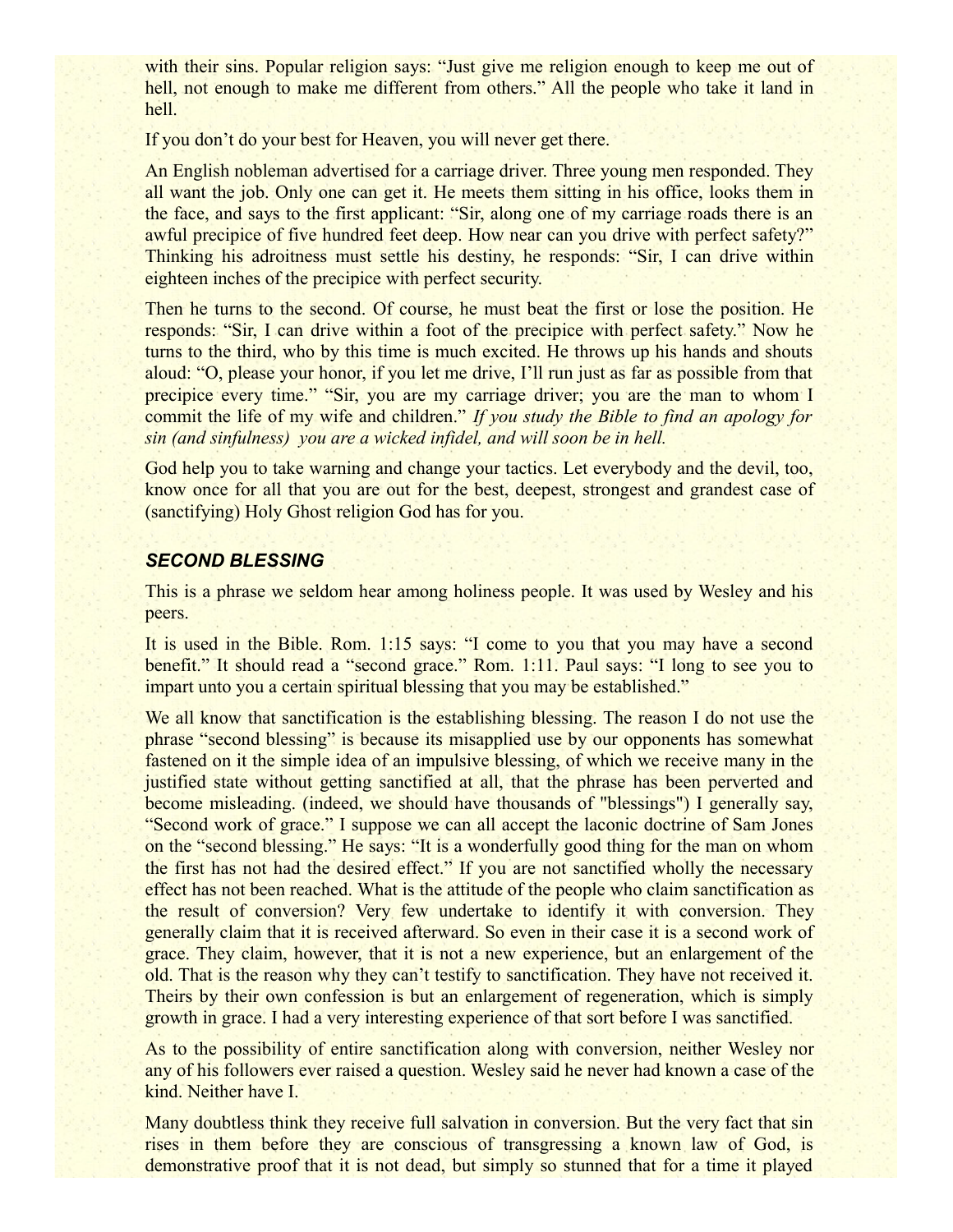possum (dead). I am constantly associated with sanctified people. I am intimately acquainted with them from the Atlantic ocean to the Mexican border, and have never heard a clear testimony to entire sanctification that did not claim it in a second work of grace received after conversion.

But you holiness people, discourage testimony unless it be on the line of a second work of grace.

You are mistaken; we extend perfect spiritual freedom to everybody in our meetings. We don't care when nor how you get sanctified; just so you get a good case of it.

If you think we rule the meetings with a rod of iron, come and see. You will find we don't rule them at all. But the Holy Ghost rules them. The greatest camp-meeting man in Louisiana after forty years' preaching – a powerful revivalist came to Scottsville, Tex. I read his face like a book. Knew he had an extraordinary experience of regeneration; but I was satisfied he was not sanctified. He thought he had full salvation but claimed no second work of grace. We bade him welcome to the Lord's battlefield. He took an active part, felt at home with us and was happy. Before the meeting was over he got convicted for sanctification and gloriously entered the experience. He had great spiritual power before. Since that second change he has enjoyed an unutterably sweet soul rest he never knew before. When I was assisting Brother Dodge in a meeting at Atlanta, Ga., last September, a Methodist preacher eighty-one years old came to the meeting. He was not one of your dead dried up men. He was all on fire for God, I thought he was in the sanctified experience until he corrected me.

During the meeting he became powerfully convicted for it, sought it with all his might and received as bright a sanctification as I ever witnessed, even prostrating him on the floor where he lay for an hour unable to stand on his feet, but all the time shouting like an angel. He testifies clearly and positively to entire sanctification received then and there by faith, after preaching sixty-one years with awful efforts to grow into it.

Bro. Carradine is right in his statement of generic difference. We have the blessed consolation that the Bible is precisely right. The Holy Ghost who does the wonderful work of human salvation, has selected the very right word to reveal his work in every case. Regeneration means to be born again, IE., to receive life again. As we lost spiritual life in the fall, we receive it back again in regeneration.

Where you have the old Saxon word quicken, the Holy Ghost says <YOROKGY, a compound from <YQP, life, and RQKGY, to create. Hence you see the Holy Ghost creates divine life in your dead soul in regeneration. The English word sanctify means to purify, the very opposite of create, for a purification always takes away something and a creation adds something. Hence they are generically different. The Greek CIKC\Y, the word the Holy Ghost uses for sanctify, is much stronger than the English. It is a compound from IGG, the dirt, and C, alpha, the strongest negative in the Greek language. Hence it means to take all the dirt out of you. (dirt= "soil that is out of place") As gee means the world, and John says: "All this is the world, the lust of the flesh, the lust of the eye and the pride of life." So you see what sanctification does. It takes all the filth and all the meanness out of you. Whereas regeneration is a creation, sanctification is a destruction, the former is an addition and a glorious one, the life of God is added to your dead soul; the latter is an equally glorious subtraction – the life of sin is taken out of your soul. Of course you cease to commit sin when you are converted, but the sin principle lives in you until it is utterly destroyed in sanctification. As Wesley well says: "Despite all the grace received in regeneration and all your efforts to grow in grace, unless the Lord speak the second time, 'Be clean,' we must content ourselves the best we can to remain full of sin till death." That old virus of inbred sin, which we inherited from Adam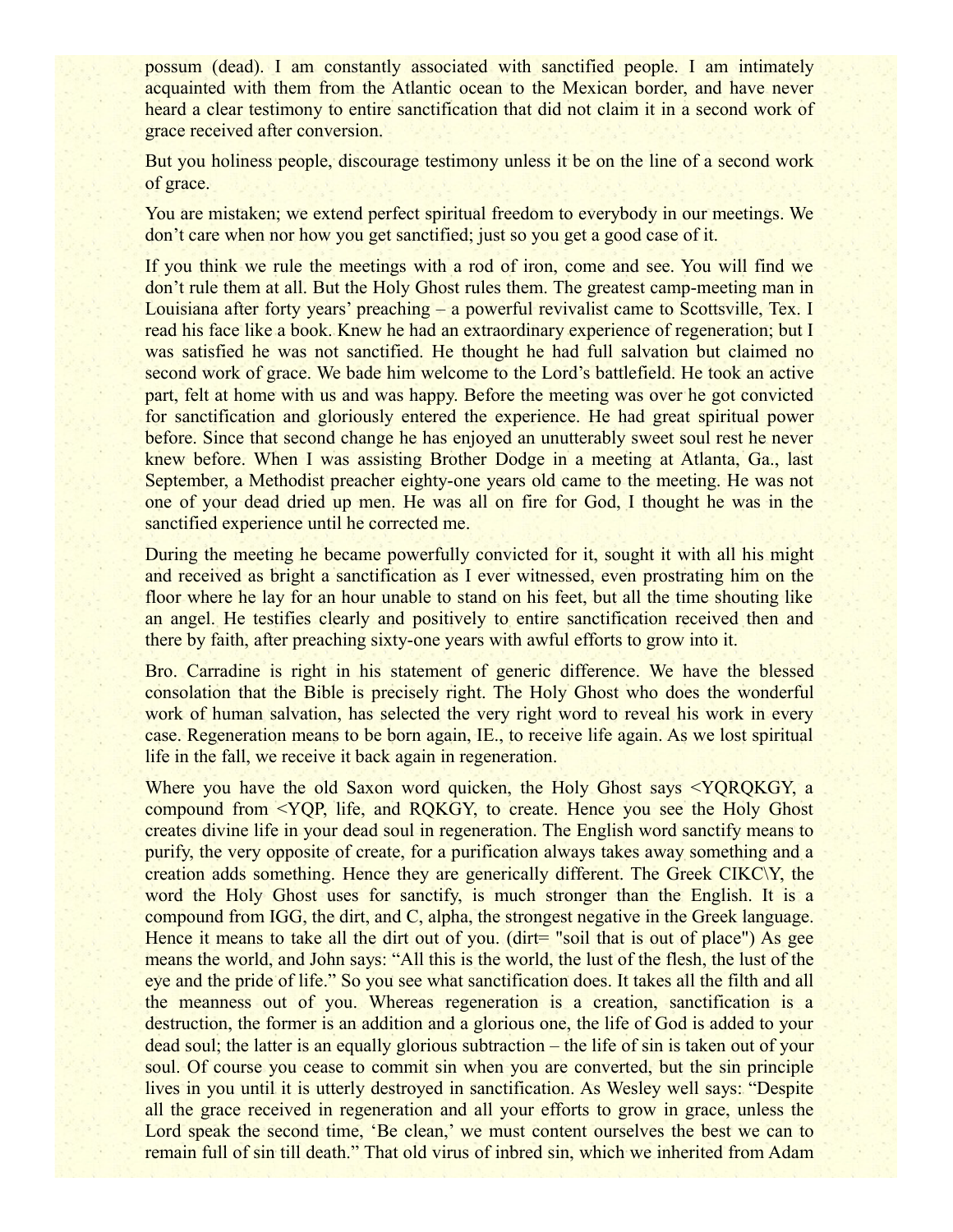the First, Psalms 51:5, has saturated and filled the warp and woof of our spiritual fiber and polluted our entire being. As regeneration is contemporary and co-extensive with justification, it simply cleanses away the pollutions wrought in the heart by actual transgressions, leaving the profound spiritual depths of pride, unbelief, temper, lust, passion, avarice, ambition, vanity, egotism and worldliness, for the cleansing blood in sanctification to utterly expurgate. Of course these dark elements of inbred sin are *kept down* (suppressed) by the grace received in regeneration, till we can get them utterly destroyed in sanctification, otherwise we would backslide out of the kingdom.

All your experiences of growth in grace after regeneration are simply the normal signs of regeneration and sanctification; and are radically and generically different. The former builds the house of God, the latter destroys the house of Satan. The former plants the Lord's crop, the latter destroys all the devil's weeds so the crop can grow. It is a significant fact that all the churches in the world recognize the absolute necessity of entire sanctification in order to admission into Heaven.

As even old dark Catholicism has all sin burnt out in the fires of purgatory, which means "sanctifier", from the Latin purgo, to purify, after death. Calvinists have death kill sin. All put the death of sin somewhere between conversion and Heaven. The world is today flooded with holiness literature. Who ever saw a book on holiness written by a oneblessing man? I have seen books of that kind against holiness. If you wanted to move out in the experience of holiness would you hunt for books against the second work of grace? You would find them awfully scarce, and when you read them they would freeze you into an iceberg. Do you want books written by second-blessing men; you can find them anywhere and everywhere. They will all do you good and help your experience. Books on holiness, from the standpoint of a second work of grace, even now flood the church, and are increasing more rapidly than any other kind of religious literature. One hundred thousand copies of publications, all on this subject, have gone out from my humble pen. These are but the beginning of what the hungry people are clamoring for, and what I expect to write, if the Lord gives me life and health. It is almost impossible to find a holiness book from the standpoint of but one work of grace, and when you find it, it is not worth reading.

So far as literature is concerned, we certainly have the run on all our opponents. When they write on holiness it is simply to oppose us, and you will find their writing destitute of spiritual power and edification. It is only a mess of carrion to feed Satan's vultures (the carnality in unsanctified hearts).

#### *WE LIVE IN AN AGE OF EVANGELISM*

In my extensive travels I enjoy a vast field of observation. I have never known an evangelist of any spiritual power or efficiency who was not enjoying or seeking the experience of sanctification as a second work of grace. The men and women in all lands who are moving the world today have received this experience. Bishop Taylor, the prince of all saints at the present day, and General Booth, the hero of heroes, have long been in the experience. The Greek language, in addition to the singular and plural numbers, has also the dual, which sets forth names in pairs.

## *THE WORLD IS DOUBLE BOTH IN PROVIDENCE AND GRACE*

Two hemispheres constitute the world. God pairs off the human race. The organism is in pairs – two hands, feet, eyes, ears, nostrils, lungs, hearts. All machinery goes in pairs – two wheels opposite each other. Take out this arrangement in pairs and the world would stand still. It is equally true in the Bible in Christian experience. God's book is in two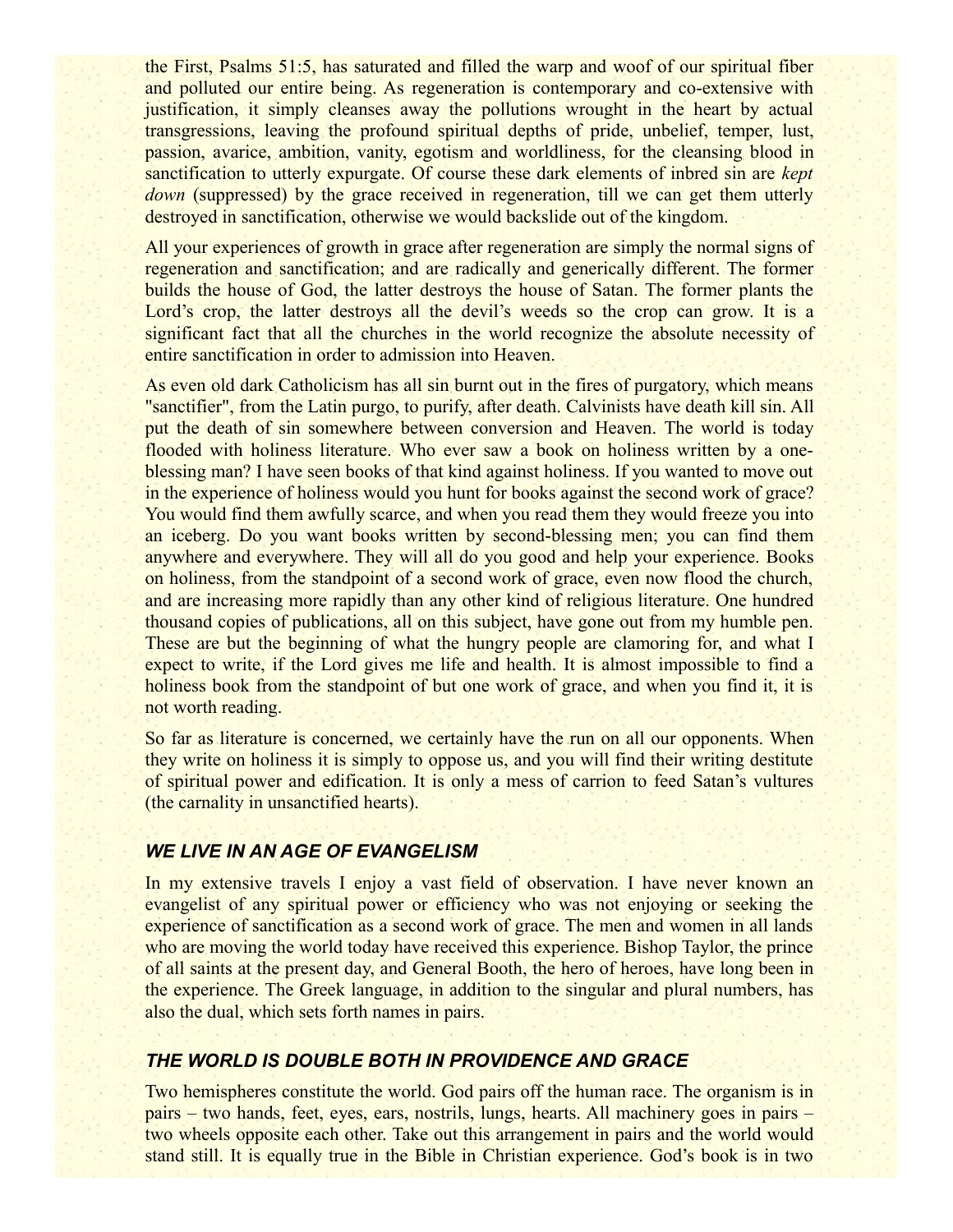volumes – the Old and the New Testaments.

The plan of salvation is evolved in two covenants. Christ sent out his preachers two by two. "Sin is double – Adamic." -- Psa. 51:5, and actual. The water and the blood both came out of our Saviour's heart when lacerated by the Roman spear, and represent the complete redemptive scheme. The water throughout the Bible means regeneration and the blood (complete) sanctification. If I were to notice everything in the Bible setting forth this glorious double salvation, it would take me the balance of my life. The Old and New Testaments are both flooded with it. The Old Testament, as a whole, is on the plain of justification, the New that of (complete) sanctification properly inaugurated on the day of Pentecost. The apostles and disciples were converted in the time of Christ (but the Holy Spirit was not poured out until the Upper Room) and sanctified at Pentecost. -- Acts 15:9 Cornelius and his band were in a high state of justification and sanctified when Peter preached in his house. All of our Saviour's parables are full of the two works of grace. The nobleman who began to build the tower made a final and utter failure, being unable to finish it.

Ten virgins, Math. 25, all get their lamps lighted (all regenerated) and start on their Christian pilgrimage. Five of them utterly failed, and were lost forever, because they did not receive the second work of grace, -- get their vessels filled with oil. Throughout the Bible, oil symbolizes the Holy Ghost. Hence it means get their hearts filled with the Holy Ghost, IE, get sanctified. The next parable in the same chapter is equally forcible. One received one talent, buried it, and lost his soul.

Another received two talents, doubled them, and saved his soul. Another received five talents, doubled them, and saved his soul. You see plainly in this parable all who double, saved their souls, and the delinquent lost his soul. The New Testament is all on the line of a second work of grace – one to bring you into the kingdom and the other to get you ready for Heaven. If you neglect the latter, like the foolish virgins and the one-talented man, you forfeit the former.

### *JUSTIFICATION IS A HELLWARD AND SANCTIFICATION A HEAVENWARD BLESSING*

 Justification has reference to hell -God's penitentiary for the retribution of the violated law. It puts you where you can't go to hell unless you forfeit it. Sanctification is strictly a heavenward blessing, in the fact that it takes out of you everything out of harmony with God and Heaven, and robes you to meet the King in his beauty. The covenant you enter in justification induces sanctification. If you fail to go on to perfection, you simply forfeit your covenant and lose your soul. This position the whole Bible vindicates and corroborates. Heb. 6 exhorts you promptly to go on to perfection and vociferates (violently argues) with all emphasis the inevitable alternative that, in case of failure to go on to perfection, "you will become a hopeless apostate, never be reclaimed, and make your bed in hell." Heb. 12 gives the same kind of an argument with the same conclusion. It positively declares that without holiness, R. V., without the (complete) sanctification, no one shall see the Lord. Then it follows immediately with the appalling revelation that if you don't get this holiness you will become a hopeless reprobate, like Esau, die without hope and be forever lost.

### *IS A CHRISTIAN IN DANGER OF HELL?*

No, but he is in danger of apostasy and then of hell. As long as he is a Christian he is in no danger of hell, because hell was not made for Christians. They can't go there till they become sinners. But the above scriptures, and floods of others like them, settle the fact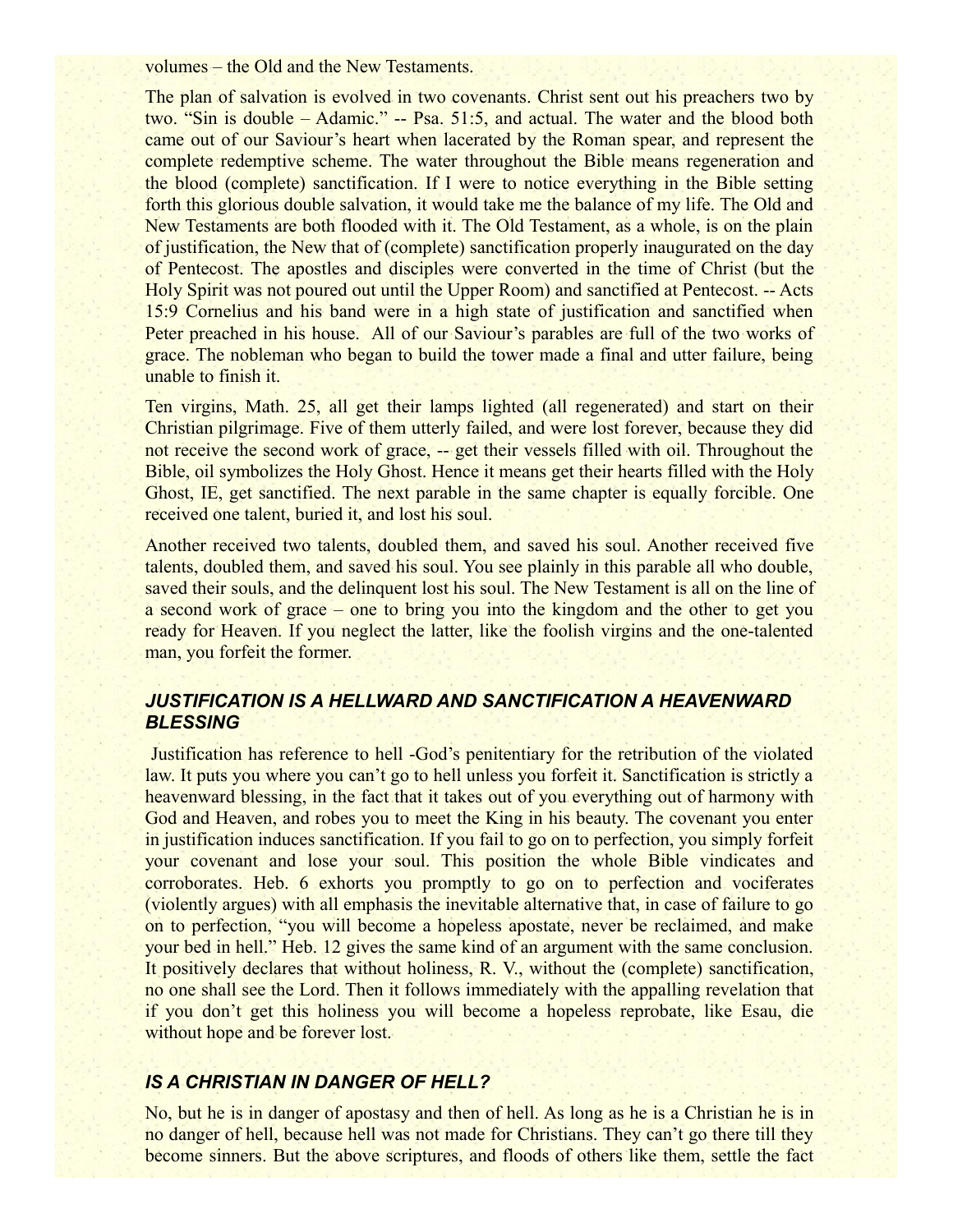that God requires all Christians to be sanctified. If they disobey God by refusing to go on into holiness, they grieve the Holy Spirit, fall into condemnation and become backsliders. Then they are ready for the backslider's hell. It is not necessary that they become immoral and leave the church. All they have to do is to lose the life and power of (the sanctifying) Holy Ghost religion out of their hearts. This millions do, live and die honorable members in their churches, and lose their souls in hell.

### *CAN I NOT GET SANCTIFIED GRADUALLY?*

I am now writing in Missouri. Gradually I approached this great State; I suddenly reached the Mississippi river I crossed it very quickly as the train ran through the suspension bridge. I approached sanctification for nineteen years. I suddenly entered it twenty-three years ago. Got under the blood. In the twinkling of an eye Jesus' blood can sanctify. It does not take an omnipotent Saviour long to do a great work. Is sanctification always a quick operation like regeneration? The Bible abundantly so reveals. I am nearly done writing this book. It cost me much hard labor. I am willing to sell out the manuscript now for one dollar for every case of instantaneous sanctification I can find in the New Testament alone. In that case I would have more money than I have had in many a day.

The Greek language has an aorist tense. No other language has it. God made the beautiful, definite and forcible Greek to lock up his truth so tight that the devil can't pervert it except by downright lying. Sanctification is mentioned much more frequently than regeneration. It is constantly in that aorist tense. The peculiarity of that tense is that it always reveals an instantaneous action. The man who believes in a gradual sanctification ought to read his Greek Testament. If he can't, he can get somebody to read it for him. The man who denies the Bible revelation of instantaneous sanctification is to be pitied for his ignorance.

### *SUPPOSE A CHRISTIAN DIE UNSANCTIFIED?*

That is not a supposable case. From the time of your conversion, you are in the hands of the Holy Ghost, your keeper and sanctifier. "He has the keys of death." -- Rev. 1:18. Death can't touch you till he gets you ready. Suppose I die by accident. That is man's word. There are no accidents with God.

My dear father was killed by lightning. The neighbors called it an accident. The angels and redeemed spirits called it God's mercy.

John Fletcher says: "If you are not already perfect or pressing toward it, you are already fallen." If God sees proper to take you out of the world while you are earnestly seeking but have not yet received the blessing he takes the will for the deed, finishes his work and takes you home to Heaven.

Hence originated the phrase, dying grace, which ought to be called living grace. You have not the grace you need to live with till you are sanctified. Unsanctified Christians look upon death with horror, sanctified people with most delightful anticipation, as their sweet release from this prison of clay and glorious passport to Heaven. This glorious blessing called dying grace, which God gives his saints as they near the silent shore, which wraps them in shouts of victory and makes their death chamber the vestibule of Heaven, is none other than sanctification. It lights up the countenances of all dying infants. We are often thrilled with the testimony and spiritual power of dying Christians, the whole neighborhood aroused and many brought to repentance.

O, the good they could have done if they had received that blessing in the morning of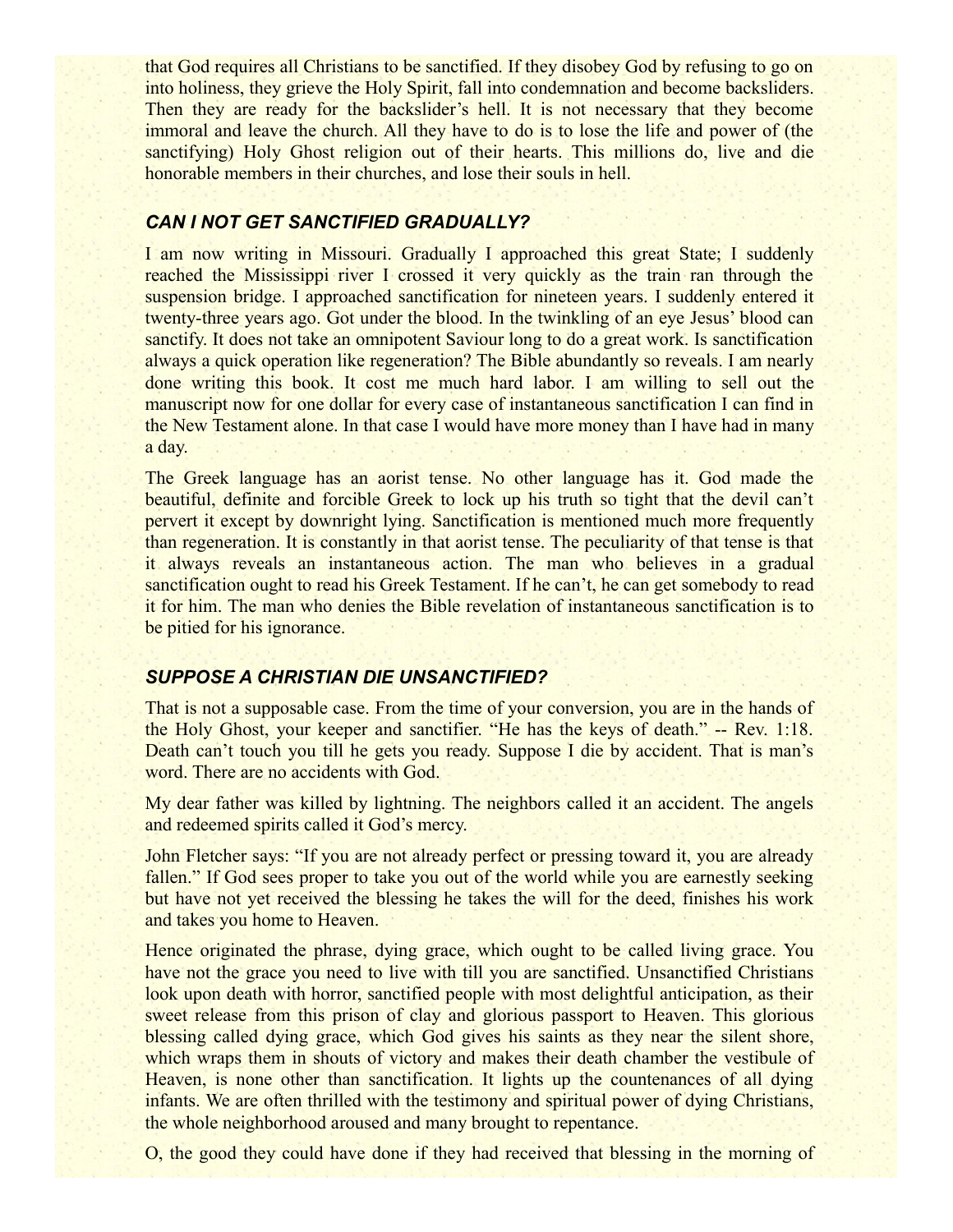life, and utilized it for the salvation of souls God wants to give you that blessing, so you can use it for his glory so long as you live. Wesley says: "The unsanctified Christian goes to Heaven; but not till he gets something more. If he don t receive it, he grieves the Holy Spirit by refusing, backslides and makes his bed in hell.

### *CONCLUSION*

Wesley pronounced holiness, sanctification and perfection synonymous. He was a most profound scholar, deeply illuminated by the Holy Ghost and knew what he was talking about.

A little plain statement of fact will settle all controversy and show you that Wesley was right. Of course the Greek Testament is the only authority. In it, there is but one word for holiness and sanctification, so they are bound to mean the same thing. That is the reason why the Revised Version uses Sanctification where the old English says Holiness. Heb. 2:14, etc.

Sanctification is from the Latin facio, to make, and sanctus, holy. Hence, it simply means to make holy. Perfection is from the same Latin facio, to make, and per, complete. Christ came to destroy the work of the devil, which is sin. He completes this in sanctification. So for him to make us holy and to make us complete mean the very same thing. From these facts you see Wesley was right, and holiness, sanctification and perfection all mean the same work of grace. Of these words Satan hates Sanctification and Perfection much more than he does Holiness, notwithstanding the words mean the very same thing in the New Testament. It is because sanctification and perfection, in their English use, forcibly imply the sanctifier and perfecter, who is God. The devil does not care how much religion we have if God is not in it. He knows it will not take us to Heaven. When we talk about holiness Satan can step in and persuade us that we are holy by nature or by good works. When we say sanctification, that means that we are unholy, and God alone can make us holy; and if we are not made holy we will be lost forever. Purification reminds us how imperfect we are and how God, heaven and angels and redeemed spirits are all perfect, and if we ever get there we must be perfect too, and none can perfect us but God.

Beware how you tamper with the devil and let down God's standard of holiness which he requires of all who enter Heaven. If Satan can slow you down, he will drag you into hell.

BE SURE YOU GET A GOOD CASE OF SANCTIFICATION BY A DEFINITE SECOND WORK OF GRACE

Those who advocate it on other lines all oppose the profession of it, which is demonstrative proof that the thing with them is spurious. If they had it they would tell it. No wonder they are opposed to telling it when they have nothing to tell. If they had a good case of sanctification, you would as well tell a volcano to be silent. After all, they profess nothing but regeneration, and are often terribly weak on that. So, to say the least, we have all they claim and our sanctification beside. There is no mistake about it, the holiness people actually have an experience which others have not. The only actual trouble with our opponents is the lack of the experience. God help us to be charitable but at the same time truthful. God has made us the custodians of this grand truth and this glorious experience. In this we are honored above the angels, who would gladly come down and take our places. All the ecclesiastics have been so manipulated by the world as to be unsafe custodians of this Heavenly treasure God has permitted us to carry in earthen vessels. God help us to be true. Angels and redeemed spirits look on us with complacency. Heaven rejoices and hell groans over our success.

Let our watchword be holiness to the Lord, while the blood-stained banner floats over